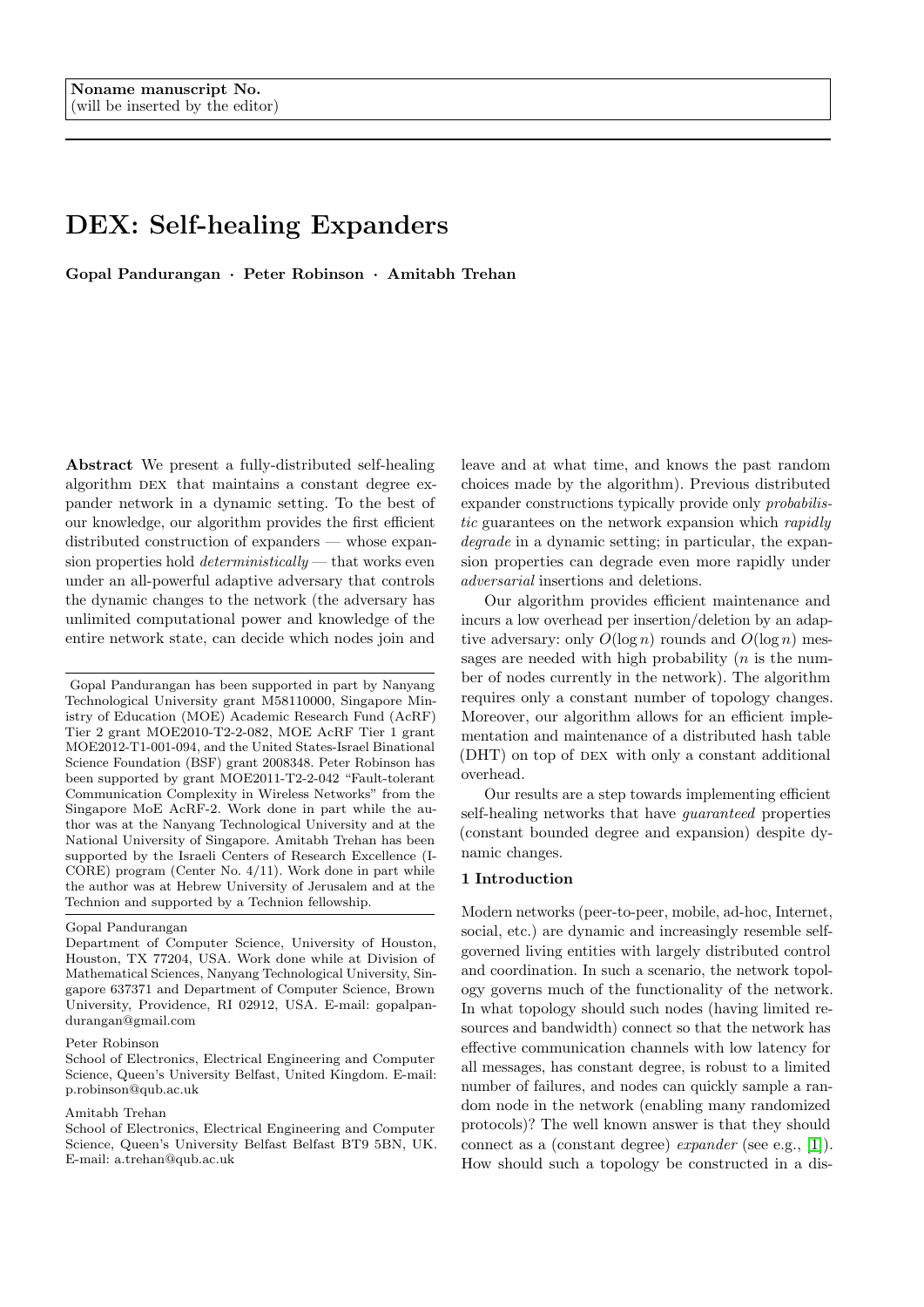tributed fashion? The problem is especially challenging in a dynamic network, i.e., a network exhibiting churn with nodes and edges entering and leaving the system. Indeed, it is a fundamental problem to scalably build dynamic topologies that have the desirable properties of an expander graph (constant degree and expansion, regardless of the network size) in a distributed manner such that the expander properties are always maintained despite continuous network changes. Hence it is of both theoretical and practical interest to maintain expanders

dynamically in an efficient manner. Many previous works (e.g., [\[23,](#page-22-1)[18,](#page-22-2)[10\]](#page-22-3)) have addressed the above problem, especially in the context of building dynamic P2P (peer-to-peer) networks. However, all these constructions provide only probabilistic guarantees of the expansion properties that degrade rapidly over a series of network changes (insertions and/or deletions of nodes/edges $)$  — in the sense that expansion properties cannot be maintained ad infinitum due to their probabilistic nature<sup>[1](#page-0-0)</sup> which can be a major drawback in a dynamic setting. In fact, the expansion properties can degrade even more rapidly under adversarial insertions and deletions (e.g., as in [\[18\]](#page-22-2)). Hence, in a dynamic setting, guaranteed expander constructions are needed. Furthermore, it is important that the network maintains its expander properties (such as high conductance, robustness to failures, and fault-tolerant multi-path routing) *efficiently* even under dynamic network changes. This will be useful in efficiently building good overlay and P2P network topologies with expansion guarantees that do not degrade with time, unlike the above approaches.

Self-healing is a *responsive* approach to faulttolerance, in the sense that it responds to an attack (or component failure) by changing the topology of the network. This approach works irrespective of the initial state of the network, and is thus orthogonal and complementary to traditional non-responsive techniques. Self-healing assumes the network to be reconfigurable (e.g. P2P, wireless mesh, and ad-hoc networks), in the sense that changes to the topology of the network can be made on the fly. Our goal is to design an efficient distributed self-healing algorithm that maintains an expander despite attacks from an adversary.

Our Model: We use the self-healing model which is similar to the model introduced in [\[12,](#page-22-4)[29\]](#page-22-5) and is briefly described here (the detailed model is described in Sec. [2\)](#page-3-0). We assume an adversary that repeatedly attacks the

network. This adversary is adaptive and knows the network topology and our algorithm (and also previous insertions/deletions and all previous random choices), and it has the ability to delete arbitrary nodes from the network or insert a new node in the system which it can connect to any subset of nodes currently in the system. We also assume that the adversary can only delete or insert a single node at a time step. The neighbors of the deleted or inserted node are aware of the attack in the same time step and the self-healing algorithm responds by adding or dropping edges (i.e. connections) between nodes. The computation of the algorithm proceeds in synchronous rounds and we assume that the adversary does not perform any more changes until the algorithm has finished its response. As typical in selfhealing (see e.g. [\[12,](#page-22-4)[24,](#page-22-6)[29\]](#page-22-5)), we assume that no other insertion/deletion takes place during the repair phase [2](#page-0-0) (though our algorithm can be potentially extended to handle such a scenario). The goal is to minimize the number of distributed rounds taken by the self-healing algorithm to heal the network.

Our Contributions: In this paper, we present DEX, in our knowledge the first distributed algorithm to efficiently construct and dynamically maintain a constant degree expander network (under both insertions and deletions) under an all-powerful adaptive adversary. Unlike previous constructions  $(e.g., [23, 18, 10, 2, 15])$  $(e.g., [23, 18, 10, 2, 15])$  $(e.g., [23, 18, 10, 2, 15])$  $(e.g., [23, 18, 10, 2, 15])$  $(e.g., [23, 18, 10, 2, 15])$  $(e.g., [23, 18, 10, 2, 15])$  $(e.g., [23, 18, 10, 2, 15])$  $(e.g., [23, 18, 10, 2, 15])$  $(e.g., [23, 18, 10, 2, 15])$  $(e.g., [23, 18, 10, 2, 15])$  $(e.g., [23, 18, 10, 2, 15])$ , the expansion properties always hold, i.e., the algorithm guarantees that the dynamic network always has a constant spectral gap (for some fixed absolute constant) despite continuous network changes, and has constant degree, and hence is a (sparse) expander. The maintenance overhead of DEX is very low. It uses only local information and small-sized messages, and hence is scalable. The following theorem states our main result:

<span id="page-1-0"></span>**Theorem 1** Consider an adaptive adversary that observes the entire state of the network including all past random choices and inserts or removes a single node in every step. Algorithm  $\n$ DEX maintains a constant degree expander network that has a constant spectral gap. The algorithm takes  $O(\log n)$  rounds and messages in the worst case (with high probability<sup>[3](#page-0-0)</sup>) per insertion/deletion where  $n$  is the current network size. Furthermore,  $DEX$ requires only a constant number of topology changes.

Note that the above bounds hold w.h.p. for every insertion/deletion (i.e., in a worst case sense) and not

<sup>1</sup> For example, even if the network is guaranteed to be an expander with high probability (w.h.p.), i.e. a probability of  $1 - 1/n^c$ , for some constant c, in every step (e.g., as in the protocols of [\[18\]](#page-22-2) and [\[23\]](#page-22-1)), the probability of violating the expansion bound tends to 1 after some polynomial number of steps.

<sup>2</sup> One way to think about this assumption is that insertion/deletion steps happen somewhat at a slower time scale compared to the time taken by the self-healing algorithm to repair; hence this motivates the need to design fast self-healing algorithms.

<sup>3</sup> With high probability (w.h.p.) means with probability  $\geqslant 1-n^{-1}.$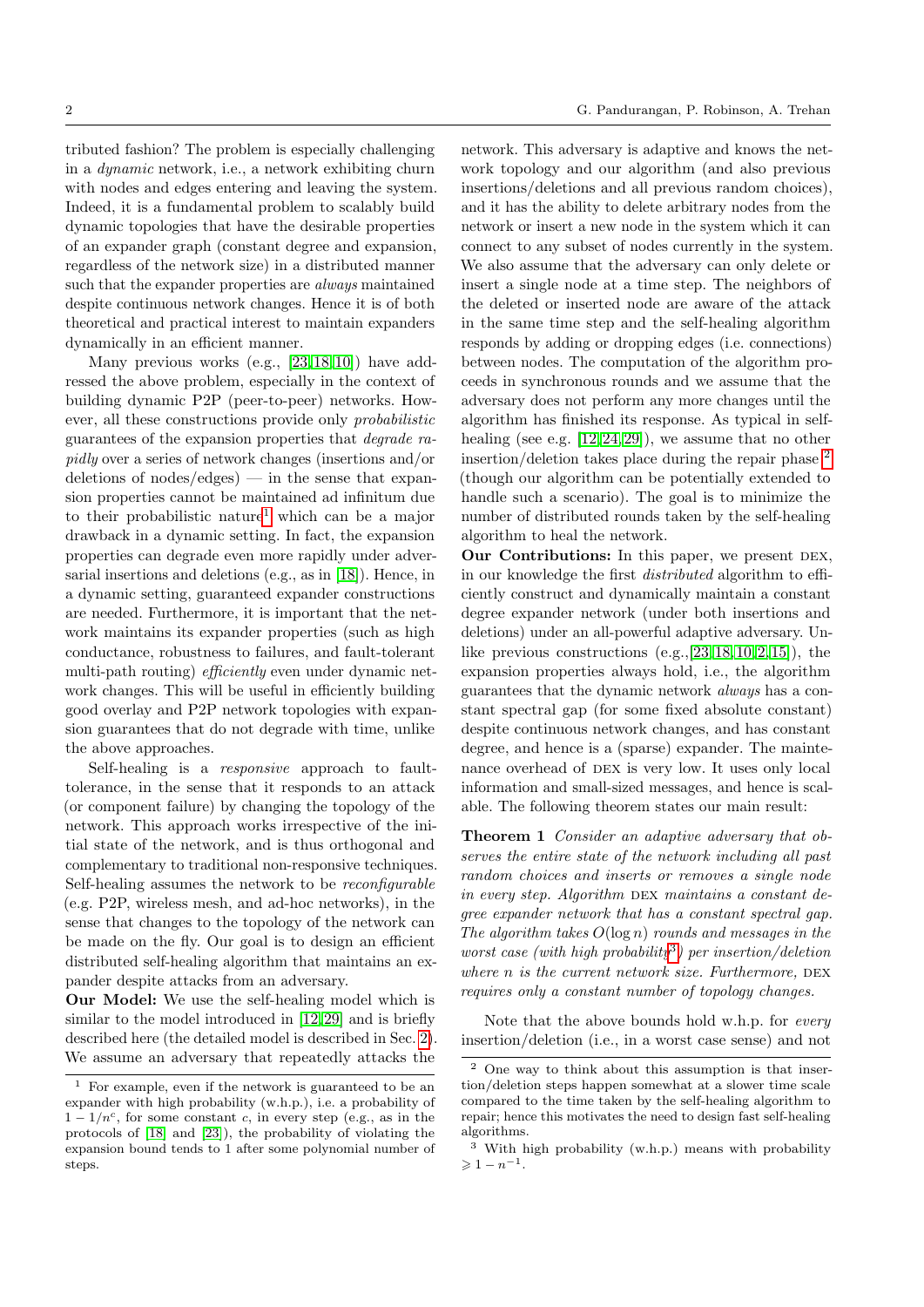just in an amortized sense. Our algorithm can be extended to handle multiple insertions/deletions per step in (cf. Section [5\)](#page-21-0). We also describe (cf. Sec. [4.4.4\)](#page-19-0) how to implement a distributed hash table (DHT) on top of our algorithm dex, which provides insertion and lookup operations using  $O(\log n)$  messages and rounds.

Our results answer some open questions raised in prior work. In [\[10\]](#page-22-3), the authors ask: Can one design a fully decentralized construction of dynamic expander topologies with constant overhead? The expander maintenance algorithms of [\[10\]](#page-22-3) and [\[18\]](#page-22-2) handle deletions much less effectively than additions; [\[10\]](#page-22-3) also raises the question of handling deletions as effectively as insertions. Our algorithm handles even adversarial deletions as effectively as insertions.

Technical Contributions: Our approach differs from previous approaches to expander maintenance (e.g., [\[18,](#page-22-2) [23,](#page-22-1)[10\]](#page-22-3)). Our approach simulates a virtual network (cf. Sec. [3.1\)](#page-4-0) on the actual (real) network. At a high level, DEX works by stepping between instances of the guaranteed expander networks (of different sizes as required) in the virtual graph. It maintains a balanced mapping (cf. Def. [2\)](#page-4-1) between the two networks with the guarantee that the spectral properties and degrees of both are similar. The virtual network is maintained as a pcycle expander (cf. Def. [1\)](#page-4-2). Since the adversary is fully adaptive with complete knowledge of topology and past random choices, it is non-trivial to efficiently maintain both constant degree and constant spectral gap of the virtual graph. Our maintenance algorithm DEX uses randomization to defeat the adversary and exploits various key algorithmic properties of expanders, in particular, Chernoff-like concentration bounds for random walks ([\[9\]](#page-22-9)), fast (almost) uniform sampling, efficient permutation routing ([\[28\]](#page-22-10)), and the relationship between edge expansion and spectral gap as stated by the Cheeger Inequality (cf. Theorem [2](#page-23-0) in App. [A\)](#page-22-11). Moreover, we use certain structural properties of the p-cycle and staggering of "complex" steps that require more involved recovery operations over multiple "simple" steps to achieve worst case  $O(\log n)$  complexity bounds. It is technically and conceptually much more convenient to work on the (regular) virtual network and this can be a useful algorithmic paradigm in handling other dynamic problems as well.

Related Work and Comparison: Expanders are a very important class of graphs that have applications in various areas of computer science (e.g., see [\[14\]](#page-22-12) for a survey) e.g. in distributed networks, expanders are used for solving distributed agreement problems efficiently[\[16,](#page-22-13)[3\]](#page-22-14). In distributed dynamic networks (cf. [\[3\]](#page-22-14)) it is particularly important that the expansion does not degrade over time. There are many well known

(centralized) expander construction techniques see e.g.,  $[14]$ ).

As stated earlier, there are a few other works addressing the problem of distributed expander construction; however all of these are randomized and the expansion properties hold with probabilistic guarantees only. Figure [3](#page-4-3) compares our algorithm with some known distributed expander construction algorithms. [\[18\]](#page-22-2) give a construction where an expander is constructed by composing a small number of random Hamiltonian cycles. The probabilistic guarantees provided degrade rapidly, especially under adversarial deletions. [\[10\]](#page-22-3) builds on the algorithm of [\[18\]](#page-22-2) and makes use of random walks to add new peers with only constant overhead. However, it is not a fully decentralized algorithm. Both these algorithms handle insertions much better than deletions. Spanders [\[8\]](#page-22-15) is a self-stabilizing construction of an expander network that is a spanner of the graph. [\[6\]](#page-22-16) shows a way of constructing random regular graphs (which are good expanders, w.h.p.) by performing a series of random 'flip' operations on the graph's edges. [\[26\]](#page-22-17) maintains an almost d-regular graph, i.e. with degrees varying around d, using uniform sampling to select, for each node, a set of expander-neighbors. The protocol of [\[23\]](#page-22-1) gives a distributed algorithm for maintaining a sparse random graph under a stochastic model of insertions and deletions. [\[20\]](#page-22-18) gives a dynamic overlay construction that is empirically shown to resemble a random k-regular graph and hence is a good expander. [\[11\]](#page-22-19) gives a gossip-based membership protocol for maintaining an overlay in a dynamic network that under certain circumstances provides an expander.

In a model similar to ours, [\[17\]](#page-22-20) maintains a DHT (Distributed Hash Table) in the setting where an adaptive adversary can add/remove  $O(\log n)$  peers per step. Another paper which considers node joins/leaves is [\[15\]](#page-22-8) which constructs a SKIP+ graph within  $O(\log^2 n)$  rounds starting from any graph whp. Then, they also show that after an insert/delete operation the system recovers within  $O(\log n)$  steps (like ours, which also needs  $O(\log n)$  steps whp) and with  $O(\log^4 n)$  messages (while ours takes  $O(\log n)$  messages whp). SKIP+ assumes the  $\mathcal{L}OCA\mathcal{L}$  model [\[25\]](#page-22-21) and thus requires large-sized messages, unlike DEX, that works in the CONGEST model (small, i.e., logarithmic-sized, messages). However, the  $SKIP$ + graph has an advantage that it is *self-stabilizing*, i.e., can recover from any initial state (as long as it is weakly connected). [\[15\]](#page-22-8) assume (as do we) that the adversary rests while the network converges to a SKIP+ graph. It was shown in [\[2\]](#page-22-7) that skip graphs contain expanders as subgraphs w.h.p., which can be used as a randomized expander construction. Skip graphs (and its variant SKIP+ [\[15\]](#page-22-8)) are probabilistic structures (i.e.,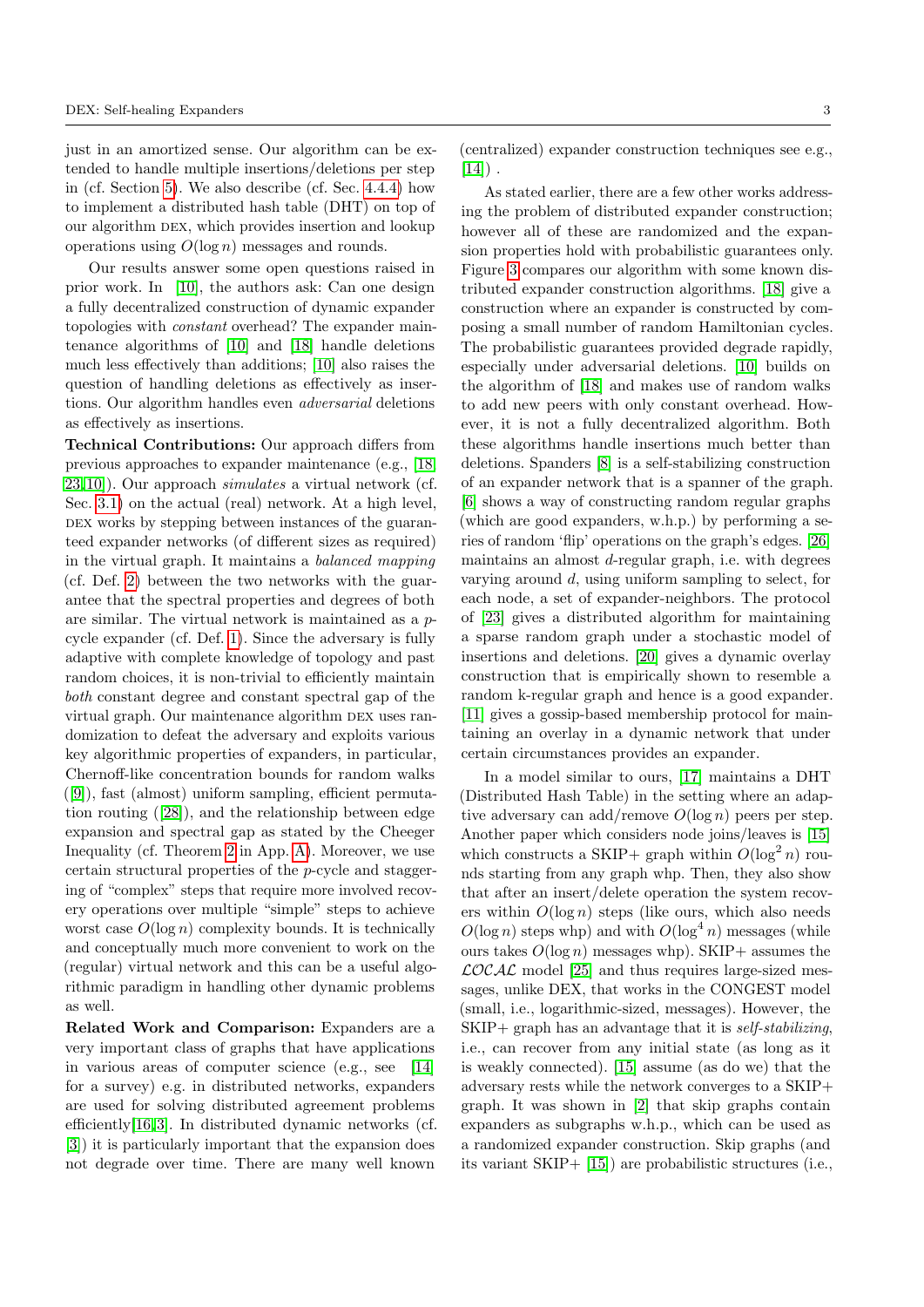their expansion holds only with high probability) and furtherm ore, they are not of constant degree, their degree grows logarithmic in the network size. The work of [\[22\]](#page-22-22) has guaranteed expansion (like ours). However, as pointed out in [\[2\]](#page-22-7), its main drawback (unlike ours) is that their algorithm has a rather large overhead in maintaining the network.

A variety of self-healing algorithms deal with maintaining topological invariants on arbitrary graphs [\[12,](#page-22-4)  $24,29,13,27$  $24,29,13,27$  $24,29,13,27$  $24,29,13,27$ . The self-healing algorithm Xheal of  $[24]$ maintains spectral properties of the network (while allowing only a small increase in stretch and degree), but it relied on a randomized expander construction and hence the spectral properties degraded rapidly. Using our algorithm as a subroutine, Xheal can be efficiently implemented with guaranteed spectral properties.

#### <span id="page-3-0"></span>2 The Self-Healing Model

The model we are using is similar to the models used in [\[12,](#page-22-4)[24\]](#page-22-6). We now describe the details. Let  $G = G_0$  be a small arbitrary graph<sup>3</sup> where nodes represent processors in a distributed network and edges represent the links between them. Each step  $t \geq 1$  is triggered by a deletion or insertion of a single<sup>[4](#page-0-0)</sup> node from  $G_{t-1}$  by the adversary, yielding an *intermediate network graph*  $U_t$ . The neighbors of the (inserted or deleted) node in the network  $U_t$ react to this change by adding or removing edges in  $U_t$ , yielding  $G_t$  — this is called *recovery or repair*. The distributed computation during recovery is structured into synchronous rounds. We assume that the adversary rests until the recovery is complete, and subsequently triggers the next step by inserting/deleting a node. During recovery, nodes can communicate with their neighbors (i.e. along the edges) by sending messages of size  $O(\log n)$ , which are neither lost nor corrupted. We assume that local computation (within a node) is free, which is a standard assumption in distributed computing (e.g. [\[25\]](#page-22-21)). Our focus is only on the cost of communication (time and messages).

Initially, a newly inserted node  $v$  only knows its unique id (chosen by the adversary) and does not have any a priori knowledge of its neighbors or the current network topology. In particular, this means that a node  $u$  can only add an edge to a node  $w$  if it knows the id of w. If node u knowing the id of w desires to make an edge with  $w$ , it requests the underlying system which establishes a connection i.e. an edge between  $u$  and  $w$ .

In case of an insertion, we assume that the newly added node is initially connected to a constant number of other nodes. This is merely a simplification; nodes are not malicious but faithfully follow the algorithm, thus we could explicitly require our algorithm to immediately drop all but a constant number of edges. The adversary is fully adaptive and is aware of our algorithm, the complete state of the current network including all past random choices. As typically the case (see e.g. [\[12,](#page-22-4)[24\]](#page-22-6)), we assume that no other node is deleted or inserted until the current step has concluded (though our algorithm can be modified to handle such a scenario).

# 3 Preliminaries and Overview of Algorithm DEX

It is instructive to first consider the following natural (but inefficient) algorithms:

Flooding: First, we consider a naive flooding-based algorithm that also achieves guaranteed expansion and node degree bounds, albeit at a much larger cost: Whenever a node is inserted (or deleted), a neighboring node floods a notification throughout the entire network and every node, having complete knowledge of the current network graph, locally recomputes the new expander topology. While this achieves a logarithmic runtime bound, it comes at the cost of using  $\Theta(n)$  messages in every step and, in addition, might also result in  $O(n)$ topology changes, whereas our algorithms requires only polylogarithmic number of messages and constant topology changes on average.

Maintaining Global Knowledge: As a second example of a straightforward but inefficient solution, consider the algorithm that maintains a global knowledge at some node p, which keeps track of the entire network topology. Thus, every time some node  $u$  is inserted or deleted, the neighbors of  $u$  inform  $p$  of this change, and  $p$  then proceeds to update the current graph using its global knowledge. However, when  $p$  itself is deleted, we would need to transfer all of its knowledge to a neighboring node  $q$ , which then takes over  $p$ 's role. This, however, requires at least  $\Omega(n)$  rounds, since the *entire* knowledge of the network topology needs to be transmitted to q.

Our Approach — Algorithm DEX: As mentioned in Sec. [2,](#page-3-0) the actual (real) network is represented by a graph where nodes correspond to processors and edges to connections. Our algorithm maintains a second graph, which we call the *virtual graph* where the vertices do not directly correspond to the real network but each (virtual) vertex in this graph is simulated by a (real) node  $5$  in the network. The topology of the virtual graph determines the connections in the actual network. For example, suppose that node  $u$  simulates vertex  $z_1$  and node  $v$ simulates vertex  $z_2$ . If there is an edge  $(z_1, z_2)$  according

<sup>4</sup> See Section [5](#page-21-0) for multiple insertions/deletions per step.

<sup>5</sup> Henceforth, we reserve the term "vertex" for vertices in a virtual graph and (real) "node" for vertices in the real network.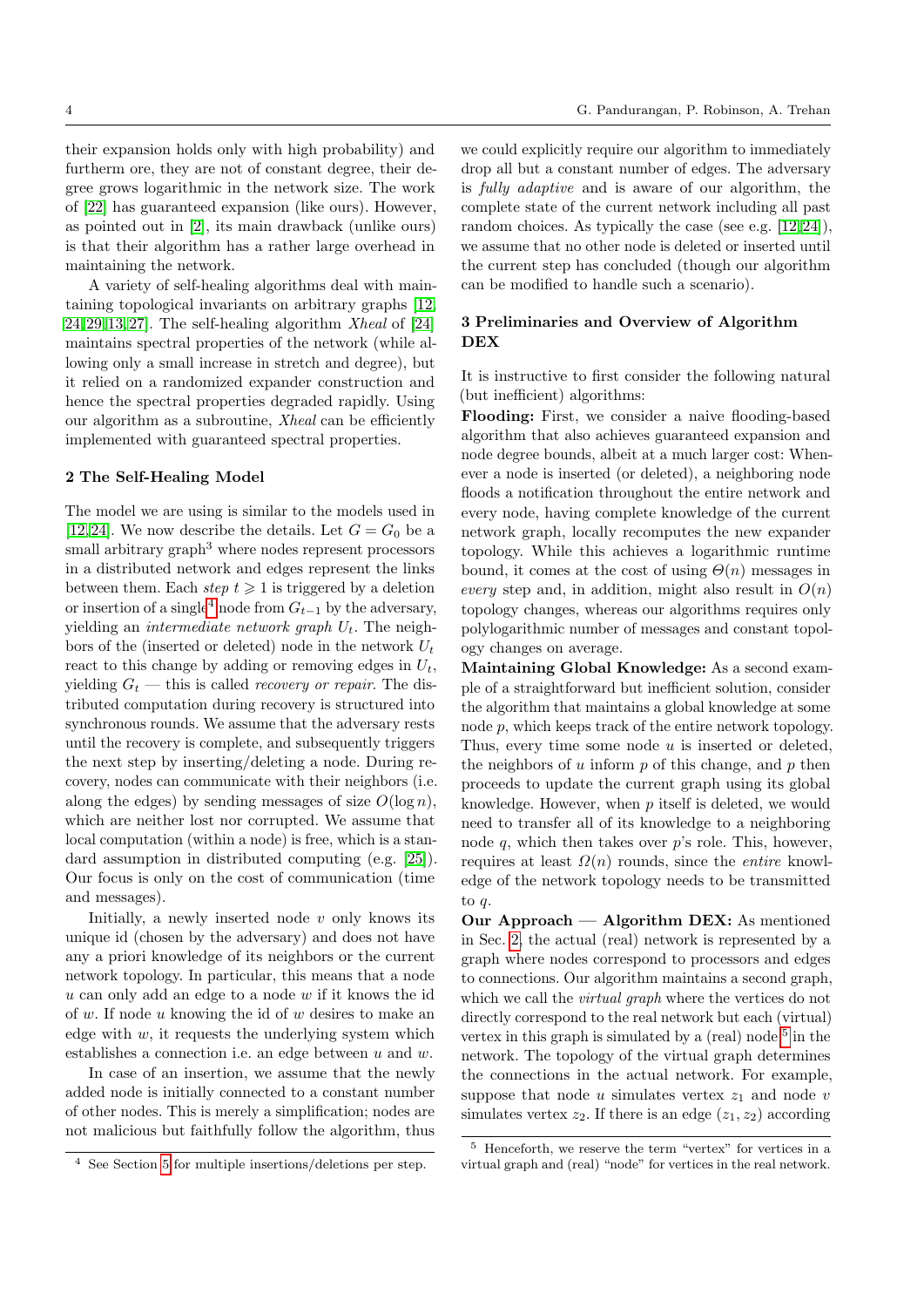DEX: Self-healing Expanders 5

| Algorithms                                         | Expansion Guarantees  | Adversary | Max Degree  | Recovery Time            | Messages        | Topology Changes      |
|----------------------------------------------------|-----------------------|-----------|-------------|--------------------------|-----------------|-----------------------|
| Law-Siu $[18]$ <sup>\$</sup>                       | Prob $\geq 1-1/n_0$   | Oblivious | O(d)        | $O(\log_d n)$            | $O(d \log_d n)$ | O(d)                  |
| Skip Graphs $[2]$ <sup><math>\ddagger</math></sup> | w.h.p.                | Adaptive  | $O(\log n)$ | $O(\log^2 n)$            | $O(\log^2 n)$   | $O(\log n)$           |
| $SKIP + [15]$                                      | $w.h.p.$ <sup>†</sup> | Adaptive  | $O(\log n)$ | $O(\log n)$ <sup>†</sup> | $O(\log^4 n)$   | $O(\log^4 n)^\dagger$ |
| DEX (this paper)                                   | Deterministic         | Adaptive  | O(1)        | $O(\log n)$ <sup>†</sup> | $O(\log n)^{r}$ | O(1)                  |
|                                                    |                       |           |             |                          |                 |                       |

† With high probability.

 $\delta n_0$  is the initial network size. Parameter  $d = \#$  of Hamiltonian cycles in 'healing' graph (H).

‡ Costs given under certain assumptions about key length.

<sup>1</sup> SKIP+ is a self-stabilizing structure and assumes the  $\mathcal{LOCAL}$  model [\[25\]](#page-22-21) (i.e., requires large messages); costs here are for single join/leave operations once a valid Skip+ graph is achieved.

<span id="page-4-3"></span>Fig. 1 Comparison of distributed expander constructions.

to the virtual graph, then our algorithm maintains an edge between  $u$  and  $v$  in the actual network. In other words, a real node may be simulating multiple virtual vertices and maintaining their edges according to the virtual graph.

Figure [2](#page-4-4) on page [5](#page-4-4) shows a real network (on the right) whose nodes (shaded rectangles) simulate the virtual vertices of the virtual graph (on the left). In our algorithm, we maintain this virtual graph and show that preserving certain desired properties (in particular, constant expansion and degree) in the virtual graph leads to these properties being preserved in the real network. Our algorithm achieves this by maintaining a "balanced load mapping" (cf. Def. [3\)](#page-5-0) between the virtual vertices and the real nodes as the network size changes at the will of the adversary. The balanced load mapping keeps the number of virtual nodes simulated by any real node to be a constant — this is crucial in maintaining the constant degree bound. We next formalize the notions of virtual graphs and balanced mappings.

## <span id="page-4-0"></span>3.1 Virtual Graphs and Balanced Mappings



Fig. 2 A 4-balanced virtual mapping of a p-cycle expander to the network graph. On the left is a (virtual) 3-regular 23-cycle expander on  $\mathbb{Z}_{23}$ ; on the right is the network  $G_t$  with (real) nodes  $\{A, \ldots, G\}.$ 

Consider some graph G and let  $\lambda_G$  denote the second largest eigenvalue of the adjacency matrix of G. The contraction of vertices  $z_1$  and  $z_2$  produces a graph H

where  $z_1$  are  $z_2$  merged into a single vertex z that is adjacent to all vertices to which  $z_1$  or  $z_2$  were adjacent in G. We extensively make use of the fact that this operation leaves the *spectral gap*  $1 - \lambda_G$  intact, cf. Lem. [10](#page-23-1) in App. [A.](#page-22-11)

As mentioned earlier, our virtual graph consists of virtual vertices simulated by real nodes. Intuitively speaking, we can think of a real node simulating  $z_1$  and  $z_2$  as a vertex contraction of  $z_1$  and  $z_2$ . The above stated contraction property motivates us to use an expander family (cf. Def. [4](#page-22-25) in App. [A\)](#page-22-11) as virtual graphs. We now define the p-cycle expander family, which we use as virtual graphs in this paper. Essentially, we can think of a p-cycle as a numbered cycle with some chord-edges between numbers that are multiplicative inverses of each other. It was shown in [\[19\]](#page-22-26) that this yields an infinite family of 3-regular expander graphs with a constant eigenvalue gap. Figure [2](#page-4-4) shows a 23-cycle.

<span id="page-4-2"></span>**Definition 1** (*p*-cycle, cf. [\[14\]](#page-22-12)) For any prime number p, we define the following graph  $\mathcal{Z}(p)$ . The vertex set of  $\mathcal{Z}(p)$  is the set  $\mathbb{Z}_p = \{0, \ldots, p-1\}$  and there is an edge between vertices  $x$  and  $y$  if and only if one of the following conditions hold: (1)  $y = (x + 1) \mod p$ , (2)  $y = (x - 1) \mod p$ , or (3) if  $x, y > 0$  and  $y = x^{-1}$ . Moreover, vertex 0 has a self-loop.

<span id="page-4-4"></span>At any point in time t, our algorithm maintains a mapping from the virtual vertices of a p-cycle to the actual network nodes. We use the notation  $\mathcal{Z}_t(p)$  when  $\mathcal{Z}(p)$  is the p-cycle that we are using for our mapping in step t. (We omit p and simply write  $\mathcal{Z}_t$  if p is irrelevant or clear from the context.) At any time  $t$ , each real node simulates at least one virtual vertex (i.e. a vertex in the p-cycle) and all its incident edges as required by Def. [1,](#page-4-2) i.e., the real network can be considered a contraction of the virtual graph; see Figure [2](#page-4-4) on page [5](#page-4-4) for an example. Formally, this defines a function that we call a virtual mapping:

<span id="page-4-1"></span>**Definition 2 (Virtual mapping)** For step  $t \ge 1$ , consider a surjective map  $\Phi_t : V(\mathcal{Z}_t) \to V(G_t)$  that maps every virtual vertex of the virtual graph  $\mathcal{Z}_t$  to some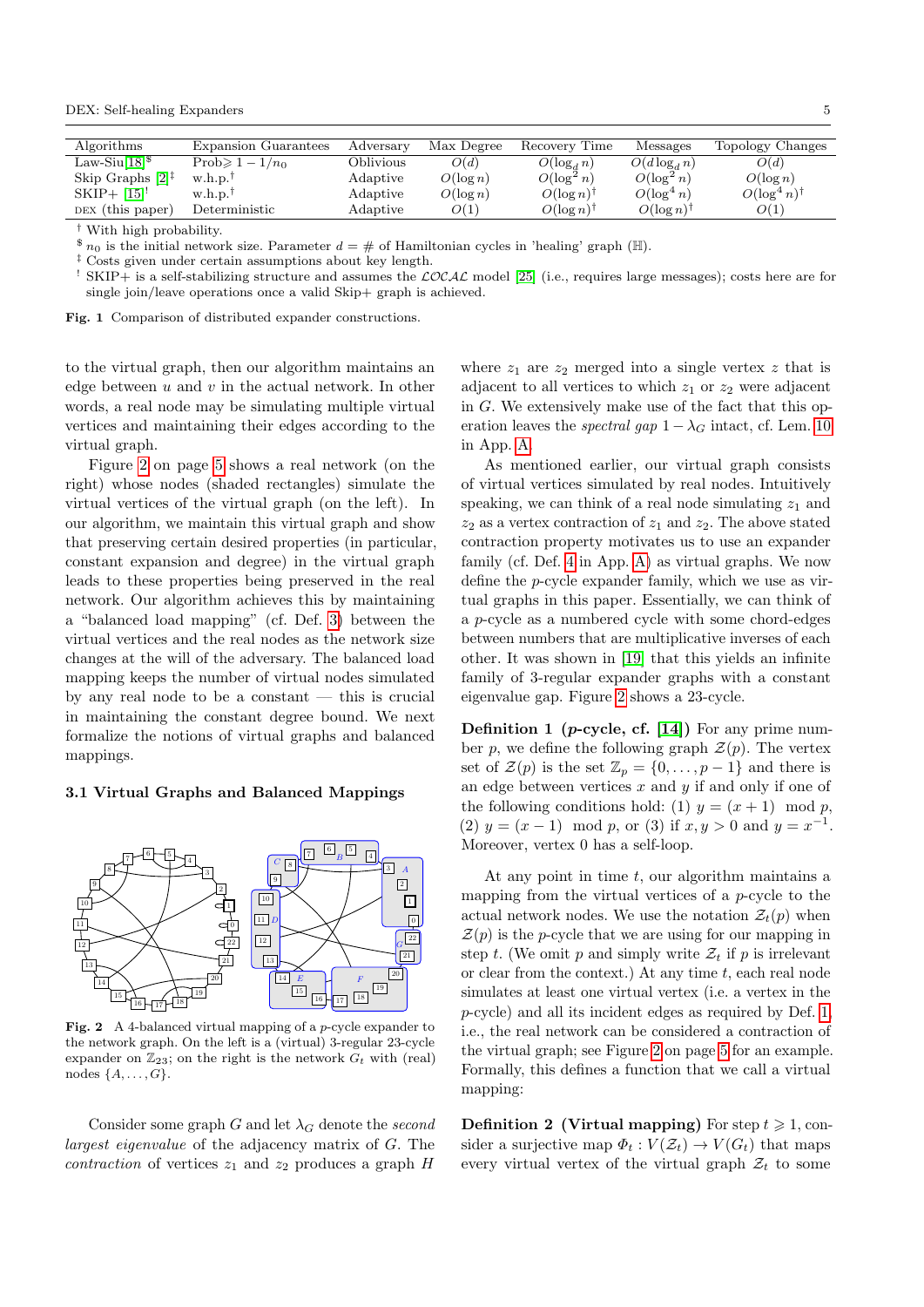(real) node of the network graph  $G_t$ . Suppose that there is an edge  $(\Phi_t(z_1), \Phi_t(z_2)) \in E(G_t)$  for every edge  $(z_1, z_2) \in E(Z_t)$ , and these are the only edges in  $Z_t$ . Then we call  $\Phi_t$  a *virtual mapping*. Moreover, we say that node  $u \in V(G_t)$  is a real node that *simulates* virtual vertices  $z_1, \dots, z_k$ , if  $u = \Phi_t(z_1) = \dots = \Phi_t(z_k)$ .

In the standard metric spaces on  $\mathcal{Z}_t$  and  $G_t$  induced by the shortest-path metric  $\Phi$  is a surjective metric map since distances do not increase:

**Fact 1** Let  $dist_H(u, v)$  denote the length of the shortest path between u and v in graph H. Any virtual mapping  $\Phi_t$  guarantees that  $dist_{Z_t}(z_1, z_2) \geq \text{dist}_{G_t}(\Phi(z_1), \Phi(z_2)),$ for all  $z_1, z_2 \in \mathcal{Z}_t$ .

We simply write  $\Phi$  instead of  $\Phi_t$  when t is irrelevant.

We consider the vertices of  $\mathcal{Z}_t$  to be partitioned into disjoint sets of vertices that we call clouds and denote the cloud to which a vertex z belongs as  $\text{CLOUD}(z)$ . Whereas initially we can think of a cloud as the set of virtual vertices simulated at some node in  $G_t$ , this is not true in general due to load balancing issues, as we discuss in Section [4.](#page-5-1) We are only interested in virtual mappings where the *maximum cloud size* is bounded by some universal constant  $\zeta$ , which is crucial for maintaining a constant node degree. For our p-cycle construction, it holds that  $\zeta \leq 8$ .

We now formalize the intuition that the expansion of the virtual p-cycle carries over to the network, i.e., the second largest eigenvalue  $\lambda_{G_t}$  of the real network is bounded by  $\lambda_{Z_t}$  of the virtual graph. Recall that we can obtain  $G_t$  from  $\mathcal{Z}_t$  by contracting vertices. That is, we contract vertices  $z_1$  and  $z_2$  if  $\Phi(z_1) = \Phi(z_2)$ . According to Lemma [10](#page-23-1) (in the appendix), these operations do not increase  $\lambda_{G_t}$  and thus we have shown the following:

<span id="page-5-2"></span>**Lemma 1** Let  $\Phi_t : \mathcal{Z}_t \to G_t$  be a virtual mapping. Then it holds that  $\lambda_{G_t} \leq \lambda_{\mathcal{Z}_t}$ .

Next we formalize the notion that our real nodes simulate at most a constant number of nodes. Let  $\text{Sim}_t(u) = \Phi_t^{-1}(u)$  and define the *load of a node u in graph*  $G_t$  as the number of vertices simulated at u, i.e.,  $\text{LOAD}_t(u) = |\text{SIM}_t(u)|.$  Note that due to locality, node u does not necessarily know the mapping of other nodes.

Definition 3 (Balanced mapping) Consider a step t. If there exists a constant C s.t.  $\forall u \in G_t : \text{LOAD}_t(u) \leq C$ , then we say that  $\Phi_t$  is a *C*-balanced virtual mapping and say that  $G_t$  is C-balanced.

Figure [2](#page-4-4) on page [5](#page-4-4) shows a balanced virtual mapping. At any step t, the degree of a node  $u \in G_t$  is exactly  $3 \cdot$  LOAD<sub>t</sub> $(u)$  since we are using the 3-regular p-cycle as a virtual graph. Thus our algorithm strives to maintain

a constant bound on  $\text{LOAD}_t(u)$ , for all t. Given a virtual mapping  $\Phi_t$ , we define the (not necessarily disjoint) sets

<span id="page-5-4"></span><span id="page-5-3"></span>
$$
Lowt = \{u \in Gt : LoADt(u) \leq 2\zeta\};
$$
\n(1)

$$
SPARE_t = \{u \in G_t : \text{LOAD}_t(u) \geq 2\}.
$$
 (2)

<span id="page-5-5"></span>Intuitively speaking,  $Low<sub>t</sub>$  contains nodes that do not simulate too many virtual vertices, i.e., have relatively low degree, whereas  $SPARE_t$  is the set of nodes that simulate at least 2 vertices each. When the adversary deletes some node  $u$ , we need to find a node in LOW<sub>t</sub> that takes over the load of  $u$ . Upon a node  $v$  being inserted, on the other hand, we need to find a node in  $SPARE_t$ that can spare a virtual vertex for  $v$ , while maintaining the surjective property of the virtual mapping.

#### <span id="page-5-1"></span>4 Expander Maintenance Algorithm

We describe our maintenance algorithm DEX and prove the performance claims of Theorem [1.](#page-1-0) We start with a small initial network  $G_0$  of some appropriate constant and assume there is a virtual mapping from a p-cycle  $\mathcal{Z}_0(p_0)$  where  $p_0$  is the smallest prime number in the range  $(4n_0, 8n_0)$ . The existence of  $p_0$  is guaranteed by Bertrand's postulate [\[4\]](#page-22-27). (Since  $G_0$  is of constant size, nodes can compute the current network size  $n_0$  and  $\mathcal{Z}_0(p_0)$  in a constant number of rounds in a centralized manner. For example, nodes can broadcast their information to each other in the constant sized graph. Each node now has a picture of the complete constant sized graph and can compute the required information.) Starting out from this initial expander, we seek to guarantee expansion ad infinitum, for any number of adversarial insertions and deletions.

As suggested earlier, we always maintain the invariant that each real node simulates at least one (i.e. the virtual mapping is surjective) and at most a constant number of virtual p-cycle vertices. The adversary can either insert or delete a node in every step. In either case, our algorithm reacts by doing an appropriate redistribution of the virtual vertices to the real nodes with the goal of maintaining a C-balanced mapping (cf. Definition [3\)](#page-5-0).

<span id="page-5-0"></span>Depending on the operations employed by the algorithm, we classify the response of the algorithm for a given step t as being either a type-1 recovery or a type-2 recovery and call t a type-1 recovery step (resp. type-2 recovery step). At a high level, a type-1 recovery is a simple redistribution of the virtual vertices with the virtual graph remaining the same. Type-1 recovery is very efficient, as (w.h.p.) it suffices to execute a single random walk of  $O(\log n)$  length.

However, a type-2 recovery is significantly more complex than type-1 and requires replacement of the entire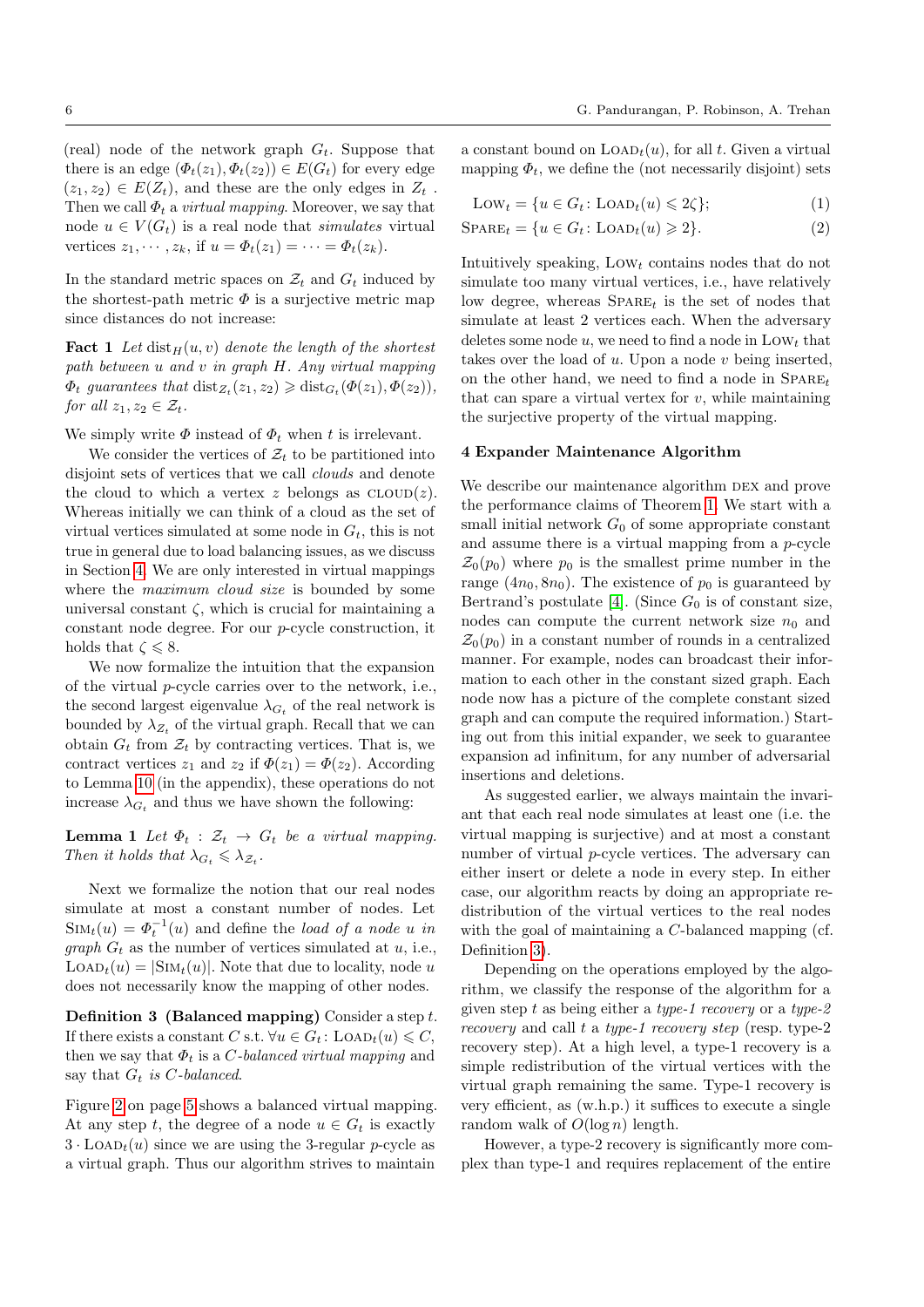virtual graph by another virtual graph and subsequent redistribution i.e. moving from a p-cycle of a prime number  $p$  to another  $p$ -cycle for a higher  $p$  (we call this *inflation*) or lower p (we call this  $deflation$ ). It is somewhat more complicated to show a worst case  $O(\log n)$ performance for type-2 recovery: Here, the current virtual graph is either inflated or deflated to ensure a C-balanced mapping (i.e. bounded degrees). For the sake of exposition, we first present a simpler way to handle inflation and deflation, which yields amortized complexity bounds. We then describe a more complicated algorithm for type-2 recovery that yields the claimed *worst case* complexity bounds of  $O(\log n)$  rounds and messages, and  $O(1)$  topology changes per step with high probability.

The first (simplified) approach (cf. Sec. [4.2\)](#page-8-0) replaces the entire virtual graph by a new virtual graph of appropriate size in a single step. This requires  $O(n)$  topology changes and  $O(n \log^2 n)$  message complexity, because all nodes complete the inflation/deflation in one step. Since there are at least  $\Omega(n)$  steps with type-1 recovery between any two steps where inflation or deflation is necessary, we can nevertheless amortize their cost and get the amortized performance bounds of  $O(\log n)$  rounds and  $O(\log^2 n)$  messages (cf. Cor. 1). We then present an improved (but significantly more complex) way of handling inflation (resp. deflation), by *staggering* these inflation/deflation operations across the recovery of the next  $\Theta(n)$  following steps while retaining constant expansion and node degrees. This yields a  $O(\log n)$  worst case bounds for both messages and rounds for all steps as claimed by Theorem [1.](#page-1-0) In terms of expansion, the (amortized) inflation/deflation approach yields a spectral gap no smaller than of the p-cycle, the improved worst case bounds of the 2nd approach come at the price of a slightly reduced, but still constant, spectral gap. Algorithm [4.1](#page-7-0) presents a high-level pseudo code description of our approach.

### 4.1 Type-1 Recovery

When a node  $u$  is inserted, a neighboring node  $v$  initiates a random walk of length at most  $\Theta(\log n)$  to find a "spare" virtual vertex, i.e., a virtual vertex z that is simulated by a node  $w \in \text{SPARE}_{G_{t-1}}$  (see Algorithm [4.2](#page-9-0)) for the detailed pseudo code). Assigning this virtual vertex  $z$  to the new node  $u$ , ensures a surjective mapping of virtual vertices to real nodes at the end of the step.

When a node  $u$  is deleted, on the other hand, the notified neighboring node  $v$  also initiates random walks, except this time with the aim of redistributing the deleted node u's virtual vertices to the remaining real nodes in the system(cf. Algorithm [4.3\)](#page-9-1). We assume that every node v has knowledge of  $\text{LOAD}_{G_{t-1}}(w)$ , for each of its

neighbors u. (This can be implemented with constant overhead, by simply updating neighboring nodes when the respective  $\text{LOAD}_{G_{t-1}}$  changes.) Since the deleted node  $u$  might have simulated multiple vertices, node  $v$ initiates a random walk for each  $z \in$  LOAD<sub> $G_{t-1}(u)$ </sub>, to find a node  $w \in \text{Low}_{G_{t-1}}$  to take over virtual vertex z. In a nutshell, type-1 recovery consists of (re)balancing the load of virtual vertices to real nodes by performing random walks. Rebalancing the load of a deleted node succeeds with high probability, as long as at least  $\theta n$ nodes are in  $\text{Low}_{G_{t-1}}$ , where the *rebuilding parameter*  $\theta$  is a fixed constant. For our analysis, we require that

<span id="page-6-1"></span>
$$
\theta \leqslant 1/(68\zeta + 1),\tag{3}
$$

where  $\zeta \leq 8$  is the maximum (constant) cloud size given by the p-cycle construction. Analogously, for insertion steps, finding a spare vertex will succeed w.h.p. if  $SPARE_{G_{t-1}}$  has size  $\geq \theta_n$ . If the size is below  $\theta_n$ , we handle the insertion (resp. deletion) by performing an inflation (resp. deflation) as explained below. Thus we formally define a step t to be a type-1 step, if either (1) a node is inserted in t and  $|SPARE_{G_{t-1}}| \ge \theta n$  or (2) a node is deleted in t and  $|\text{Low}_{G_{t-1}}| \ge \theta n$ .

If a random walk fails to find an appropriate node, we do not directly start an inflation resp. deflation, but first deterministically count the network size and sizes of  $SPARE_{G_{t-1}}$  and  $Low_{G_{t-1}}$  by simple aggregate flooding (cf. Procedures computeLow and computeSpare). We repeat the random walks, if it turns out that the respective set indeed comprises  $\geq \theta n$  nodes. As we will see below, this allows us to deterministically guarantee constant node degrees. The following lemma shows an  $O(\log n)$ bound for messages and rounds used by random walks in type-1 recovery:

<span id="page-6-0"></span>**Lemma 2** Consider a step t and suppose that  $\Phi_{t-1}$  is a  $4\zeta$ -balanced virtual map. There exists a constant  $\ell$  such that the following hold w.h.p:

- (a) If  $|\text{SPARE}_{G_{t-1}}| \geqslant \theta n$  and a new node u is attached to some node v, then the random walk initiated by v reaches a node in  $\text{SPARE}_{G_{t-1}}$  in  $\ell \log n$  rounds.
- (b) If  $|Low_{G_{t-1}}| \geq \theta n$  and some node u is deleted, then, for each of the (at most  $4\zeta \in O(1)$ ) vertices simulated at u, the initiated random walk reaches a node in  $\text{SPARE}_{G_{t-1}}$  in  $\ell \log n$  rounds.

That is, w.h.p. type-1 recovery succeeds in  $O(\log n)$  messages and rounds, and a constant number of edges are changed.

Proof We will first consider the case where a node is deleted (Case (b)). The main idea of the proof is to instantiate a concentration bound for random walks on expander graphs [\[9\]](#page-22-9). By assumption, the mapping of virtual vertices to real nodes is 4ζ-balanced before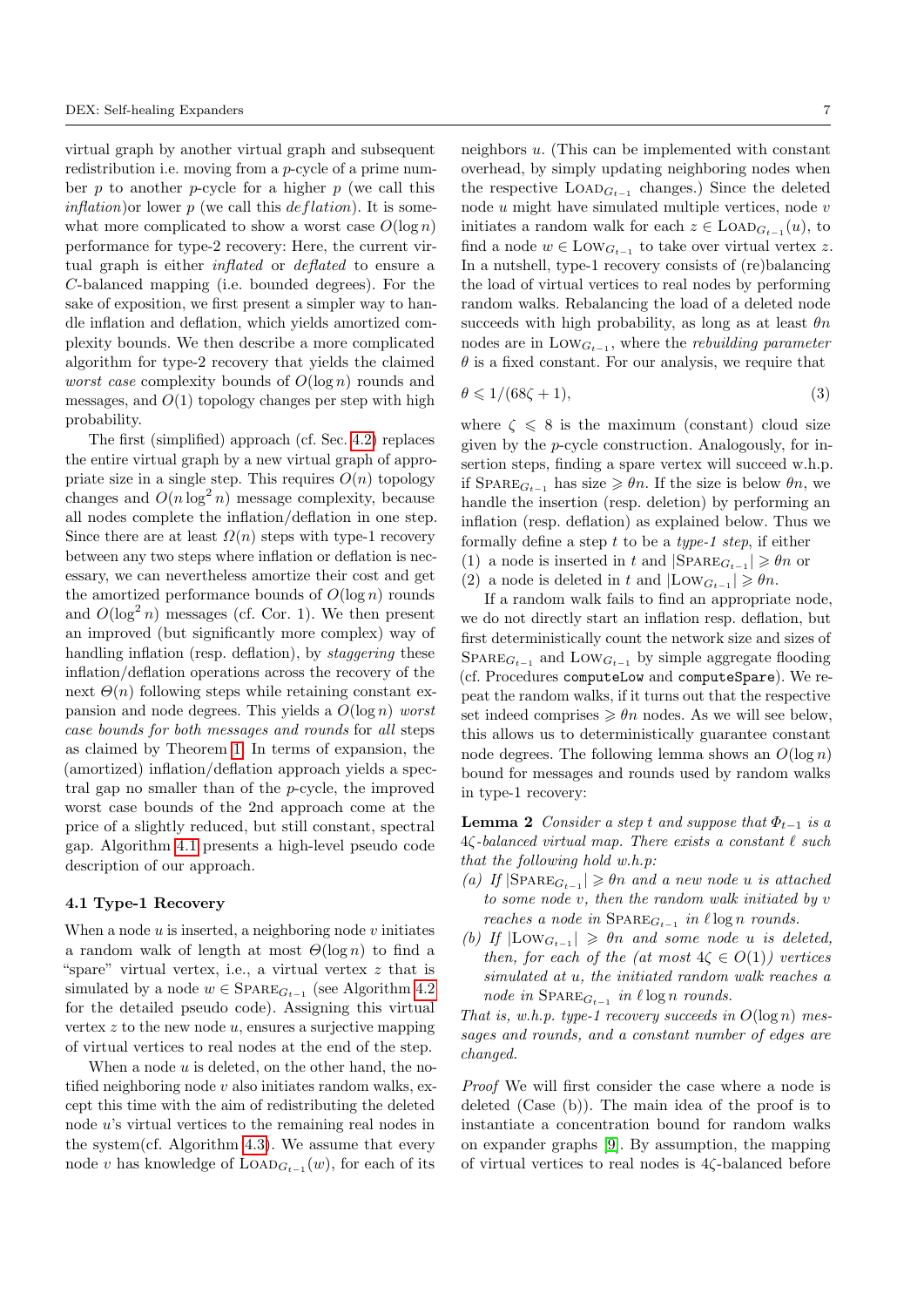Case 1: Adversary inserts a node u: Try to find a spare vertex for  $u$  via a random walk (type-1 recovery). if type-1 recovery fails then if most nodes simulate only 1 vertex then Perform type-2 recovery by inflating. else Retry type-1 recovery until it succeeds. Case 2: Adversary deletes a node u: Try distributing vertices that were simulated at  $u$  via random walks (type-1 recovery). if type-1 recovery fails then

if most nodes simulate many vertices then

Perform type-2 recovery by deflating.

$$
_{\rm else}
$$

<span id="page-7-0"></span>Retry type-1 recovery until it succeeds.

| <b>Algorithm 4.1:</b> High-level overview of our algorithm |  |  |  |  |
|------------------------------------------------------------|--|--|--|--|
|------------------------------------------------------------|--|--|--|--|

the deletion occurs. Thus we only need to redistribute a constant number of virtual vertices when a node is deleted.

We now present the detailed argument. By assumption we have that  $|Low| = an \geq \theta n$ , for a constant  $0 < a < 1$ . We start a random walk of length  $\ell \log n$  for some appropriately chosen constant  $\ell$  (determined below). We need to show that (w.h.p.) the walk hits a node in Low. According to the description of type-1 recovery for handling deletions, we perform the random walk on the graph  $G'_{t}$ , which modifies  $G_{t-1} \setminus \{u\}$ , by transferring all virtual vertices (and edges) of the deleted node u to the neighbor  $v$ . Thus, for the second largest eigenvalue  $\lambda = \lambda_{G'_t}$ , we know by Lemma [1](#page-5-2) that  $\lambda \leq \lambda_{G_{t-1}}$ . Consider the normalized  $n \times n$  adjacency matrix M of  $G'_{t}$ . It is well known (e.g., Theorem 7.13 in [\[21\]](#page-22-28)) that a vector  $\pi$  corresponding to the stationary distribution of a random walk on  $G_{t-1}$  has entries  $\pi(x) = \frac{d_x}{2|E(G_t)|}$ where  $d_x$  is the degree of node x. By assumption, the network  $G_{t-1}$  is the image of a 4 $\zeta$ -balanced virtual map. This means that the maximum degree  $\Delta$  of any node in the network is  $\Delta \leq 12\zeta$ , and since the p-cycle is a 3-regular expander, every node has degree at least 3. If the adversary deletes some node in step  $t$ , the maximum degree of one of its neighbors can increase by at most  $\Delta$ . Therefore, the maximum degree in  $U_t$  and thus  $G'_t$ is bounded by  $2\Delta$ , which gives us the bound

$$
\pi(x) \geqslant 3/(2\Delta n),\tag{4}
$$

for any node  $x \in G'_{t}$ . Let  $\rho$  be the actual number of nodes in Low that the random walk of length  $\ell \log n$ hits. We define  $q$  to be an *n*-dimensional vector that is 0 everywhere except at the index of  $u$  in  $M$  where it is 1. Let  $\mathcal E$  be the event that  $\ell \log n \cdot \pi(\text{Low}) - \rho \geq \gamma$ , for a fixed  $\gamma \geqslant 0$ . That is,  $\mathcal E$  occurs if the number of nodes

in Low visited by the random walk is far away ( $\geq \gamma$ ) from its expectation.

<span id="page-7-2"></span>In the remainder of the proof, we show that  $\mathcal E$  occurs with very small probability. Applying the concentration bound of [\[9\]](#page-22-9) yields that

$$
\Pr\left[\mathcal{E}\right] \leqslant \left(1 + \frac{\gamma(1-\lambda)}{10\ell\log n}\right) \cdot \left\|\frac{\mathbf{q}}{\sqrt{\pi}}\right\|_2 \cdot e^{\frac{-\gamma^2(1-\lambda)}{20\ell\log n}},\tag{5}
$$

where  $\mathbf{q}/\sqrt{\pi}$  is a vector with entries  $(\mathbf{q}/\sqrt{\pi})(x)$  =  $\mathbf{q}(x)/\sqrt{\pi(x)}$ , for  $1 \leq x \leq n$ . By [\(4\)](#page-7-1), we know that  $\pi(\text{Low}) \geq 3a/2\Delta$ . To guarantee that we find a node in Low w.h.p. even when  $\pi$ (Low) is small, we must set  $\gamma = \frac{3a\ell}{2\Delta} \log n$ . Moreover, [\(4\)](#page-7-1) also gives us the bound  $\|\mathbf{q}/\sqrt{\pi}\|_2 \leqslant \sqrt{2\Delta/3}\sqrt{n}$ . We define

$$
C = \left(1 + \frac{3a}{20\Delta}\right)\sqrt{2\Delta/3}.
$$

Plugging these bounds into [\(5\)](#page-7-2), shows that

$$
\Pr\left[\mathcal{E}\right] \leqslant C\sqrt{n}e^{\left(-\frac{(3a\ell/2\Delta)^2(1-\lambda)\log n}{20\ell}\right)}
$$

$$
=Cn^{\left(\frac{1}{2}-\frac{9a^2\ell(1-\lambda)}{80\Delta^2}\right)}.
$$

<span id="page-7-1"></span>To ensure that event  $\mathcal E$  happens with small probability, it is sufficient if the exponent of n is smaller than  $-C$ , which is true for sufficiently large  $\ell$ . Since  $\theta$ ,  $\Delta$ , and the spectral gap  $1 - \lambda$  are all  $O(1)$ , it follows that  $\ell$  is a constant too and thus the running time of one random walk is  $O(\log n)$  with high probability. Recall that node  $v$  needs to perform a random walk for each of the virtual vertices that were previously simulated by the deleted node *u*; there are at most  $4\zeta \in O(1)$  such vertices, since we assumed that  $\Phi_{t-1}$  is 4 $\zeta$  balanced. Therefore, all random walks take  $O(\log n)$  rounds in total (w.h.p.).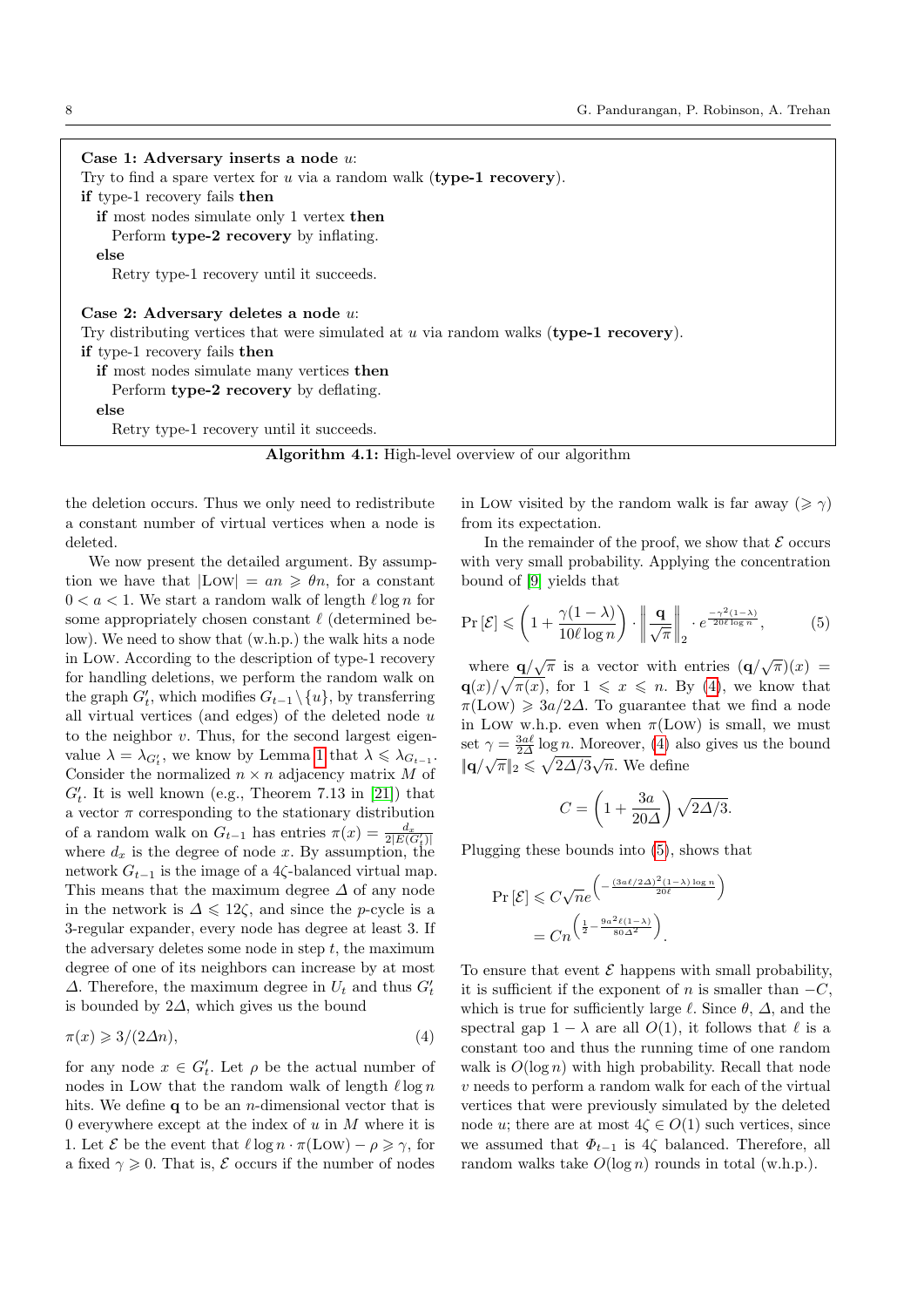Now consider Case (a), i.e., the adversary inserted a new node u and attached it to some existing node v. By assumption,  $|SPARE| = an \geq \theta n$ , and the random walk is executed on the graph  $G_{t-1}$  (excluding newly inserted node  $u$ ). Thus  $(4)$  and the remaining analysis hold analogously to Case (b), which shows that the walk reaches a node in SPARE in  $O(\log n)$  rounds (w.h.p.).

Note that we only transfer a constant number of virtual vertices to a new nodes in type-1 recovery steps, i.e., the number of topology changes is constant.

The following lemma summarizes the properties that hold after performing a type-1 recovery:

Lemma 3 (Worst Case Bounds Type-1 Rec.) If type-1 recovery is performed in t and  $G_{t-1}$  is 4 $\zeta$ -balanced, it holds that

(a)  $G_t$  is 4 $\zeta$ -balanced,

(b) step t takes  $O(\log n)$  (w.h.p.), rounds,

(c) nodes send  $O(\log n)$  messages in step t (w.h.p.), and

(d) the number of topology changes in t is constant.

*Proof* For (a), we first argue that the mapping  $\Phi_t$ is surjective: This follows readily from the above description of type-1 recovery (see insertion $(u, \theta)$  and deletion $(u, \theta)$  for the full pseudo code): In the case of a newly inserted node, the algorithm repeatedly performs a random walk until it finds a node in Spare since  $|\text{SPARE}| \geq \theta n$ . If some node u is deleted, then a neighbor initiates random walks to find a new host for each of u's virtual vertices, until it succeeds. Thus, at the end of step  $t$ , every node simulates at least 1 virtual vertex. To see that no node simulates more than  $4\zeta$  vertices, observe that the load of a node can only increase due to a deletion. As we argued above, however, the neighbor v that temporarily took over the virtual vertices of the deleted node  $u$ , will attempt to spread these vertices to nodes that are in Low and is guaranteed to eventually find such nodes by repeatedely performing random walks.

Properties (b), (c), and (d) follow from Lemma [2.](#page-6-0)

### <span id="page-8-0"></span>4.2 Type-2 Recovery: Inflating and Deflating

We now describe an implementation of type-2 recovery that yields amortized polylogarithmic bounds on messages and time. We later extend these ideas (cf. Sec. [4.4\)](#page-16-0) to give  $O(\log n)$  worst case bounds. Recall that we perform type-1 recovery in step t, as long as at least  $\theta n$ nodes are in  $SPARE_{G_{t-1}}$  when a node is inserted, resp. in  $\text{Low}_{G_{t-1}}$ , upon a deletion.

<span id="page-8-3"></span>**Fact 2** If the algorithm performs type-2 recovery in t, the following holds:

- (a) If a node is inserted in t, then  $|\text{SPARE}_{G_{t-1}}| < \theta n$ .
- (b) If a node is deleted in t, then  $|\text{Low}_{G_{t-1}}| < \theta n$ .

## 4.2.1 Inflating the Virtual Graph

If node  $v$  fails to find a spare node for a newly inserted neighbor and computes that  $|SPARE_{G_{t-1}}| < \theta_n$ , i.e., only few nodes simulate multiple virtual vertices each, it invokes Procedure simplifiedInfl (cf. Algorithm [4.5](#page-11-0) for the detailed pseudo code), which consists of two phases:

<span id="page-8-4"></span>Phase 1: Constructing a Larger p-Cycle Node v initiates replacing the current p-cycle  $\mathcal{Z}_{t-1}(p_i)$  with the larger pcycle  $\mathcal{Z}_t(p_{i+1})$ , for some prime number  $p_{i+1} \in (4p_i, 8p_i)$ . This rebuilding request is forwarded throughout the entire network to ensure that after this step, every node uses the exact same new p-cycle  $\mathcal{Z}_t$ . Intuitively speaking, each virtual vertex of  $\mathcal{Z}_{t-1}$  is replaced by a cloud of (at most  $\zeta \leq 8$ ) virtual vertices of  $\mathcal{Z}_t$  and all edges are updated such that  $G_t$  is a virtual mapping of  $\mathcal{Z}_t$ .

For simplicity, we use  $x$  to denote both: an integer  $x \in \mathbb{Z}_p$  and also the associated vertex in  $V(\mathcal{Z}_t(p)).$ At the beginning of step  $t$ , all nodes are in agreement on the current virtual graph  $\mathcal{Z}_{t-1}(p_i)$ , in particular, every node knows the prime number  $p_i$ . To get a larger p-cycle, all nodes deterministically compute the (same) smallest prime number  $p_{i+1} \in (4p_i, 8p_i)$ , i.e.,  $V(\mathcal{Z}_t(p_{i+1})) = \mathbb{Z}_{p_{i+1}}$ . (Local computation happens instantaneously and does not incur any cost (cf. Sec. [2\)](#page-3-0).) Bertrand's postulate [\[4\]](#page-22-27) states that for every  $n > 1$ , there is a prime between  $n$  and  $2n$ , which ensures that  $p_{i+1}$  exists. Every node u needs to determine the new set of vertices in  $\mathcal{Z}_t(p_{i+1})$  that it is going to simulate: Let  $\alpha = \frac{p_{i+1}}{n}$  $\frac{i+1}{p_i} \in O(1)$ . For every currently simulated vertex  $x \in \text{Sim}_{G_{t-1}}(u)$ , node u computes the constant

<span id="page-8-2"></span>
$$
c(x) = \lfloor \alpha(x+1) \rfloor - \lfloor \alpha x \rfloor - 1,\tag{6}
$$

<span id="page-8-1"></span>and replaces x with the new virtual vertices  $y_0, \ldots, y_{c(x)}$ where

$$
y_j = (\lfloor \alpha x \rfloor + j) \mod p_{i+1}, \text{ for } 0 \leq j \leq c(x). \tag{7}
$$

Note that the vertices  $y_0, \ldots, y_{c(x)}$  form a cloud (cf. Sec. [3.1\)](#page-4-0) where the maximum cloud size is  $\zeta \leq 8$ . This ensures that the new virtual vertex set is a bijective mapping of  $\mathbb{Z}_{p_{i+1}}$ .

Next, we describe how we find the edges of  $\mathcal{Z}_t(p_{i+1})$ : First, we add new cycle edges (i.e. edges between  $x$  and  $x+1 \mod p_{i+1}$ , which can be done in constant time by using the cycle edges of the previous virtual graph  $\mathcal{Z}_{t-1}(p_i)$ . For every x that u simulates, we need to add an edge to the node that simulates vertex  $x^{-1}$ . Since this needs to be done by the respective simulating node of every virtual vertex, this corresponds to solving a permutation routing instance. Corollary 7.7.3 of [\[28\]](#page-22-10) (cf. Corollary [3\)](#page-23-2) states that, for any bounded degree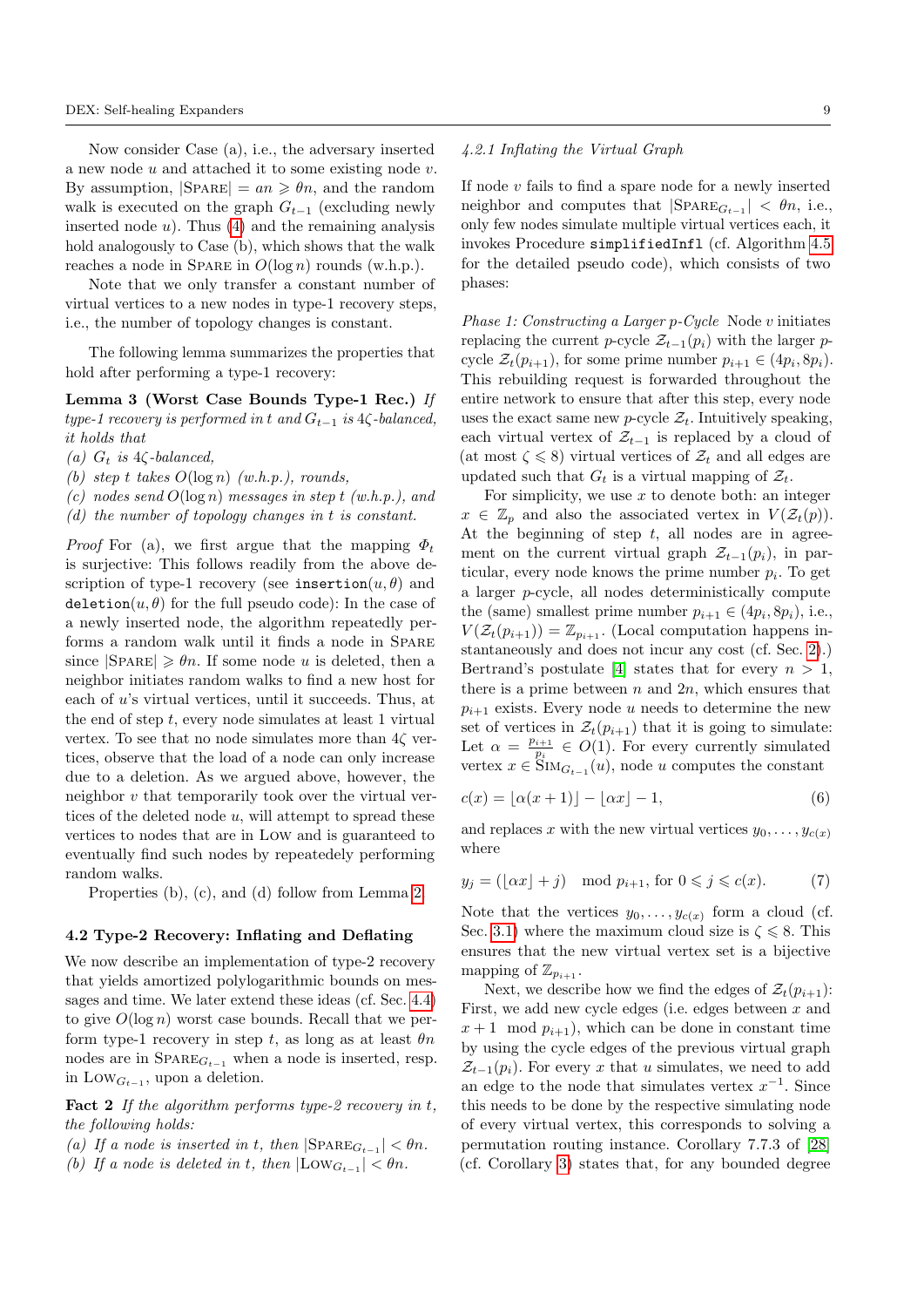<span id="page-9-2"></span>**Assumption:** the adversary attaches inserted node  $u$  to arbitrary node  $v$ 

// Try to perform a type-1 recovery:

- 1: Node v initiates a random walk of length  $\ell \log n$  by generating a token  $\tau$  and sending it to a neighbor  $u'$  chosen uniformly at random, but excluding u. Node u' in turn forwards  $\tau$  by chosing a neighbor at random and so forth. Note that the newly inserted node  $u$  is excluded from being reached by the random walk. The walk terminates upon reaching a node  $w \in$  SPARE (cf. Equation [\(2\)](#page-5-3)).
- 2: if found node  $w \in$  Spare then
- 3: Transfer a virtual vertex and all its edges (according to the virtual graph) from  $w$  to  $u$ . Remove edge between u and v unless required by  $\mathcal{Z}_t$ .

4: else  $//$  the walk did not hit a node in SPARE; perform type-2 recovery if necessary:

- 5: Determine current network size  $n$  and  $|SPARE|$  via computeSpare (cf. Algorithm [4.4\)](#page-10-0).
- 6: if  $|SPARE| < \theta n$  then // Perform type-2 recovery:
- 7: Invoke simplifiedInfl (cf. Algorithm [4.5\)](#page-11-0).
- 8: else // Sufficiently many nodes with spare virtual vertices are present but the walk did not find them. Happens with probability  $\leq 1/n$ .
- <span id="page-9-0"></span>9: Repeat from Line [1.](#page-9-2)

## Algorithm 4.2: insertion $(u, \theta)$

**Assumption:** adversary deletes an arbitrary node  $u$  which simulated  $k$  virtual vertices. (We prove that  $k \in O(1)$ ).

1: A (former) neighbor  $v$  of node  $u$  attaches all edges of  $u$  to itself.

// Try to perform a type-1 recovery:

2: for each of the k vertices do

- <span id="page-9-3"></span>3: Node v initiates a random walk of length  $\ell \log n$  by generating a token  $\tau$  and sending it to a uniformly at random chosen neighbor u'. Node u' in turn forwards  $\tau$  by chosing a neighbor at random and so forth. The walk terminates upon reaching a node  $w \in Low$  (cf. Equation [\(1\)](#page-5-4)).
- 4: if all random walks found nodes  $w_1, \ldots, w_k \in \text{Low}$ : then
- 5: Distribute the virtual vertices of u and their respective edges (according to the virtual graph) from  $v$  to  $w_1, \ldots, w_k$ .

6: else // Some of the random walks did not find a node in Low; perform type-2 recovery if necessary:

- 7: Determine network size  $n$  and  $|$ Low via computeLow (cf. Algorithm [4.4\)](#page-10-0).
- 8: if  $|Low| < \theta n$  then // Perform type-2 recovery:
- 9: Invoke simplifiedDefl (cf. Algorithm [4.6\)](#page-14-0).
- 10: else // Sufficiently many nodes with low load are present but the walk(s) did not find them. This happens with probability  $\leq 1/n$ :
- <span id="page-9-1"></span>11: Repeat from Line [3.](#page-9-3)

|  |  |  | Algorithm 4.3: Procedure deletion $(u, \theta)$ |  |
|--|--|--|-------------------------------------------------|--|
|--|--|--|-------------------------------------------------|--|

expander with  $n$  nodes,  $n$  packets, one per node, can be routed (even online) according to an arbitrary permutation in  $O(\frac{\log n(\log \log n)^2}{\log \log \log n})$  $\frac{\log n(\log \log n)}{\log \log \log n}$  rounds w.h.p. Note that every node in the network knows the exact topology of the current virtual graph (but not necessarily of the network graph  $G_t$ ), and can hence calculate all routing paths in this graph, which map to paths in the actual network (cf. Fact [1\)](#page-5-5). Since every node simulates a constant number of vertices, we can find the route to the respective inverse by solving a constant number of permutation

<span id="page-9-4"></span>routing instances. The following lemma follows from the previous discussion:

**Lemma 4** Consider  $a t \geq 1$  where some node performs type-2 recovery via simplifiedInfl. If the network qraph  $G_{t-1}$  is a C-balanced image of  $\mathcal{Z}_{t-1}(p_i)$ , then Phase 1 of simplifiedInfl ensures that every node computes the same virtual graph in  $O(\log n (\log \log n)^2)$ rounds such that the following hold: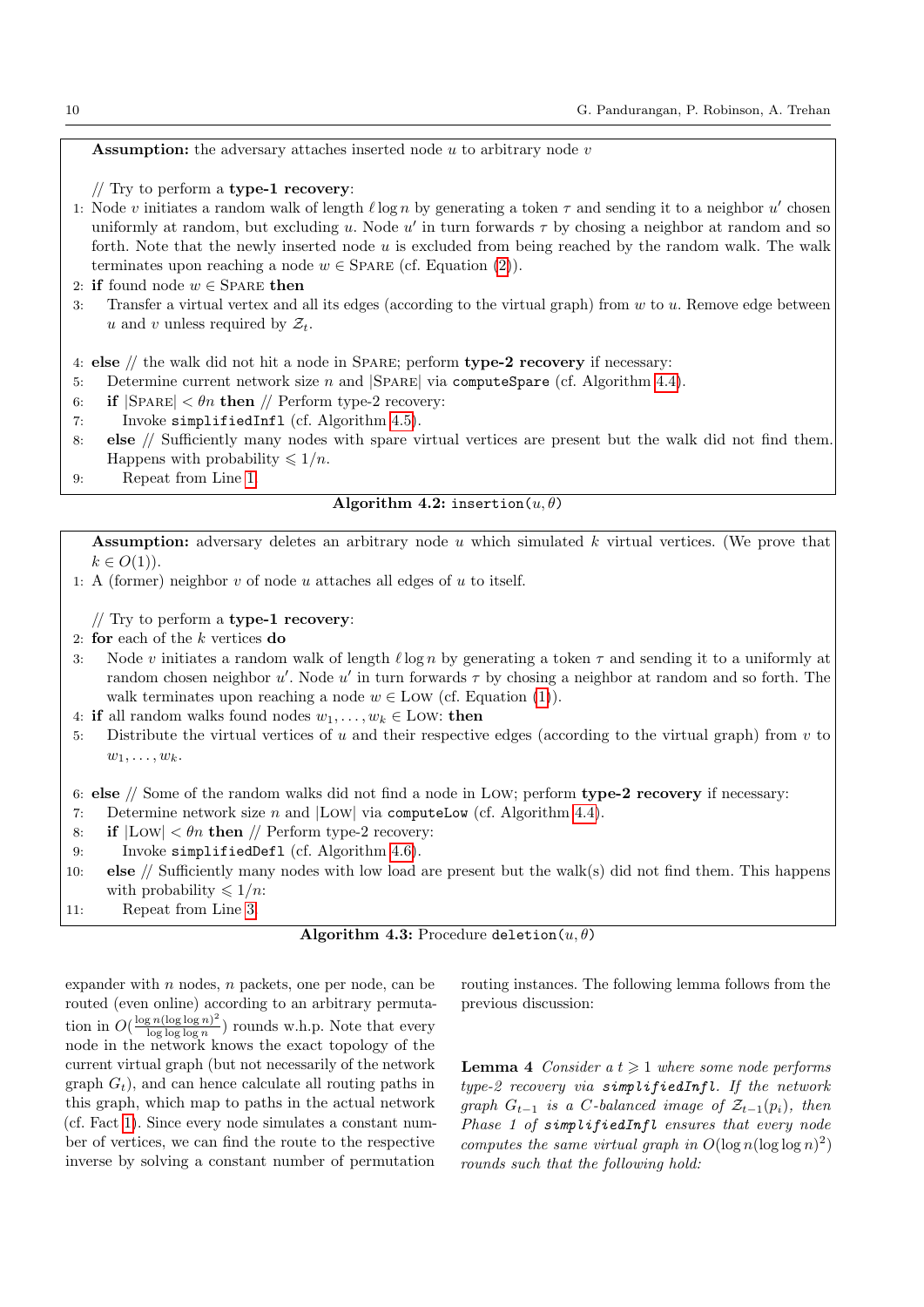**Given:** DIAM is the diameter of  $\mathcal{Z}_t$  (i.e. DIAM  $\in O(\log n)$ ).

- 1: Node u broadcasts an aggregation request to all its neighbors. In addition to the network size, this request indicates whether to compute |Low| or |Spare|. That is, the request of u traverses the network in a BFS-like manner and then returns the aggregated values to u.
- 2: If a node w receives this request from some neighbor, it computes the aggregated maximum value, according to whether  $w \in$  SPARE for computeSpare (resp.  $w \in$  LOW for computeLow).
- 3: If node w has received the request for the first time, w forwards it to all neighbors (except v).
- <span id="page-10-0"></span>4: Once the entire network has been explored this way, i.e., the request has been forwarded for diam rounds, the aggregated maximum values of the network size and  $|Low|$  (resp.  $|SPARE|$ ) are sent back to u, which receives them after  $\leq 2$ DIAM rounds.

Algorithm 4.4: Procedures computeSpare and computeLow.

- (a)  $p_{i+1} = |\mathcal{Z}_t(p_{i+1})| \in (4p_i, 8p_i)$ , the network graph is  $(C\zeta)$ -balanced, and the maximum clouds size is  $\zeta \leqslant 8$ .
- (b) There is a bijective map between  $\mathbb{Z}_{p_{i+1}}$  and  $V(\mathcal{Z}_t(p_{i+1})).$
- (c) The edges of  $\mathcal{Z}_t(p_{i+1})$  adhere to Definition [1.](#page-4-2)

Proof Property (a) follows from the previous discussion. For Property (b), we first show set equivalence. Consider any  $z \in \mathbb{Z}_{n+1}$  and assume in contradiction that  $z \notin \mathbb{Z}_{n+1}$  $V(\mathcal{Z}_t(p_{i+1}))$ . Let  $\alpha = p_{i+1}/p_i$  and let x be the greatest integer such that  $z = \lfloor \alpha x \rfloor + k$ , for some integer  $k \geq 0$ . If  $k \geq \alpha$ , then

$$
z = \lfloor \alpha x + k \rfloor \geqslant \lfloor \alpha x + \alpha \rfloor = \lfloor \alpha (x + 1) \rfloor,
$$

which contradicts the maximality of  $x$ , therefore, we have that  $k < \alpha$ . It cannot be that  $x < p_i$ , since otherwise  $z \in V(Z(p_{i+1}))$  according to [\(7\)](#page-8-1), which shows that  $x \geqslant p_i$ . This means that

$$
z = \lfloor \alpha x \rfloor + k \geqslant \lfloor \alpha p_i \rfloor + k = \lfloor p_{i+1} \rfloor + k \geqslant p_{i+1},
$$

which contradicts  $z \in \mathbb{Z}_{p_{i+1}}$ , thus we have shown  $\mathbb{Z}_{p_{i+1}} \subseteq V(\mathcal{Z}_t(p_{i+1}))$ . The opposite relation, i.e.  $V(\mathcal{Z}_t(p_{i+1})) \subseteq \mathbb{Z}_{p_{i+1}},$  is immediate since the values associated to vertices of  $\mathcal{Z}_t(p_{i+1})$  are computed modulo  $p_{i+1}$ .

To complete the proof of (b), we need to show that no two distinct vertices in  $V(\mathcal{Z}_t(p_{i+1}))$  correspond to the same value in  $\mathbb{Z}_{p_{i+1}}$ , i.e.,  $V(\mathcal{Z}_t(p_{i+1}))$  is not a multiset. Suppose, for the sake of a contradiction, that there are  $y = (\lfloor \alpha x \rfloor + k) \mod p_{i+1}$  and  $y' = (\lfloor \alpha x' \rfloor + k')$ mod  $p_{i+1}$  with  $y = y'$ . By [\(7\)](#page-8-1), we know that  $k' \leq c(x)$ , hence to bound k' it is sufficient to show that  $c(x) < \alpha$ . By [\(6\)](#page-8-2), we have that

$$
c(x) = \lfloor \alpha x + \alpha - (\lfloor \alpha x \rfloor + 1) \rfloor < \lfloor \alpha x + \alpha - \alpha x \rfloor \leq \alpha.
$$

Note that the same argument shows that  $k \leq \alpha$ . Thus it cannot be that  $y' = \lfloor \alpha x \rfloor + k + mp_{i+1}$ , for some integer  $m \geqslant 1$ . This means that  $x \neq x'$ ; wlog assume

that  $x > x'$ . As we have shown above,  $k' \leq c(x) < \alpha$ , which implies that

$$
y' = \lfloor \alpha x' \rfloor + k' < \lfloor \alpha (x' + 1) \rfloor \leqslant \lfloor \alpha x \rfloor \leqslant y,
$$

yielding a contradiction to  $y = y'$ .

For property (c), observe that all new cycle edges (i.e., of the form  $(x, x \pm 1)$ ) of  $\mathcal{Z}_t(p_{i+1})$  are between nodes that were already simulating neighboring vertices of  $\mathcal{Z}_{t-1}(p_i)$ , thus every node u can add these edges in constant time. Finally, we argue that every node can efficiently find the inverse vertex for its newly simulated vertices: Corollary 7.7.3 of [\[28\]](#page-22-10) states that for any bounded degree expander with  $n$  nodes,  $n$  packets, one per processor, can be routed (online) according to an arbitrary permutation in  $T = O(\frac{\log n (\log \log n)^2}{\log \log \log n})$  $\frac{\lg n(\log \log n)}{\log \log \log n}$  rounds w.h.p. Note that every node in the network knows the exact topology of the current virtual graph (nodes do not necessarily know the network graph  $G_t$ !), and can hence calculate all routing paths, which map to paths in the actual network (cf. Fact [1\)](#page-5-5). Since every node simulates a constant number of vertices, we can find the route to the respective inverse by performing a constant number of iterations of permutation routing, each of which takes T rounds.

Phase 2: Rebalancing the Load Once the new virtual graph  $\mathcal{Z}_t(p_{i+1})$  is in place, each real node simulates a greater number (by a factor of at most  $\zeta$ ) of virtual vertices and now a random walk is guaranteed to find a spare virtual vertex on the first attempt with high probability, according to Lemma [2.](#page-6-0)(a). At the beginning of the step, the virtual mapping  $\Phi_{t-1}$  was 4 $\zeta$ -balanced. This, however, is not necessarily the case after Phase 1, i.e., replacing  $\mathcal{Z}_{t-1}$  by  $\mathcal{Z}_t$ . A node could have been simulating  $4\zeta$  virtual vertices before simplifiedInfl was invoked and now might be simulating  $4\zeta^2$  vertices of  $\mathcal{Z}_t(p_{i+1})$ . In fact, this can be the case for a  $\theta$ -fraction of the nodes. To ensure a 4ζ-balanced mapping at the end of step  $t$ , we thus need to rebalance these additional vertices among the other (real) nodes. Note that this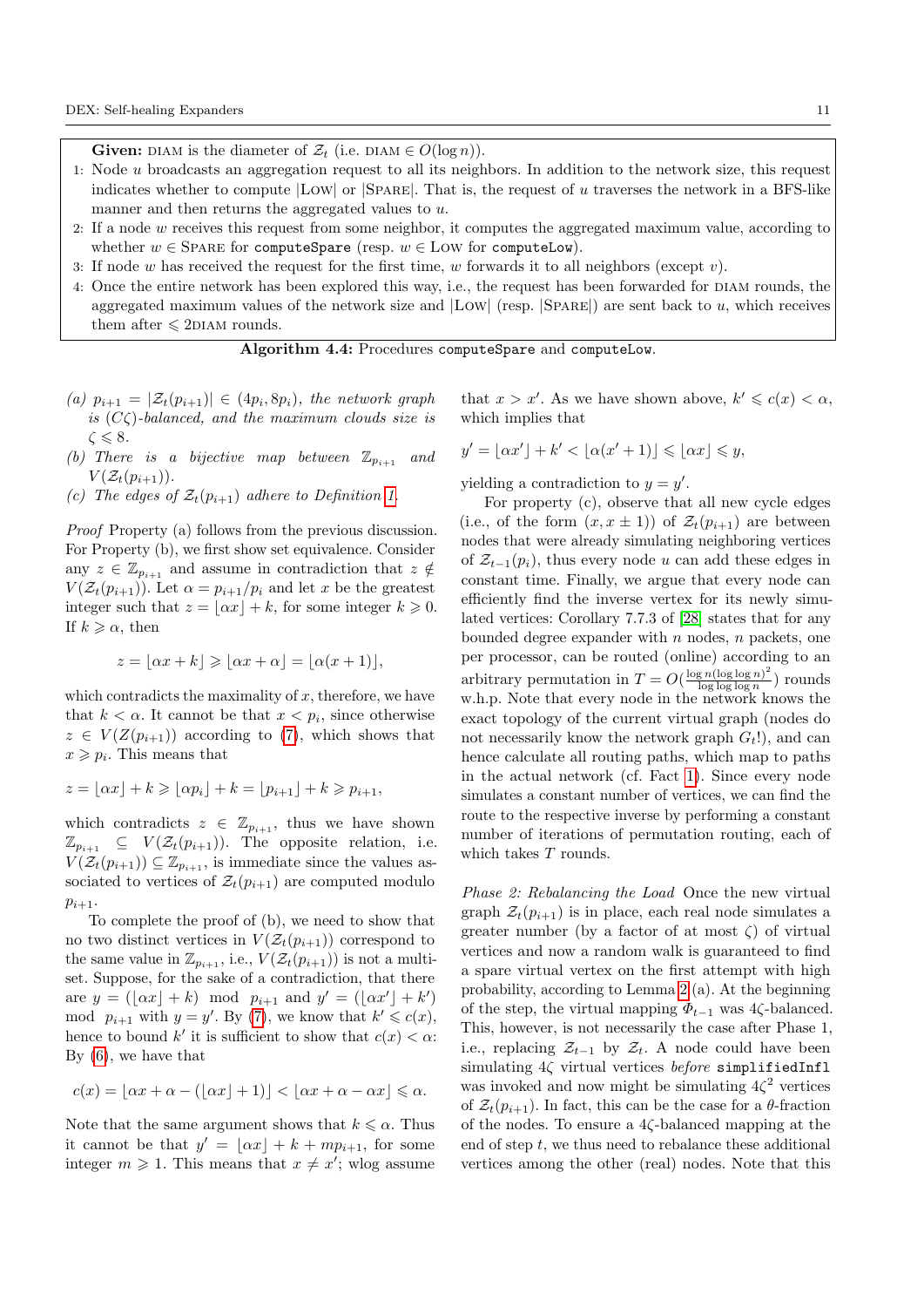Given: current network size  $n$  (as computed by computeSpare). All virtual vertices and all nodes are unmarked.

#### Phase 1. Compute larger p-cycle:

- 1: Inserted node u forwards an inflation request through the entire network.
- 2: Initiating node u floods a request to all other nodes to run this process simultaneously; takes  $O(\log n)$  time.
- 3: Since every node u knows the same virtual graph  $\mathcal{Z}_{t-1}(p_i)$ , all nodes locally compute the same prime  $p_{i+1} \in$  $(4p_i, 8p_i)$  and therefore the same virtual expander  $\mathcal{Z}_t(p_{i+1})$  with vertex set  $\mathbb{Z}_{p_{i+1}}$ .
- 4: (Compute the new set of locally simulated virtual vertices.)

Let  $\alpha = \frac{p_{i+1}}{p_i}$  $\frac{i+1}{p_i}$  and define the function

$$
c(x) = \lfloor \alpha(x+1) \rfloor - \lfloor \alpha x \rfloor - 1. \tag{8}
$$

Replace every  $x \in \text{Sim}(u)$  (i.e.  $x \in \mathcal{Z}_{t-1}(p_i)$ ) with a cloud of virtual vertices  $y_0, \ldots, y_{c(x)}$  where  $y_k = (\lfloor \alpha x \rfloor + k)$ mod  $p_{i+1}$ , for  $0 \le k \le c(x)$ . That is,  $\text{cLOW}(y_0) = \cdots = \text{cLOW}(y_{c(x)}) = \{y_0, \ldots, y_{c(x)}\}.$ 

5: for every  $x \in \text{Sim}(u)$  and every  $y_k$ ,  $(0 \le k \le c(x))$  do

(Compute the new set of edges.)

Cycle edges: Add an edge between u and the nodes v and v' that simulate  $y_k - 1$  and  $y_k + 1$  by using the cycle edges of  $\mathcal{Z}_{t-1}(p_i)$  in  $G_t$ .

- Inverse edges: Add an edge between u and the node v that simulates  $y_k^{-1}$ ; node v is found by solving a permutation routing instance.
- 6: After the construction of  $\mathcal{Z}_t(p_{i+1})$  is complete, we transfer a (newly generated) virtual vertex to the inserted node u from its neighbor v.

## Phase 2. Perform load balancing:

- 7: if a node w has  $\text{LOAD}(w) > 2\zeta$  (i.e.  $w \notin \text{Low}$ ) then
- 8: Node w marks all vertices in  $\text{Sim}(w)$  as full.
- 9: if a node v has load  $k' > 4\zeta$  vertices then

(Distribute all except  $4\zeta$  vertices to other nodes.)

- 10: **for** each of the  $k' 4\zeta$  vertices **do**
- 11: Node v marks itself as contending.
- 12: while  $v$  is *contending* do
- 13: Every contending node v performs a random walk of length  $T = \Theta(\log n)$  on the virtual graph  $\mathcal{Z}_t(p_{i+1})$ by forwarding a token  $\tau_v$ . This walk is simulated on the actual network  $U_t$  (with constant overhead). To account for congestion, we give this walk  $\rho = O(\log^2 n)$  rounds to complete; once a token has taken T steps it remains at its current vertex.
- 14: If, after  $\rho$  rounds,  $\tau_v$  has reached a virtual vertex z (simulated at some node w), no other token is currently at z, and z is not marked as full, then v marks itself as non-contending and transfers a virtual vertex to w. Moreover, if the new load of w is  $> 2\zeta$ , we mark all vertices at w as full.

<span id="page-11-0"></span>Algorithm 4.5: Procedure simplifiedInfl. This is a simplified inflation procedure yielding amortized bounds. Note that Procedure inflate provides the same functionality using  $O(\log n)$  rounds and messages whp even in the worst case.

is always possible, since  $(1 - \theta)n$  nodes had a load of 1 before invoking simplifiedInfl and simulate only  $\zeta$ virtual vertices each at the end of Phase 1. A node v that has a load of  $k' > 4\zeta$  vertices of  $\mathcal{Z}_t(p_{i+1})$ , proceeds as follows, for each vertex  $z$  of the (at most constant) vertices that it needs to redistribute: Node  $v$  marks all of its vertices as full and initiates a random walk of length  $\Theta(\log n)$  on the virtual graph  $\mathcal{Z}_t(p_{i+1})$ , which is simulated on the actual network. If the walk ends at a vertex  $z'$  simulated at some node  $w$  that is not marked as full, and no other random walk simultaneously ended

up at  $z'$ , then v transfers  $z$  to w. This ensures that  $z$ is now simulated at a node that had a load of  $\lt$  4 $\zeta$ . A node w immediately marks all of its vertices as *full*, once its load reaches 2ζ. Node v repeatedly performs random walks until all of the  $k' - 4\zeta$  vertices are transfered to other nodes.

<span id="page-11-1"></span>Lemma 5 (Simplified Type-2 recovery) Suppose that  $G_{t-1}$  is 4 $\zeta$ -balanced and type-2 recovery is performed in t via simplifiedInfl or simplifiedDefl. The following holds:

(a)  $G_t$  is 4 $\zeta$ -balanced.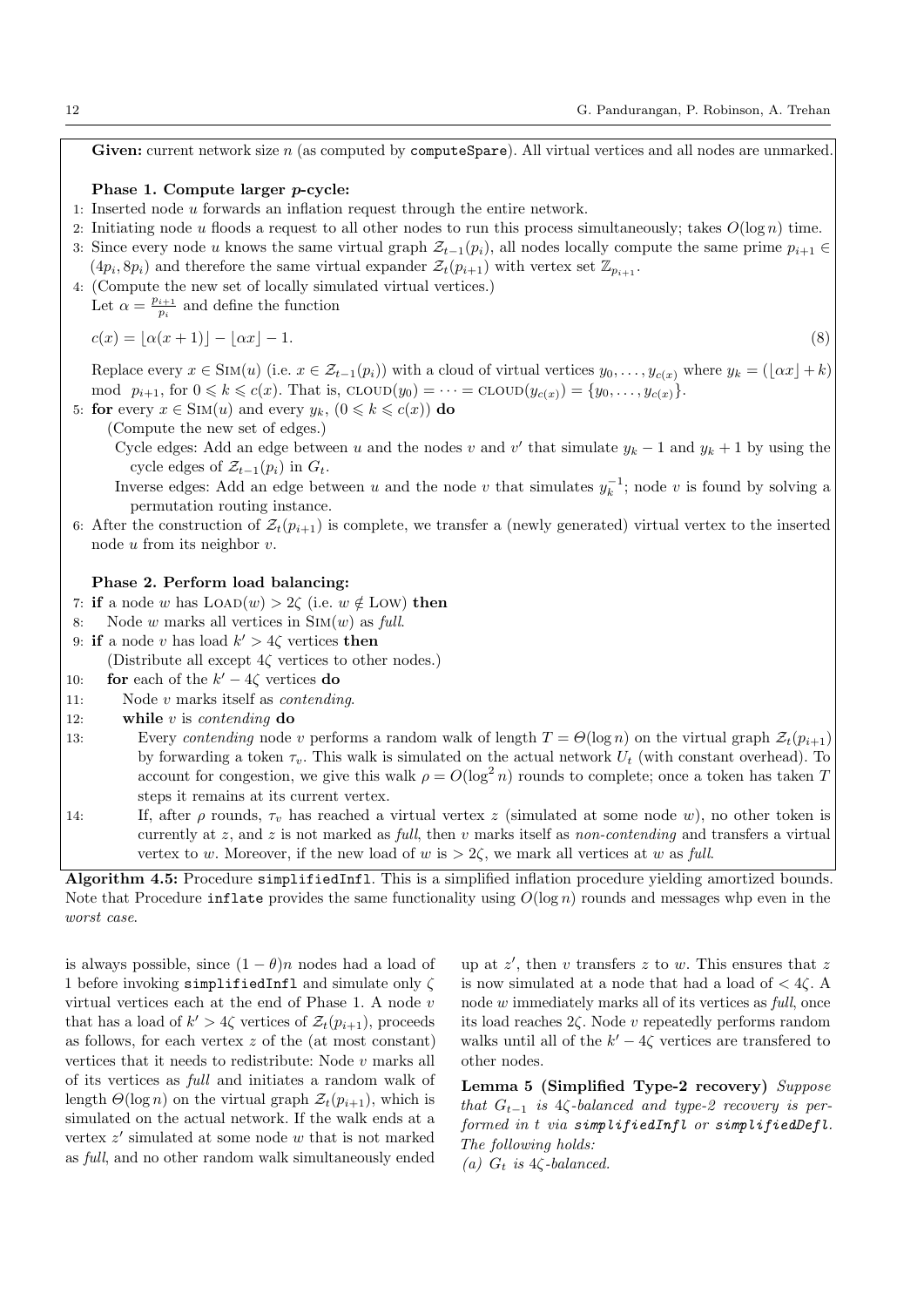- (b) With high probability, step t completes in  $O(\log^3 n)$ .
- (c) With high probability, nodes send  $O(n \log^2 n)$  messages.
- (d) The number of topology changes is  $O(n)$ .

Proof Here we will show the result for simplifiedInfl. In Sec. [4.2.2,](#page-13-0) we will argue the same properties for simplifiedDefl (described below).

Property (d) follows readily from the description of Phase 1. For (a), observe that, in Phase 1, simplifiedInfl replaces each virtual vertex with a cloud of virtual vertices. Moreover, nodes only redistribute vertices such that their load does not exceed 4ζ. It follows that every node simulates at least one vertex, thus  $\Phi_t$  is surjective. What remains to be shown is that every node has a load  $\leq 4\zeta$  at the end of t.

Consider any node u that has  $\text{LOAD}(v) \in (2\zeta, 4\zeta)$ after Phase 1. To see that  $u$ 's load does not exceed 4ζ, recall that, according the description of Phase 2, u will mark all its vertices as full and henceforth will not accept any new vertices. By Fact [2.](#page-8-3)(a), at most  $\theta$ n nodes have a load > 1 in  $U_t$ . Let  $Balls_0$  be the set of vertices that need to be redistributed. Lemma [4.](#page-9-4)(a) tells us that the every vertex in  $\mathcal{Z}_{t-1}(p_i)$  is replaced by (at most)  $\zeta$  new vertices in  $\mathcal{Z}_t(p_{i+1})$ , which means that  $|Balls_0| \leq 4\theta(\zeta^2 - \zeta)n$ , since every such high-load node continues to simulate  $4\zeta$  vertices by itself.

To ensure that this redistribution can be done in polylogarithmic time, we need to lower bound the total number of available places (i.e. the bins) for these virtual vertices (i.e. the balls). By Fact [2.](#page-8-3)(a), we know that  $\geq (1 - \theta)n$  nodes have a load of at most  $\zeta$  after Phase 1. These nodes do not mark their vertices as full, and thus accept to simulate additional vertices until their respective load reaches  $2\zeta$ . Let *Bins* be the set of virtual vertices that are not marked as full; It holds that  $|Bins| \geqslant (1-\theta)\zeta n$ .

We first show that with high probability, a constant fraction of random walks end up at vertices in |Bins|. Since  $\mathcal{Z}_t(p_{i+1})$  is a regular expander, the distribution of the random walk converges to the uniform distribution (e.g., [\[21\]](#page-22-28)) within  $O(\log \sigma)$  random steps where  $\sigma =$  $|Z^{i+1}| \in \Theta(n)$ . More specifically, the distance (measured in the maximum norm) to the uniform distribution, represented by a vector  $(1/\sigma, \ldots, 1/\sigma)$ , can be bounded by  $\frac{1}{100\sigma}$ . Therefore, the probability for a random walk token to end up at a specific vertex is within  $\left[\frac{99}{100\sigma}, \frac{101}{100\sigma}\right]$ . Recall that, after Phase 1 all nodes have computed the same graph  $\mathcal{Z}_t(p_{i+1})$  and thus use the same value  $\sigma$ .

We divide the random walks into *epochs* where an epoch is the smallest interval of rounds containing  $c \log n$ random walks. We denote the number of vertices that still need to be redistributed at the beginning of epoch  $i$  as  $Balls_i$ .

Proof We will now show that an epoch lasts at most  $O(\log^3 n)$  rounds with high probability. First, suppose that  $|Balls_i| \geq c \log n$ . By Lemma [11,](#page-23-3) we know that even a linear number of parallel walks (each of length  $\Theta(\log n)$ ) will complete within  $O(\log^2 n)$  rounds w.h.p. Therefore, epoch i consists of  $O(\log^2 n)$  rounds, since  $\Omega(\log n)$  random walks are performed in parallel. In the case where  $|Balls_j| < c \log n$ , it is possible that an epoch consists of random walks that are mostly performed sequentially by the same nodes. Thus we add a  $\log n$ factor to ensure that epoch  $j$  consists of  $c \log n$  walks. By Lemma [11](#page-23-3) we get a bound of  $O(\log^3 n)$  rounds.

Next, we will argue that after  $O(\log n)$  epochs, we have  $|Balls_j| < c \log n$ . Thus consider any epoch i where  $|Balls_i| \geq c \log n$ . We bound the probability of the indicator random variable  $Y_k$  that is 1 iff the walk associated with the k-th vertex ends up at a vertex that was already marked full when the walk was initiated. (In particular,  $Y_k = 0$  if the k-th walk ends up at z and z became full in the current iteration but was not marked full before.) Note that all  $Y_k$  are independent. While the number of available bins (i.e. non-full vertices) will decrease over time, we know from [\(3\)](#page-6-1) that  $|Bins| - |Balls_0| > \frac{9}{10}|Bins|$ ; thus, at any epoch, we can use the bound  $|Bins| \geq (9/10)(1-\theta)\zeta n$ . This shows that

$$
\Pr[Y_k = 1] \leq \frac{101}{100\sigma} (\sigma - |Bins|)
$$
  

$$
\leq \frac{101}{100} \left( 1 - \frac{9(1 - \theta)\zeta n}{10\sigma} \right).
$$

From  $\sigma \leq \zeta(1-\theta)n + 4\zeta^2\theta n$  and the fact that [\(3\)](#page-6-1) implies  $1 - \frac{9(1-\theta)\zeta}{10((1-\theta)\zeta+\epsilon)}$  $\frac{9(1-\theta)\zeta}{10((1-\theta)\zeta+4\zeta^2\theta)} < 3/20$ , we get that  $Pr[Y_k = 1] \leq (101/100) \cdot (3/20)$ . Let  $Y = \sum_{k \in Balls_i} Y_k$ . Since  $|Balls_i| = \Omega(\log n)$ , we can use a Chernoff bound  $(e.g. [21])$  $(e.g. [21])$  $(e.g. [21])$  to show that

$$
Pr[Y \ge (909/1000)|Balls_i| \ge 6E[Y]] \le 2^{-\frac{909}{1000}|Balls_i|},
$$

thus with high probability (in  $n$ ), a constant fraction of the random walks in epoch  $i$  will end up at non-full vertices. We call these walks good balls and denote this set as  $Good_i$ .

We will now show that a constant fraction of good balls do not end up at the same bin with high probability, i.e., we are able to successfully redistribute the associated vertices in this epoch. Let  $X_k$  be the indicator random variable that is 1 iff the k-th ball is eliminated.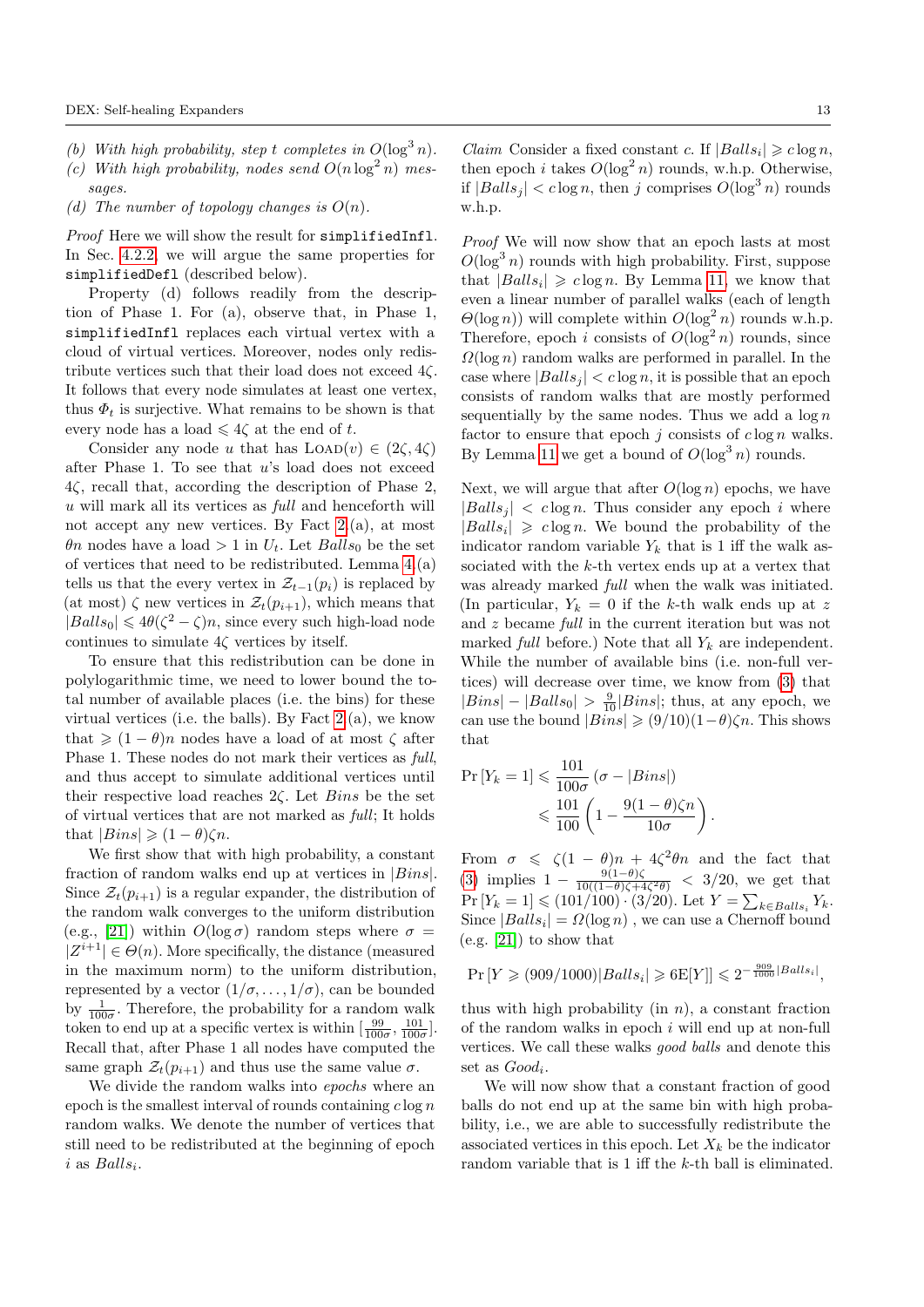We have  $Pr[X_k = 1] \geq (1 - \frac{101}{100|Bins|})^{|Good_i|-1} \geq e^{-\Theta(1)},$ i.e., at least a constant fraction of the balls in  $Good_i$  are eliminated on expectation.

Let W denote the number of eliminated vertices in epoch *i*, which is a function  $f(B_1, \ldots, B_{|Good_i|})$  where  $B_i$  denotes the bin chosen by the j-th ball. Observe that changing the bin of some ball can affect the elimination of at most one other ball. In other words, W satisfies the Lipschitz condition and we can apply the method of bounded differences. By the Azuma-Hoeffding Inequality (cf. Theorem 12.6 in [\[21\]](#page-22-28)), we get a sharp concentration bound for  $W$ , i.e., with high probability, a constant fraction of the balls are eliminated in every epoch.

We have therefore shown that after  $O(\log n)$  epochs, we are left with less than  $c \log n$  vertices that need to be redistributed, w.h.p. Let  $j$  be the first epoch when  $|Balls_j| < c \log n$ . Note that epoch j consists of  $\Omega(\log n)$ random walks where some nodes perform multiple random walks. By the same argument as above, we can show that with high probability, a constant fraction of these walks will end up at some non-full vertices without conflicting with another walk and are thus eliminated. Since we only need  $c \log n$  walks to succeed, this ensures that the entire set  $Balls<sub>j</sub>$  is redistributed w.h.p. by the end of epoch  $j$ , which shows  $(a)$ .

By Claim [4.2.1,](#page-11-1) the first  $O(\log n)$  epochs can each last  $O(\log^2 n)$  rounds, while only epoch j takes  $O(\log^3 n)$ rounds. Altogether, this gives a running time bound of  $O(\log^3 n)$ , as required for (b). For Property (c), note that the flooding of the inflation request to all nodes in the network requires  $O(n)$  messages. This, however, is dominated by the time it takes to redistribute the load: each epoch might use  $O(n \log n)$  messages. Since we are done w.h.p. in  $O(\log n)$  epochs, we get a total message complexity of  $O(n \log^2 n)$ . For (d), observe that the sizes of the virtual expanders  $\mathcal{Z}_{t-1}(p_i)$  and  $\mathcal{Z}_t(p_{i+1})$ are both in  $O(n)$ . Due to their constant degrees, at most  $O(n)$  edges are affected by replacing the edges of  $\mathcal{Z}_{t-1}(p_i)$  with the ones of  $\mathcal{Z}_t(p_{i+1}, y_i)$  yielding a total of  $O(n)$  topology changes for) simplifiedInfl.

#### <span id="page-13-0"></span>4.2.2 Deflating the Virtual Graph

When the load of all but  $\theta_n$  nodes exceeds  $2\zeta$  and some node  $u$  is deleted, the high probability bound of Lemma [2](#page-6-0) for the random walk invoked by neighbor  $v$  no longer applies. In that case, node  $v$  invokes Procedure simplifiedDefl to reduce the overall load (cf. Algorithm [4.6\)](#page-14-0). Analogously as simplifiedInfl, Procedure simplifiedDefl consists of two phases:

Phase 1: Constructing a Smaller p-Cycle To reduce the load of simulated vertices, we replace the current

p-cycle  $Z_{t-1}(p_i)$  with a smaller p-cycle  $\mathcal{Z}_t(p_s)$  where  $p_s$ is a prime number in the range  $(p_i/8, p_i/4)$ .

Let  $\alpha = p_i/p_s$ . Any virtual vertex  $x \in \mathcal{Z}_{t-1}(p_i)$ , is (surjectively) mapped to some  $y_x \in \mathcal{Z}_t(p_s)$  where  $y = \lfloor x/\alpha \rfloor$ . Note that we only add y to  $V(\mathcal{Z}_t(p_s))$  if there is no smaller  $x' \in \mathcal{Z}_{t-1}(p_i)$  that yields the same y. This mapping guarantees that, for any element in  $\mathbb{Z}_{p_s}$ , we have exactly 1 virtual vertex in  $\mathcal{Z}_t(p_s)$ : Suppose that there is some  $y \in \mathbb{Z}_{p_s}$  that is not hit by our mapping, i.e., for all  $x \in \mathbb{Z}_{p_i}$ , we have  $y > \lfloor \frac{x}{\alpha} \rfloor$ . Let  $x'$  be the smallest integer such that  $y = \frac{x^b}{a}$  $\frac{x'}{\alpha}$ . For such an  $x'$ , it must hold that  $\alpha y \leq x' < \alpha (y + 1)$ . Since  $\alpha > 1$ , clearly x' exists. By assumption, we have  $x' \geq p_i$ , which yields  $\lfloor p_i/\alpha \rfloor \leq \lfloor x'/\alpha \rfloor = y < p_s$ . Since  $p_s = p_i/\alpha$ , we get  $\lfloor p_s \rfloor < p_s$ , which is a contradiction to  $p_s \in \mathbb{N}$ . Therefore, we have shown that  $\mathbb{Z}_s \subseteq V(\mathcal{Z}_t(p_s))$ . The opposite set inclusion can be shown similarly.

For computing the edges of  $\mathcal{Z}_t(p_s)$ , note that any cycle edge  $(y, y \pm 1) \in E(\mathcal{Z}_t(p_s))$ , is between nodes u and v that were at most  $\alpha$  hops apart in  $G_t$ , since their distance is at most  $\alpha$  in the virtual graph  $\mathcal{Z}_{t-1}(p_i)$ . Thus any such edge can be added by exploring a neighborhood of constant-size in  $O(1)$  rounds via the cycle edges (of the current virtual graph)  $\mathcal{Z}_{t-1}(p_i)$  in  $G_t$ . To add the edge between y and its inverse  $y^{-1}$ , we proceed along the lines of Phase 1 of simplifiedInfl, i.e., we solve permutation routing on  $\mathcal{Z}_{t-1}(p_i)$ , taking  $O(\frac{\log n (\log \log n)^2}{\log \log \log n})$  $\frac{\lg n(\log \log n)}{\log \log \log n}\big)$ rounds. The following lemma summarizes the properties of Phase 1:

**Lemma 6** If the network graph  $G_{t-1}$  is a balanced map of  $\mathcal{Z}_{t-1}(p_i)$ , then Phase 1 of simplifiedDefl ensures that every node computes the same virtual graph  $\mathcal{Z}_t(p_s)$ in  $O(\log n(\log \log n)^2)$  rounds such that

- (a)  $p_s = |\mathcal{Z}_t(p_s)| \in (p_i/8, p_i/4)$ , for some prime  $p_s$ ;
- (b) there is a 1-to-1 mapping between  $\mathbb{Z}_{p_s}$  and  $V(\mathcal{Z}_t(p_s))$ ;
- (c) the edges of  $\mathcal{Z}_t(p_s)$  adhere to Definition [1.](#page-4-2)

Proof Property (a) trivially holds. For (b), observe that by description Phase 1, we map  $x \in \mathcal{Z}_{t-1}(p_i)$  surjectively to  $y_x \in \mathcal{Z}_t(p_s)$  using the mapping  $y_x = \lfloor \frac{x}{\alpha} \rfloor$  where  $\alpha = \frac{p_i}{p_s}$ . Note that we only add  $y_x$  to  $V(\mathcal{Z}_t(p_s))$  if there is no smaller  $x \in \mathcal{Z}_{t-1}(p_i)$  that yields the same value in  $\mathbb{Z}_{p_s}$ , which guarantees that  $V(\mathcal{Z}_t(p_s))$  is not a multiset. Suppose that there is some  $y \in \mathbb{Z}_{p_s}$  that is not hit by our mapping, i.e., for all  $x \in \mathbb{Z}_{p_i}$ , we have  $y > \lfloor \frac{x}{\alpha} \rfloor$ . Let x' be the smallest integer such that  $y = \lfloor \frac{x'}{x} \rfloor$  $\frac{x'}{\alpha}$ . For such an x', it must hold that  $\alpha y \leq x' < \alpha (y+1)$ . Since  $\alpha > 1$ , clearly x' exists. By assumption we have  $x' \geq p_i$ , which yields

$$
\left\lfloor \frac{p_i}{\alpha} \right\rfloor \leqslant \left\lfloor \frac{x'}{\alpha} \right\rfloor < p_s.
$$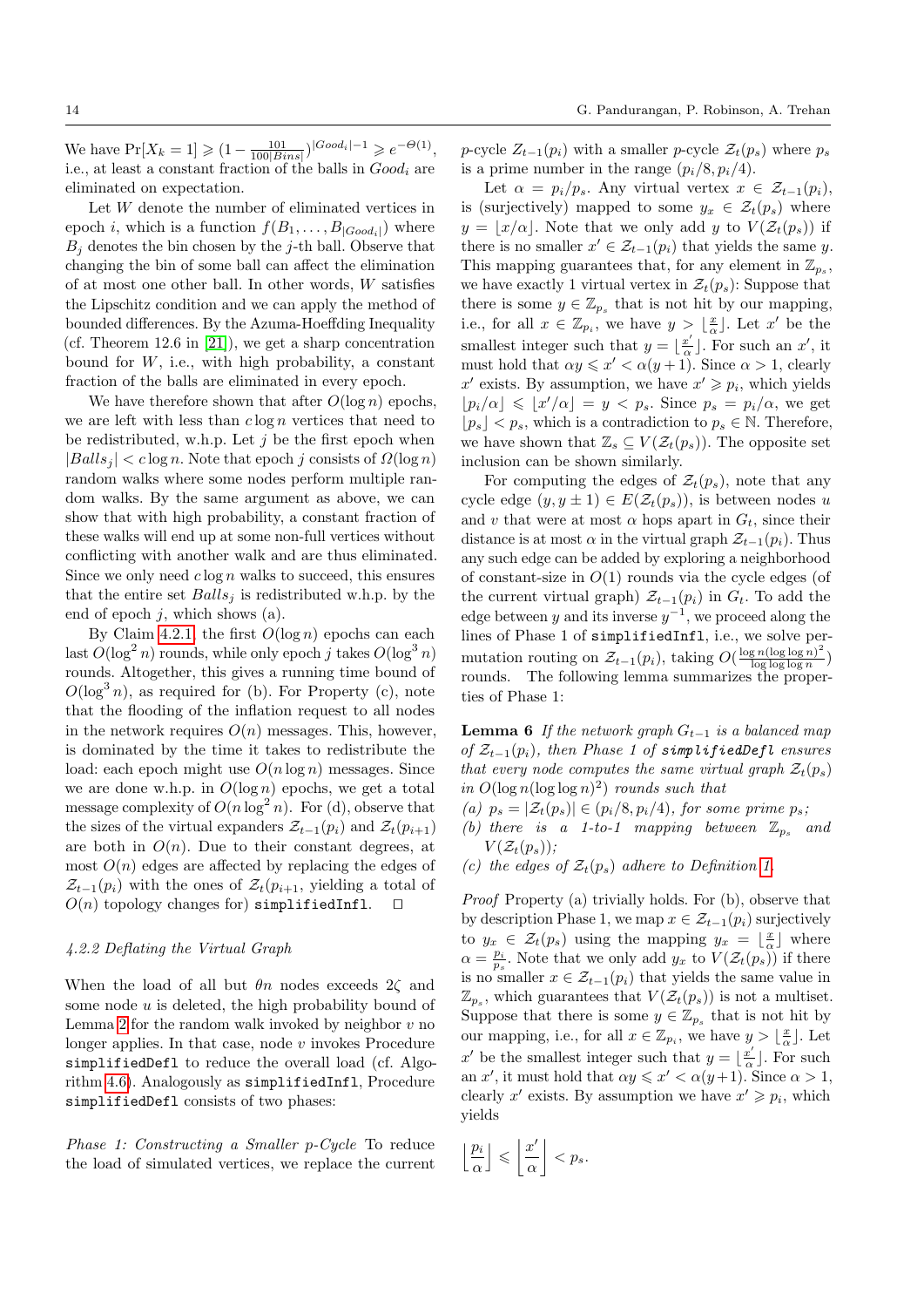Given: current network size  $n$  (as computed by computeLow). All virtual vertices and all nodes are unmarked.

## Phase 1. Compute smaller p-cycle:

- 1: Node u forwards a deflation request through the entire network.
- 2: Initiating node u floods a request to all other nodes to run this procedure simultaneously; takes  $O(\log n)$  time.
- 3: Since every node u knows the same virtual graph  $\mathcal{Z}_{t-1}(p_i)$  of size  $p_i$ , all nodes locally compute the same prime  $p_s \in (p_i/8, p_i/4)$  and therefore the same virtual expander  $\mathcal{Z}_t(p_s)$  with vertex set  $\mathbb{Z}_{p_s}$ .
- 4: (Compute the new set of locally simulated virtual vertices  $\text{NewSim}(u) \subset \mathcal{Z}_t(p_s)$ .)

Let  $\alpha = \frac{p_i}{p_s}$ . For every  $x \in \text{SIM}(u)$  (i.e.  $x \in \mathcal{Z}_{t-1}(p_i)$ ) we compute  $y_x = \lfloor \frac{x}{\alpha} \rfloor$ .

If there is no  $x' < x$  such that  $y_{x'} = y_x$ , we add  $y_x$  to NEWSIM(u). This yields the (possibly empty) set NEWSIM $(u) = \{y_{x_1}, \ldots, y_{x_k}\},\$ 

where  $x_1, \ldots, x_k \in \mathcal{Z}_{t-1}(p_i)$  are a subset of the previously simulated vertices at u. If NEWSIM $(u) = \emptyset$ , we mark u as *contending*. For every vertex  $y_{x_j}$ , we set

$$
\mathrm{CLOUD}(y_{x_j}) = \{m \colon (m-1)\lfloor \alpha \rfloor \leqslant y_{x_j} < m\lfloor \alpha \rfloor\}.
$$

5: for every 
$$
y_{x_j} \in \text{NEWSIM}(u)
$$
,  $(1 \leq j \leq k)$ , do

(Compute the new set of edges.)

Cycle edges: Add an edge between u and the nodes v and v' that simulate  $y_{x_j} - 1$  and  $y_{x_j} + 1$  by using the cycle edges of  $\mathcal{Z}_{t-1}(p_i)$  in  $G_t$ .

Inverse edges: Add an edge between u and the node v that simulates  $y_k^{-1}$ ; node v is found by solving a permutation routing instance.

#### Phase 2. Ensure Surjective Mapping:

## 6: if  $\text{Sim}(v) = \emptyset$  then

7: Node v marks itself as contending.

## 8: else

- 9: Node v reserves one vertex  $z \in \text{SIM}(v)$  for itself by marking z as taken.
- 10: while  $v$  is *contending* do
- 11: Every contending node v performs a random walk of length  $T = \Theta(\log n)$  on the virtual graph  $\mathcal{Z}_t(p_{i+1})$  by forwarding a token  $\tau_v$ . This walk is simulated on the actual network  $U_t$  (with constant overhead). To account for congestion, we give this walk  $\rho = O(\log^2 n)$  rounds to complete; after T random steps, the token remains at its current vertex.
- 12: If, after  $\rho$  rounds,  $\tau_v$  has reached a virtual vertex z (simulated at some node w), no other token is currently at z, and z is not marked as taken, then v marks itself as non-contending and requests z to be transfered from  $w$  to  $v$  where it is marked as taken.

<span id="page-14-0"></span>Algorithm 4.6: Procedure simplifiedDefl. This is a simplified deflation procedure yielding amortized bounds. Note that Procedure deflate provides the same functionality using  $O(\log n)$  rounds and messages whp even in the worst case.

Since 
$$
\alpha = \frac{p_i}{p_s}
$$
, we get  

$$
\lfloor p_s \rfloor = \left\lfloor \frac{p_i}{\alpha} \right\rfloor < p_s,
$$

which is a contradiction to  $p_s \in \mathbb{N}$ . Therefore, we have shown that  $\mathbb{Z}_s \subseteq V(\mathcal{Z}_t(p_s))$ . To see that  $V(\mathcal{Z}_t(p_s)) \subseteq \mathbb{Z}_s$ , suppose that we add a vertex  $y \geqslant p_s$  to  $V(\mathcal{Z}_t(p_s))$ . By the description of Phase 1, this means that there is an  $x \in V(\mathcal{Z}_{t-1}(p_i))$ , i.e.,  $x \leqslant p_i - 1$ , such that  $y = \lfloor \frac{x}{\alpha} \rfloor$ . Substituting for  $\alpha$  yields a contradiction to  $y \geq p_s$ , since

$$
y = \left\lfloor \frac{x}{\alpha} \right\rfloor \leqslant \left\lfloor \frac{p_i - 1}{\alpha} \right\rfloor = \left\lfloor p_s - \frac{p_s}{p_i} \right\rfloor < p_s.
$$

For property (c), note that any cycle edge  $(y, y \pm 1) \in$  $E(\mathcal{Z}_t(p_s))$ , is between nodes u and v that were at most  $\alpha$ 

hops apart in  $G_t$ , since their distance can be at most  $\alpha$  in  $\mathcal{Z}_{t-1}(p_i)$ . Thus any such edge can be added by exploring a neighborhood of constant-size in  $O(1)$  rounds via the cycle edges of  $\mathcal{Z}_{t-1}(p_i)$  in  $G_t$ . To add an edge between y and its inverse  $y^{-1}$ , we proceed along the lines of the proof of Lemma [4,](#page-9-4) i.e., we solve permutation routing on  $\mathcal{Z}_{t-1}(p_i)$ , taking  $O(\frac{\log n(\log \log n)^2}{\log \log \log n})$  $\frac{\lg n(\log \log n)}{\log \log \log n}$  rounds.

Phase 2: Ensuring a Virtual Mapping After Phase 1 is complete, the replacement of multiple virtual vertices in  $\mathcal{Z}_{t-1}(p_i)$  by a single vertex in  $\mathcal{Z}_t(p_s)$ , might lead to the case where some nodes are no longer simulating any virtual vertices. A node that currently does not simulate a vertex, marks itself as contending and repeatedly keeps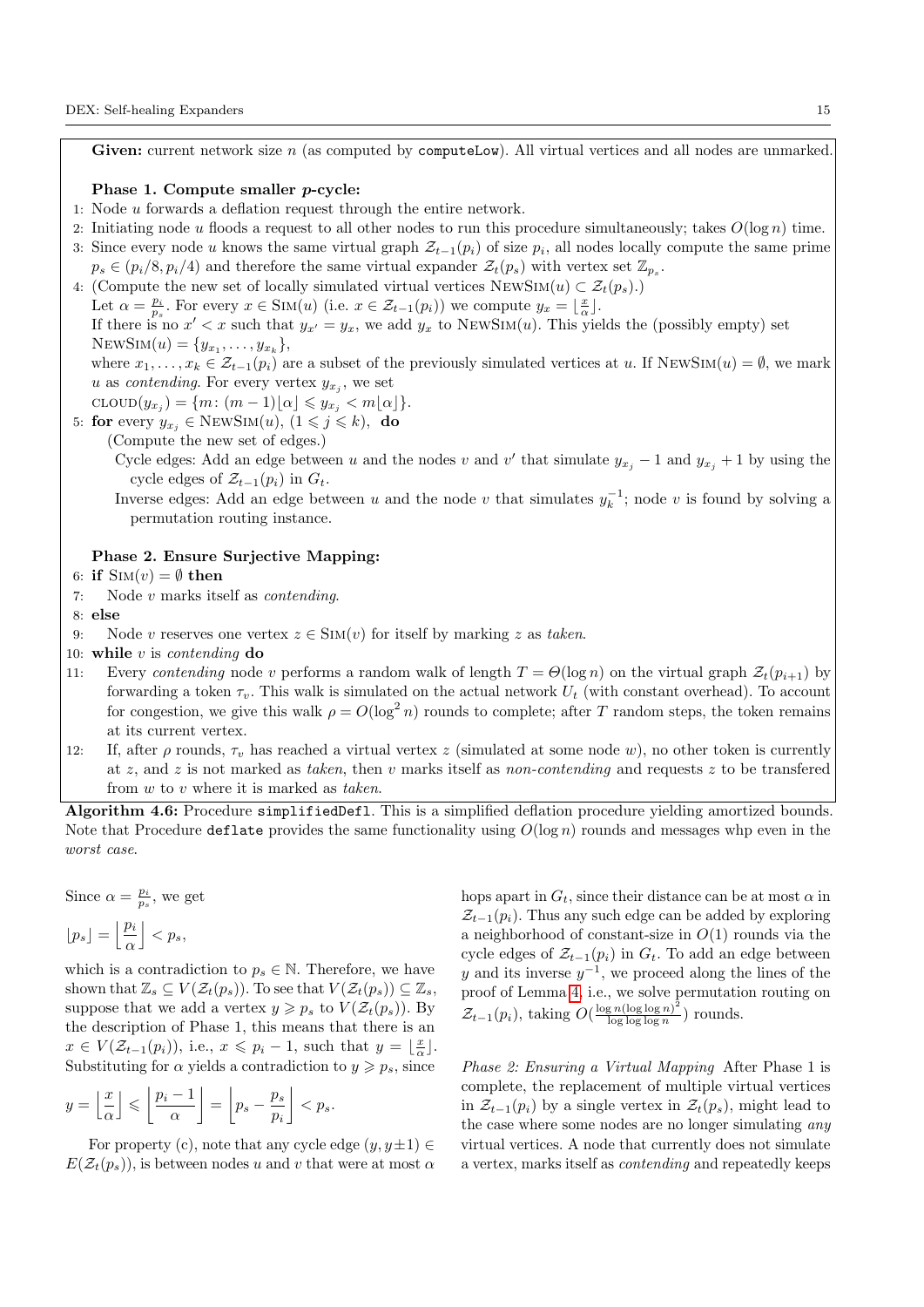initiating random walks on  $\mathcal{Z}_t(p_s)$  (that are simulated on the actual network graph) to find spare vertices. Moreover, a node w that does simulate vertices, marks an arbitrary vertex as taken and transfers its other vertices to other nodes if requested. To ensure a valid mapping  $\Phi_t$ , we need to transfer non-taken vertices to contending nodes if the random walk of a contending node hits a non-taken vertex z and no other walk ends up at z simultaneously. A similar analysis as for Phase 2 of simplifiedInfl shows Lemma [5](#page-11-1) for deflation steps.

Lemmas [3](#page-8-4) and [5](#page-11-1) imply the following:

**Lemma 7** At any step t, the network graph  $G_t$ , is  $4\zeta$ balanced, i.e.,  $G_t$  has constant node degree and  $\lambda_{G_t} \leq \lambda$ where  $1 - \lambda$  is the spectral gap of the p-cycle expander family.

*Proof* The result follows by induction on  $t$ . For the base case, note that we initialize  $G_0$  to be a virtual mapping of the expander  $\mathcal{Z}_0(p_0)$ , which obviously guarantees that the network is  $4\zeta$ -balanced. For the induction step, we perform a case distinction depending on whether  $t$  is a simple or inflation/deflation step and apply the respective result, i.e. Lemmas [3](#page-8-4) or [5.](#page-11-1)

#### 4.3 Amortizing (Simplified) Type-2 Recovery

We will now show that the expensive inflation/deflation steps occur rather infrequently. This will allow us to amortize the cost of the worst case bounds derived in Section [4.2.](#page-8-0) Suppose that step  $t$  was an inflation step. By Fact [2.](#page-8-3)(a), this means that at least  $(1 - \theta)n$  nodes had a load of 1 at the beginning of  $t$ , and thus a load of  $\leq \zeta$  at the end of t. Thus, even after redistributing the additional load of the  $\theta n$  nodes that might have had a load of  $> 4\zeta$ , a large fraction of nodes are in Low and SPARE at the end of  $t$ . This guarantees that we perform type-1 recovery in  $\Omega(n)$  steps, before the next inflation/deflation is carried out. A similar argument applies to the case when simplifiedDefl is invoked, thus yielding amortized polylogarithmic bounds on messages and rounds per every step.

<span id="page-15-0"></span>**Lemma 8** There exists a constant  $\delta$  such that the following holds: If  $t_1$  and  $t_2$  are steps where type-2 recovery is performed (via simplifiedInfl or simplifiedDefl), then  $t_1$  and  $t_2$  are separated by at least  $\delta n \in \Omega(n)$  steps with type-1 recovery where n is the size of  $G_{t_1}$ .

For the proof of Lemma [8](#page-15-0) we require the following 2 technical results:

Claim Suppose that  $t$  is an inflation step. Then  $|\text{Low}_t| \geqslant (\theta + \frac{1}{2})n.$ 

Proof (of Claim [4.3\)](#page-15-0)

<span id="page-15-1"></span>First, consider the set of nodes  $S = U_t \setminus \text{SPARE}_{U_t}$ , i.e.,  $\text{LOAD}_{U_t}(u) = 1$  for all  $u \in S$ . By Fact [2.](#page-8-3)(a), we have  $|S| \geq (1 - \theta)n$ . Clearly, any such node  $u \in S$ simulates at most  $\zeta$  virtual vertices after generating its own vertices for the new virtual graph, hence the only way for u to reach  $LOAD<sub>t</sub>(u) > 2\zeta$  is by taking over vertices generated by other nodes. By the description of procedure simplifiedInfl, only (a subset of) the nodes in  $\text{SPARE}_{U_t}$  redistribute their load by performing random walks. By Lemma [7,](#page-15-1) we can assume that  $G_{t_1-1}$ is 4 $\zeta$ -balanced. Since  $|\text{SPARE}_{U_t}| < \theta n$ , we have a total of  $\leqslant (4\zeta - 4)\theta n$  clouds that need to be redistributed. Observe that v continues to simulate 4 clouds (i.e.  $4\zeta$ ) nodes) by itself. Since every node that is in S, has at most  $\zeta$  virtual nodes, we can bound the size of LOW<sub>t</sub> by subtracting the redistributed clouds from  $|S|$ . For the result to hold we need to show that

$$
(\theta + 1/2) \leq 1 - \theta - (4\zeta - 4)\theta,
$$

which immediately follows by Inequality [\(3\)](#page-6-1).

*Claim* Suppose that  $t$  is a deflation step. Then  $|\text{SPACE}_{t}| \geqslant (\theta + \frac{1}{4\zeta})n.$ 

## Proof (of Claim [4.3\)](#page-15-0)

Consider the set  $S = \{u : \text{LOAD}_{U_t}(u) > 2\zeta\}$ . Since  $S = U_t \setminus \text{Low}_{U_t}$ , Fact [2.](#page-8-3)(b) tells us that  $|S| \geq$  $(1 - \theta)n$  and therefore we have a total load of least  $(1 - \theta)(2\zeta + 1)n + \theta n$  in  $U_t$ . By description of procedure simplifiedDefl, every cloud of virtual vertices is contracted to a single virtual vertex. After deflating we are left with

$$
LOAD(G_t) \geqslant \left( (1-\theta)(2+\frac{1}{\zeta})+\frac{\theta}{\zeta} \right) n.
$$

To guarantee the sought bound on  $SPARE_t$ , we need to show that  $\text{LOAD}(G_t) \geq (1 + \theta + \frac{1}{4\zeta})n$ . This is true, since by [\(3\)](#page-6-1) we have  $\theta \leq \frac{1}{3} + \frac{1}{4\zeta}$ . Therefore, by the pigeon hole principle, at least  $\theta + \frac{1}{4\zeta}$  nodes have a load of at least 2.

#### Proof (Proof of Lemma [8\)](#page-15-0)

Observe that the values computed by procedures computeSpare and computeLow cannot simultaneously satisfy the thresholds of Fact [2,](#page-8-3) i.e., simplifiedInfl and simplifiedDefl are never called in the same step. Let  $t_1, t_2, \ldots$  be the set of steps where, for every  $i \geqslant$ 1, a node calls either Procedure simplifiedInfl or Procedure simplifiedDefl in  $t_i$ . Fixing a constant  $\delta$ such that

$$
\delta \leqslant 1/4\zeta,\tag{9}
$$

we need to show that  $t_{i+1} - t_i \geq \delta n$ . We distinguish several cases: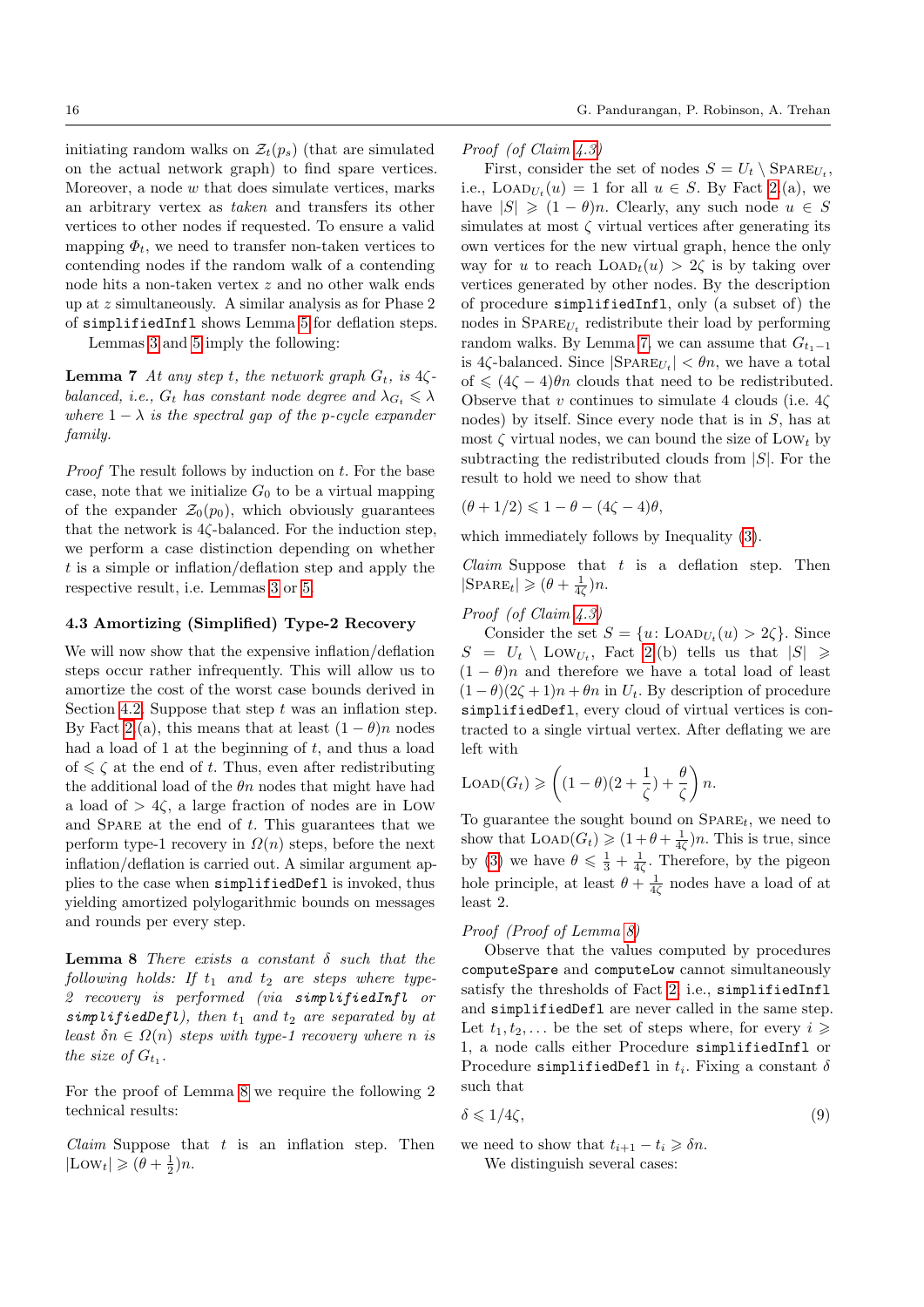- 1.  $t_i$  simplifiedInfl;  $t_{i+1}$  simplifiedInfl:
	- By Fact [2.](#page-8-3)(a) we know that  $\textsc{SPARE}_{U_{t_i}}$  contains less than  $\theta n$  nodes. Since we inflate in  $t_i$ , every node generates a new cloud of virtual vertices, i.e., the load of every node in  $U_{t_i}$  is (temporarily) at least  $\zeta$ (cf. Phase 1 of simplifiedInfl). Moreover, the only way that the load of a node  $u$  can be reduced in  $t_i$ , is by transferring some virtual vertices from  $u$  to a newly inserted node w. However, by the description of simplifiedInfl and the assumption that  $\zeta > 2$ , we still have  $\text{LOAD}_t(u) > 1$  (and  $\text{LOAD}_t(w) \geq 1$ ), and therefore  $\textsc{Sparse}_{G_{t_i}} \supseteq V(G_{t_i}) \setminus \{w\}$ . Since the virtual graph (and hence the total load) remains the same during the interval  $(t_i, t_{i+1})$ , it follows by Lemma [7](#page-15-1) that Spare can shrink by at most the number of insertions during  $(t_i, t_{i+1})$ . Since  $|\text{SPARE}_{U_{t_{i+1}}} | < \theta n$ , more than  $(1 - \theta)n - 1 > \delta n$  insertions are necessary.
- 2.  $t_i$  simplifiedDefl;  $t_{i+1}$  simplifiedDefl: We first give a lower bound on the size of  $\text{Low}_{G_{t_i}}$ . By Lemma [5,](#page-11-1) we know that load at every node is at most  $4\zeta$  in  $U_{t_i}$ . Since every virtual cloud (of size  $\zeta$ ) is contracted to a single virtual zertex in the new virtual graph, the load at every node is reduced to at most 4. Clearly, the nodes that are redistributed do not increase the load of any node beyond 4, thus  $Low_t = G_t$ . Analogously to Case 1, the virtual graph is not changed until  $t_{i+1}$  and Lemma [7](#page-15-1) tells us that Low is only affected by deletions, i.e.,  $(1 - \theta)n \geq \delta n$ steps are necessary before step  $t_{i+1}$ .
- 3.  $t_i$  simplifiedInfl;  $t_{i+1}$  simplifiedDefl: By Claim [4.3,](#page-15-0) we have  $|\text{Low}_{G_{t_i}}| \geqslant (\theta + 1/2)n$ , while Fact [2.](#page-8-3)(b) tells us that  $|Low_{G_{t_{i+1}}}| < \theta n$ . Again, Lemma [7](#page-15-1) implies that the adversary must delete at least  $n/2 \geq \delta n$  nodes during  $(t_i, t_{i+1}]$ .
- 4.  $t_i$  simplifiedDefl;  $t_{i+1}$  simplifiedInfl: By Claim [4.3,](#page-15-0) we have  $|\text{SPARE}_{G_{t_i}}| \geqslant (\theta + \frac{1}{4\zeta})n$ , and by Fact [2.](#page-8-3)(a), we know that  $|\text{SPARE}_{G_{t_{i+1}}}| < \theta n$ . Applying Lemma [7](#page-15-1) shows that we must have more than  $\frac{1}{4\zeta}n \geqslant \delta n$  deletions before  $t_{i+1}$ .

The following corollary summarizes the bounds that we get when using the simplified type-2 recovery:[6](#page-0-0)

Corollary 1 Consider the (simplified) variant of  $DEX$ that uses Procedures  $4.5$  and  $4.6$  to handle type-2 recovery. With high probability, the amortized running time of any step is  $O(\log n)$  rounds, the amortized message complexity of any recovery step is  $O(\log^2 n)$ , while the amortized number of topology changes is  $O(1)$ .

## <span id="page-16-0"></span>4.4 Worst Case Bounds for Type-2 Recovery

Whereas Lemma [3](#page-8-4) shows  $O(\log n)$  worst case bounds for steps with type-1 recovery, handling of type-2 recovery that we have described so far yields amortized polylogarithmic performance guarantees on messages and rounds w.h.p. per step (cf. Cor. [1\)](#page-16-1). We now present a more complex algorithm for type-2 recovery that yields worst case logarithmic bounds on messages and rounds per step (w.h.p.). The main idea of Procedures inflate and deflate is to spread the type-2 recovery over  $\Theta(n)$ steps of type-1 recovery, while still retaining constant node degrees and spectral expansion in every step.

The coordinator The node w that currently simulates the virtual vertex with integer-label  $0 \in V(\mathcal{Z}_{t-1}(p_i)) =$  $\mathbb{Z}_{p_i}$  is called *coordinator* and keeps track of the current network size  $n$  and the sizes of LOW and SPARE as follows: Recall that we start out with an initial network of  $constant$  size, thus initially coordinator  $w$  can compute these values with constant overhead. If an insertion or deletion of some neighbor of  $v$  occurs and the algorithm performs type-1 recovery, then  $v$  informs coordinator  $w$ of the changes to the network size and the sizes of Spare and Low (by routing a message along a shortest path in  $\mathcal{Z}_{t-1}(p_i)$  at the end of the type-1 recovery. Node v itself simulates some vertex  $x \in \mathbb{Z}_{p_i}$  and hence can locally compute a shortest path from  $x$  to 0 (simulated at w) according to the edges in  $\mathcal{Z}_t(p_i)$  (cf. Fact [1\)](#page-5-5). The neighbors of  $w$  replicate  $w$ 's state and update their copy in every step. If the coordinator  $w$  itself is deleted, the neighbors transfer its state to the new coordinator that subsequently simulates 0. The coordinator state requires only  $O(\log n)$  bits and thus can be sent in 1 message. Keep in mind that the coordinator does not keep track of the actual network topology or Spare and Low, as this would require  $\Omega(n)$  rounds for transferring the state to a new coordinator. Algorithm [4.7](#page-17-0) contains the pseudo code describing the operation of the coordinator.

## 4.4.1 Staggering the Inflation

<span id="page-16-1"></span>We proceed in 2 phases each of which is staggered over  $\lceil \theta n \rceil$  steps. Let PC denote the p-cycle at the beginning of the inflation step. If, in some step  $t_0$  the coordinator is notified (or notices itself) that  $|SPARE| < 3\theta n$ , it initiates (staggered) inflation to build the new p-cycle PC' on  $\mathbb{Z}_{p_{i+1}}$  by sending a request to the set of nodes I that simulate the set of vertices  $S = \{1, \ldots, \lceil 1/\theta \rceil\}.$ The  $\lceil 1/\theta \rceil$  nodes in I are called *active in step t*<sub>0</sub>.

Phase 1: Adding a larger p-cycle For every  $x \in S$ , the simulating node in I adds a cloud of vertices as described in Phase 1 of simplifiedInfl. More specifically, for

<sup>&</sup>lt;sup>6</sup> We will show in Sec [4.4](#page-16-0) how to get *worst case*  $O(\log n)$ complexity bounds.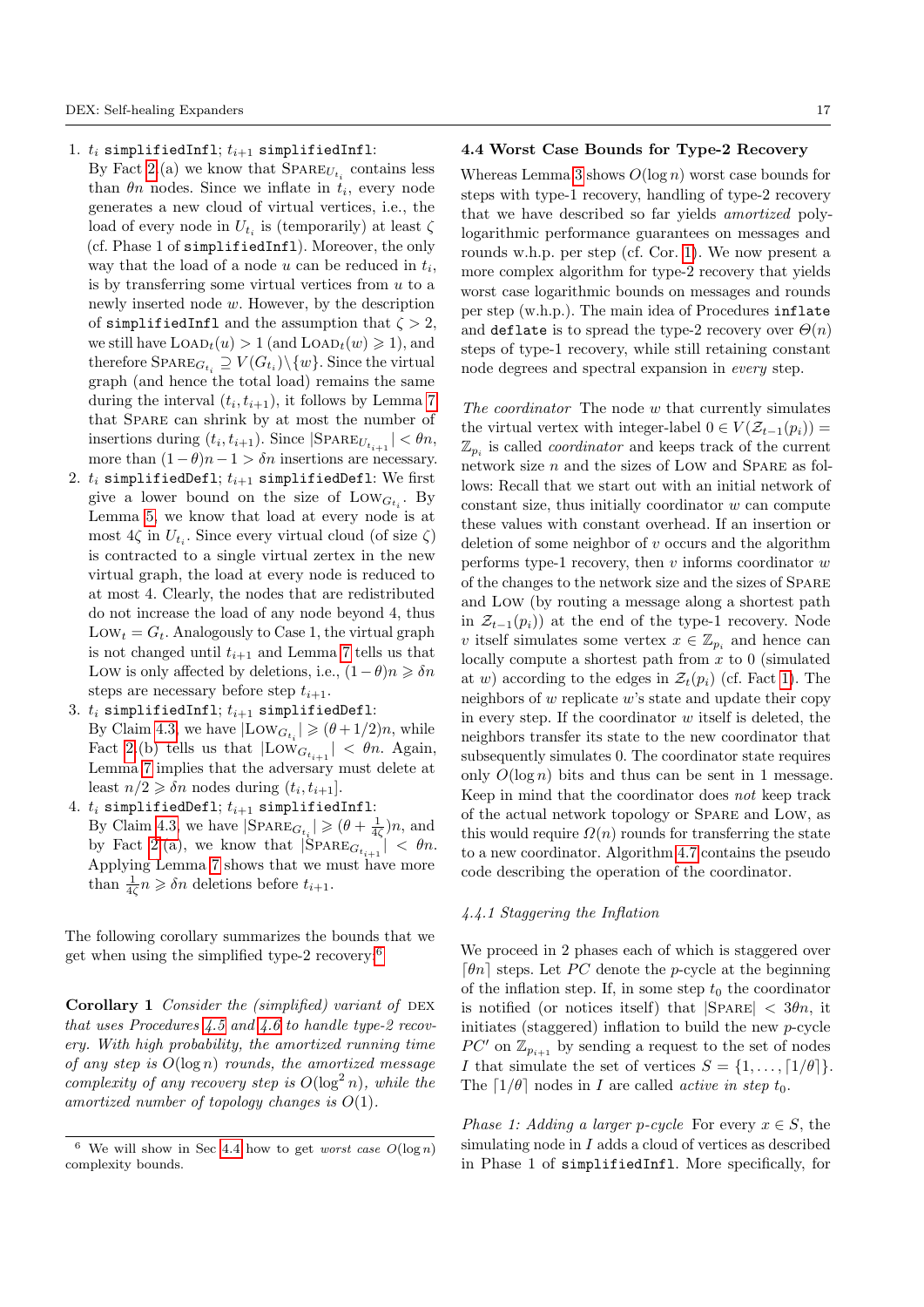## **Assumption:** Let node  $w$  be the node that simulates vertex  $0$ .

- 1: Coordinator w maintains local counters of  $|SPARE|$ ,  $|Low|$  and the network size n.
- 2: The neighbors of  $w$  replicate the state of  $w$ , i.e., everytime  $w$  updates any of its counters, it sends a message to all of its neighbors. If w itself is deleted, normal recovery is performed to find a node  $w'$  to take over vertex 0. Then, the neighbors transfer the coordinator state to the new coordinator  $w'$ . Recall that, according to the virtual graph structure, all former neighbors of  $w$  become neighbors of  $w'$ .

#### Upon insertion of some node  $u$  attached to  $v$ :

- 3: Node v tries to perform type-1 recovery (as in insertion $(u, \theta)$ ).
- 4: if the recovery succeeds then
- 5: Some vertex was transferred to  $u$  from some node  $u'$ . Node  $v$  sends a message along a shortest path in the virtual graph  $Z_t$  to the coordinator w. This message also contains information about changes in the number of nodes in SPARE and LOW. This information only depends on the load at  $u'$  and thus does not require any additional communication.
- 6: Coordinator  $w$  increases/decreases its local counters accordingly.
- 7: else
- 8: Node v sends a request to the coordinator, informing about the failed type-1 recovery. Coordinator w checks its (updated) local counters and, if  $|SPARE| < 3\theta$ , starts invoking inflate.

## Upon deletion of some node  $u$  previously attached to  $v$ :

- 9: Node v tries to perform type-1 recovery (as in deletion $(u, \theta)$ ).
- 10: if the recovery succeeds then
- 11: The vertices simulated at u were transferred to other nodes  $u'_1, \ldots, u'_k$ . Node v sends a message along a shortest path in  $\mathcal{Z}_t$  to the coordinator w. This shortest path can be computed locally, since every node knows the complete virtual graph. This message also contains information about changes in the number of nodes in SPARE and LOW. This information only depends on the load at  $u'_1, \ldots, u'_k$  and thus does not require additional communication.
- 12: Coordinator w increases/decreases its local counters accordingly.
- 13: else
- 14: Node v sends a request to the coordinator, informing about the failed type-1 recovery. Coordinator w checks its (updated) local counters and, if  $|Low| < 3\theta$ , starts invoking deflate.

<span id="page-17-0"></span>**Algorithm 4.7:** Advanced handling of type-2 recovery via a coordinator node w which yields  $O(\log n)$  worst case bounds on messages and rounds per insertion/deletion. (Needed for inflate and deflate.)

vertex x we add a set  $Y \subset V(PC')$  of  $c(x)$  vertices, as defined in Eq. [\(7\)](#page-8-1) on page [9.](#page-8-1) We denote this set of new vertices by  $NEWSim(v)$ . That is, node v now simulates  $|$ LOAD $(v)$  +  $|$ NEWSIM $(v)$  many vertices. In contrast to simplifiedInfl, however, vertex  $x \in PC$  and its edges are *not* replaced by  $Y$  (yet). For each node in  $y \in Y$ , the simulating node v computes the cycle edges and inverse  $y^{-1} \in PC'$ . It is possible that  $y^{-1}$  is not among the vertices in  $S$ , and hence is not yet simulated at any node in  $I$ . Nevertheless, by Eq.  $(7)$ ,  $v$  can locally compute the vertex  $x' \in PC$  that is going to be inflated to the cloud that contains  $y^{-1} \in PC'$ . Therefore, we add an *intermediate edge*  $(y, x')$ , which requires  $O(\log n)$ messages and rounds. Note that  $|NEWSM(v)|$  could be as large as  $4\zeta^2$ . Therefore, similarly as in Phase 2 of simplifiedInfl, a node in  $I$  needs to redistribute newly generated vertices if  $|NEWSM| > 4\zeta$  as follows: The nodes in I proceed by performing random walks to

find node with small enough NewSim. Note that, even though inflate has not yet been processed at nodes in  $V(G_t) \setminus I$ , any node that is hit by this random walk can locally compute its set NewSim and thus check if it is able to simulate an additional vertex in the next  $p$ -cycle PC'. Since we have  $O(1)$  nodes in I each having  $O(1)$ vertices in their NewSim set, these walks can be done sequentially, i.e., only 1 walk is in progress at any time, which takes  $O(\log n)$  rounds in total.

After these walks are complete and all nodes in I have  $|NEWSM| \leq 4\zeta$ , the coordinator is notified and forwards the inflation request to nodes  $I'$  that simulate vertices  $S' = \{ [1/\theta] + 1, \ldots, 2[1/\theta] \}.$  (Again, this is done by locally computing the shortest path in  $PC$ .) In step  $t_0 + 1$ , the nodes in I' become *active* and proceed the same way as nodes in  $I$  in step  $t_0$ , i.e., clouds and intermediate edges are added for every vertex in  $S'$ .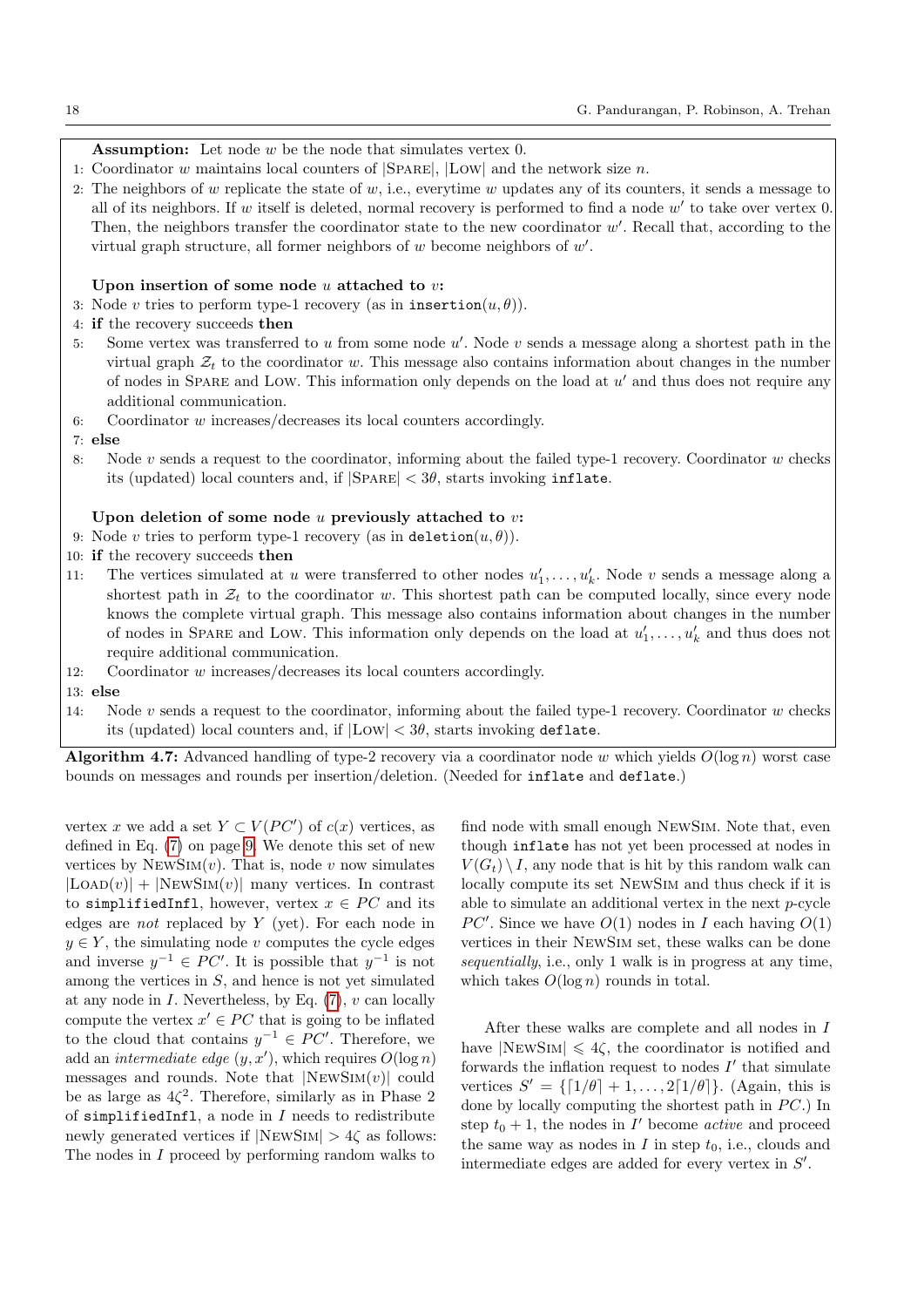Phase 2: Discarding the old p-cycle. Once Phase 1 is complete, i.e., all nodes are simulating the vertices in their respective NewSim set, the coordinator sends another request to the set of nodes  $I$  —the *active nodes* in the next step—that are still simulating the set  $S$  of the first  $\lceil 1/\theta \rceil$  vertices in the old p-cycle PC. Every node in  $I$  drops all edges of  $PC$  and stops simulating vertices in  $V(PC)$ . In the next step, this request is forwarded to the nodes that simulate the next  $\lceil \theta n \rceil$  vertices and reaches all nodes within  $\theta n$  steps. After  $T = 2\theta n$  steps<sup>[7](#page-0-0)</sup>, the inflation has been processed at all nodes.

Finally, we need to argue that type-1 recovery succeeds with high probability while the staggered inflation is ongoing: If the adversary inserts a node w in any of these  $T$  steps, we can simply assign one of the newly inflated vertices to w. If, on the other hand, the adversary deletes nodes, we need to show that, for any  $t \in [t_0, t_0 + T]$ , it holds that  $|Low_t| \geq \theta n$ . Recalling that the coordinator invoked the inflation in step  $t_0$  because  $|\text{SPARE}_{t_0}| < 3\theta n$ , it follows that  $|\text{Low}_{t_0}| \geqslant n - 3\theta n$ . In the worst case, the adversary deletes 1 node in every one of the following  $T$  steps, which increases the load of at most  $2\theta n$  nodes. This yields that  $|\text{Low}_t| \geq |\text{Low}_{t_0}| - 2\theta n = n - 5\theta n \geq \theta n$ , due to [\(3\)](#page-6-1). Thus, since the assumption of Lemma [2.](#page-6-0)(b) holds throughout steps  $[t_0, t_0 + T]$ , type-1 recovery succeeds with high probability as required.

#### 4.4.2 Staggering the Deflation

We now describe the implementation of deflate that yields a worst case bound of  $O(\log n)$  for the recovery in every step. Similarly to inflate, the coordinator initiates a staggered deflation whenever the threshold  $|Low| < 3\theta$  is reached and the algorithm proceeds in two phases:

Phase 1: Adding a smaller p-cycle Phase 1 is initiated during the recovery in some step  $t_0$  by the (current) coordinator  $w$  who sends a message to nodes  $S$  that simulate vertices  $I = \{1, \ldots, \lceil 1/\theta \rceil\}$ . The nodes in S become active in the recovery of step  $t_0$  and will start simulating the (smaller) p-cycle  $\mathcal{Z}(p_s)$  in addition to the current *p*-cycle  $\mathcal{Z}_{t_0}(p_i)$  by the end of the step, as described below. As in the case of inflate,  $w$  can efficiently find  $S$ (requiring only  $O(\log n)$  messages and rounds) by following the shortest path in the current p-cycle  $\mathcal{Z}_{t_0}(p_i)$ . Let  $\alpha = p_i/p_s$  and consider some node  $v \in S$ . For every  $x \in \text{SIM}(v)$ , node v computes  $y_x = \lfloor x/\alpha \rfloor$  and starts simulating  $y_x \in \mathcal{Z}(p_s)$ , if there is no  $x' < x$  such that  $x' = \lfloor x'/\alpha \rfloor$ . That is, the new vertices are determined

exactly the same way as in Phase 1 of simplifiedDefl and node v adds  $y_x$  to NEWSIM(v).

Assuming that there is a  $y_x \in \text{NEWSIM}(v)$ , node v marks all  $x_1, \ldots, x_k \in \mathcal{Z}_{t_0}(p_i)$  that satisfy  $y_x = \lfloor x_j/\alpha \rfloor$ , for  $1 \leqslant j \leqslant k$ , as taken. We say that x dominates  $x_1, \ldots, x_k$  and we call the set  $\{x_1, \ldots, x_k\}$  a *deflation* cloud. Note that some of the vertices of a deflation cloud might be simulated at other nodes. Nevertheless, according to the edges of  $\mathcal{Z}_{t_0}(p_i)$ , these nodes are in an  $O(1)$  neighborhood of v and can thus be notified to mark the corresponding vertices as *taken*. Intuitively speaking, if a node  $v$  simulates such a dominating vertex  $x$ , then  $v$  is guaranteed to simulate a vertex in the new p-cycle  $\mathcal{Z}(p_s)$ , and the surjective requirement of the virtual mapping is satisfied at  $v$ . Thus our goal is to ensure that every node in  $S$  simulates a dominating vertex by the end of the recovery of this step.

The problematic case is when none of the vertices currently simulated at node v dominates for some  $y_x \in$  $\mathcal{Z}(p_s)$ . To ensure that v simulates at least 1 vertex of the new p-cycle  $\mathcal{Z}(p_s)$ , node v initiates a random walk on the graph  $\mathcal{Z}(p_s)$  to find a dominating vertex that has not been marked taken. We thus lower-bound the size of dominating vertices that are never marked as taken, in any of the  $\theta$ n steps during which deflate is in progress:

Recall that the coordinator invoked deflate because  $|Low| < 3\theta$ . This means that  $\geq (1 - 3\theta)n$  nodes have  $\text{LOAD}_{t_0} > 2\zeta$  and the total load in the network is at least  $(2\zeta(1-3\theta) + 3\theta)n$  since every node simulates at least 1 vertex. If some node simulates a dominating vertex x, then all of the (at most  $\alpha \leq 8$ ) dominated vertices  $x' > x$  that also satisfy  $y_x = \lfloor x'/\alpha \rfloor$  are marked as taken. Considering that  $\zeta \leq 8$ , the number of dominating vertices is at least  $(2\zeta(1-3\theta)+3\theta)n/8 \geq (2-\theta(6+3/\zeta))n$ . In each of the  $\theta$ n steps while Phase 1 of deflate is in progress, the adversary might insert some node that starts simulating a dominating vertex. Thus, in total we must give up  $n + \theta n$  dominating vertices. It follows that the number of dominating vertices that are available (i.e. not needed by any node) is at least

$$
(2 - \theta(6 + 3/\zeta))n - n - \theta n = (1 - \theta(6 + 3/\zeta + 1))n.
$$

Recalling [\(3\)](#page-6-1) on page [7,](#page-6-1) the right hand size is at least a constant fraction of  $n$ , i.e., the set of available dominating vertices D has size  $\geq \varepsilon n$  while deflate is in progress. for some  $\varepsilon > 0$ . Similarly to the proof of Lemma [2,](#page-6-0) we can use the concentration bound of [\[9\]](#page-22-9) to show that a random walk of v of length  $O(\log n)$  hits a vertex in D with high probability. To avoid clashes between nodes in S, we perform these walks sequentially. Since there are only  $O(1)$  nodes in S, this takes overall  $O(\log n)$  time and messages.

<sup>&</sup>lt;sup>7</sup> For clarity of presentation, we assume that  $2\theta n$  is an integer.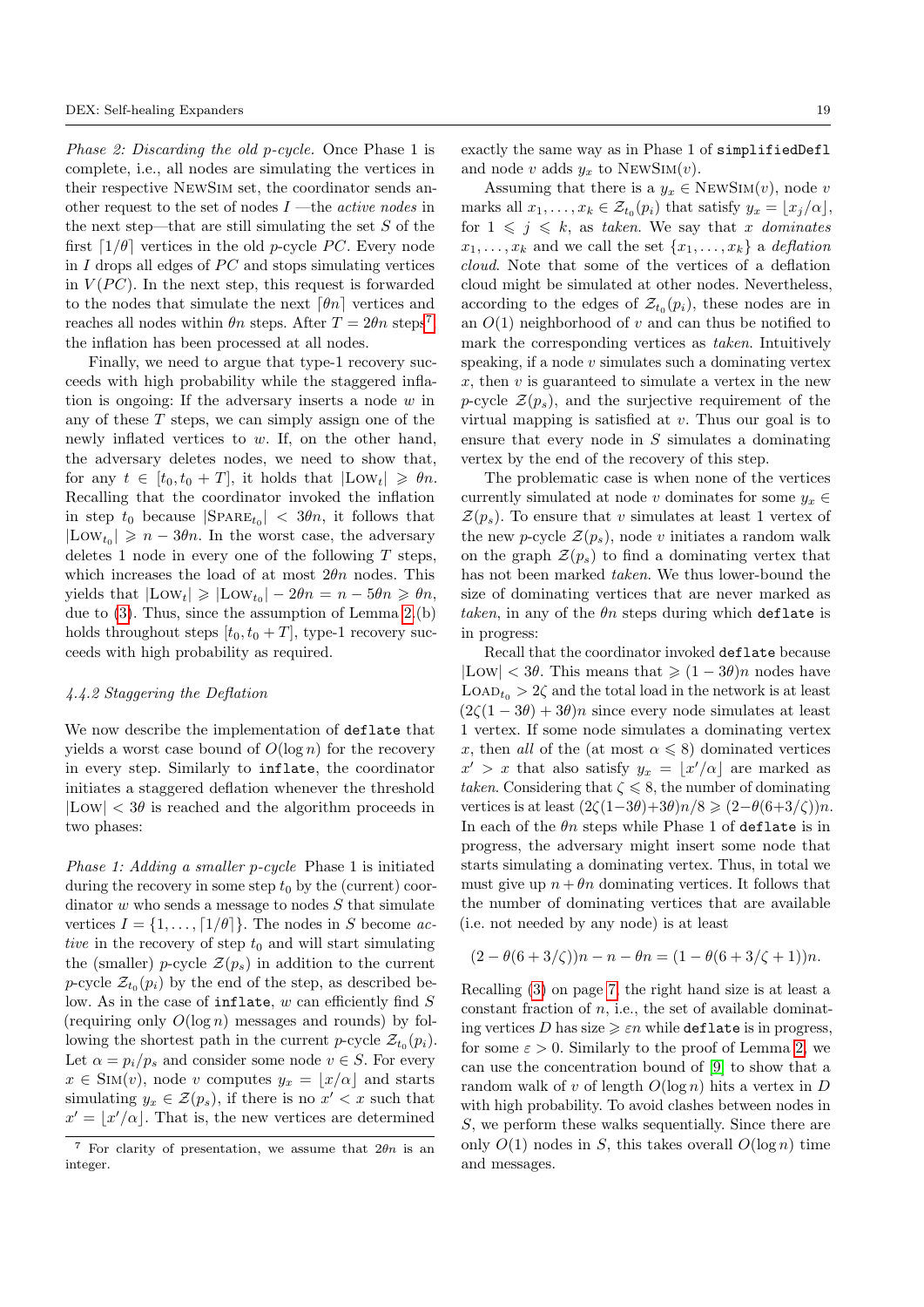In step  $t_0 + 1$ , the nodes that simulate the next  $1/\theta$ vertices become active and so forth, until the request returns to the (current) coordinator after  $\lceil \theta n \rceil$  steps.

Phase 2: Discarding the old p-cycle Once the new (smaller) p-cycle  $\mathcal{Z}(p_s)$  has been fully constructed, the coordinator sends another request to the nodes in I which again become active nodes—that simulate the  $\lceil 1/\theta \rceil$  vertices in S. Every node in I drops all edges of  $E(\mathcal{Z}(p_i))$  and stops simulating vertices in  $V(\mathcal{Z}(p_i))$ . This request is again forwarded to the nodes that simulate the next  $\theta n$  vertices and finally has reached all nodes within  $\theta_n$  steps. Thus, after  $T = \lfloor 2\theta_n \rfloor$  steps, the deflation has been completed at all nodes.

Since the coordinator initiated the deflation because  $|\text{Low}_{t_0}| < 3\theta n$ , it follows that  $|\text{SPARE}_{t_0}| \geqslant n-3\theta n$ , and thus  $|\text{SPARE}_t| \geqslant \theta n$ , for all steps  $t \in [t_0, t_0 + T]$ . Therefore, by an argument similar to Procedure inflate, it follows that type-1 recovery succeeds w.h.p. until the new virtual graph is in place.

<span id="page-19-1"></span>Lemma 9 (Worst Case Bounds Type-2 Recovery) Suppose that the coordinator initiates either inflate of deflate during recovery in some step  $t_0$  and  $G_{t_0-1}$  is 4 $\zeta$ -balanced. Then, for all steps  $t \in [t_0, t_0 + T]$ where  $T = \lfloor 2\theta n \rfloor$  the following hold:

- (a) Every node simulates at most  $8\zeta$  vertices and the recovery in t requires at most  $O(\log n)$  rounds and messages (w.h.p.), while making only  $O(1)$  changes to the topology.
- (b) The spectral gap of  $G_t$  is at least  $\frac{(1-\lambda)^2}{8}$  $\frac{(-\lambda)}{8}$  where  $1-\lambda$ is the spectral gap of the p-cycle expander family.

*Proof* First consider (a): The bound of  $8\zeta$  vertices follows from the fact that, during inflate and deflate, any node simulates at most  $4\zeta$  vertices from both pcycles. This immediately implies a constant node degree. Recalling the description of Phases 1 and 2 for inflate and deflate, we observe that either phase causes an overhead of  $O(\log n)$  messages and rounds for each of the  $O(1)$  active nodes during recovery in some step  $t \in [t_0, t_0 + T]$ ; the worst case bounds of (a) follow.

We now argue that, at any time during the staggered inflation, we still guarantee a constant spectral gap. By the left inequality of Theorem [2](#page-23-0) (App. [A\)](#page-22-11), a spectral expansion of  $\lambda_{G_{t_0-1}}$  yields an edge expansion (cf. Def. [5](#page-23-4) in App. [A\)](#page-22-11)  $h(G_{t_0-1}^{\nu}) \geq (1 - \lambda_{G_{t_0-1}})/2$ , which is  $O(1)$ . For both, inflate and deflate, it holds that during Phase 1, nodes still simulate the full set of vertices and edges of the old p-cycle and some intermediate edges of the new p-cycle. In Phase 2, on the other hand, nodes simulate a full set of vertices and edges of the new p-cycle and some edges of the old p-cycle. Thus, during either phase, the edge expansion is bounded from below by the

edge expansion of the  $p$ -cycle expander family. That is, we have  $h(G_t) \geq h(G_{t_0-1})$ , for any step  $t \in [t_0, t_0 + T]$ . It is possible, however, that the additional intermediate edges decrease the spectral expansion. Nevertheless, we can apply the right inequality of Theorem [2](#page-23-0) to get

$$
1 - \lambda_{G_t} \geq \frac{h^2(G_{t_0 - 1})}{2} \geq (1 - \lambda_{G_{t_0 - 1}})^2 / 8,
$$

as required.

## 4.4.3 Proof of Theorem [1](#page-1-0)

Lemmas [3](#page-8-4) and [9](#page-19-1) imply the sought worst case bounds of Theorem [1.](#page-1-0) The constant node degree follows from Lemma [3.](#page-8-4)(a) and Lemma [9.](#page-19-1)(a). Moreover, Lemma [9.](#page-19-1)(b) shows a constant spectral gap for (the improved) type-2 recovery steps and the analogous result for type-1 recovery follows from Lemma [1](#page-5-2) and Lemma [3.](#page-8-4)(a).

# <span id="page-19-0"></span>4.4.4 Implementing a Distributed Hash Table (DHT)

We can leverage our expander maintenance algorithm to implement a DHT as follows: Recall that the current size s of the p-cycle is global knowledge. Thus every node uses the same hash function  $h_s$ , which uniformly maps keys to the vertex set of the p-cycle.

We first look at the case where no staggered inflation/deflation is in progress: If some node  $u$  wants to store a key value pair  $(k, val)$  in the DHT, u computes the index  $z := h_s(k)$ . Recall that u can locally compute a shortest path  $z_1, z_2, \ldots, z$  (in the *p*-cycle) starting at one of its simulated virtual vertices  $z_1$  and ending at vertex  $z$ . Even though node  $u$  does not know how this entire path is mapped to the actual network, it can locally route by simply forwarding  $(k, val)$  to the neighboring node  $v_2$  that simulates  $z_2$ ; node  $v_1$  in turn forwards the key value pair to the node that simulates  $z_3$  and so forth. The node that simulates vertex  $z$  stores the entry  $(k, val)$ . If z is transferred to some other node w at some point, then storing  $(k, val)$  becomes the responsibility of w. Similarly, for finding the value associated with a given key  $k'$ , node  $u$  routes a message to the node simulating vertex  $h_s(k')$ , who returns the associated value to u. It is easy to see that insertion and lookup both take  $O(\log n)$  time and  $O(\log n)$  messages and that the load at each node is balanced.

We now consider the case where a staggered inflation (cf. Procedure [4.8\)](#page-20-0) has been started and some set of nodes have already constructed the next larger p-cycle of size  $s'$ . Let  $PC$  be the old (but not yet discarded) p-cycle and let  $PC'$  denote the new p-cycle that is currently under construction. For a given vertex  $z_i \in PC$  we use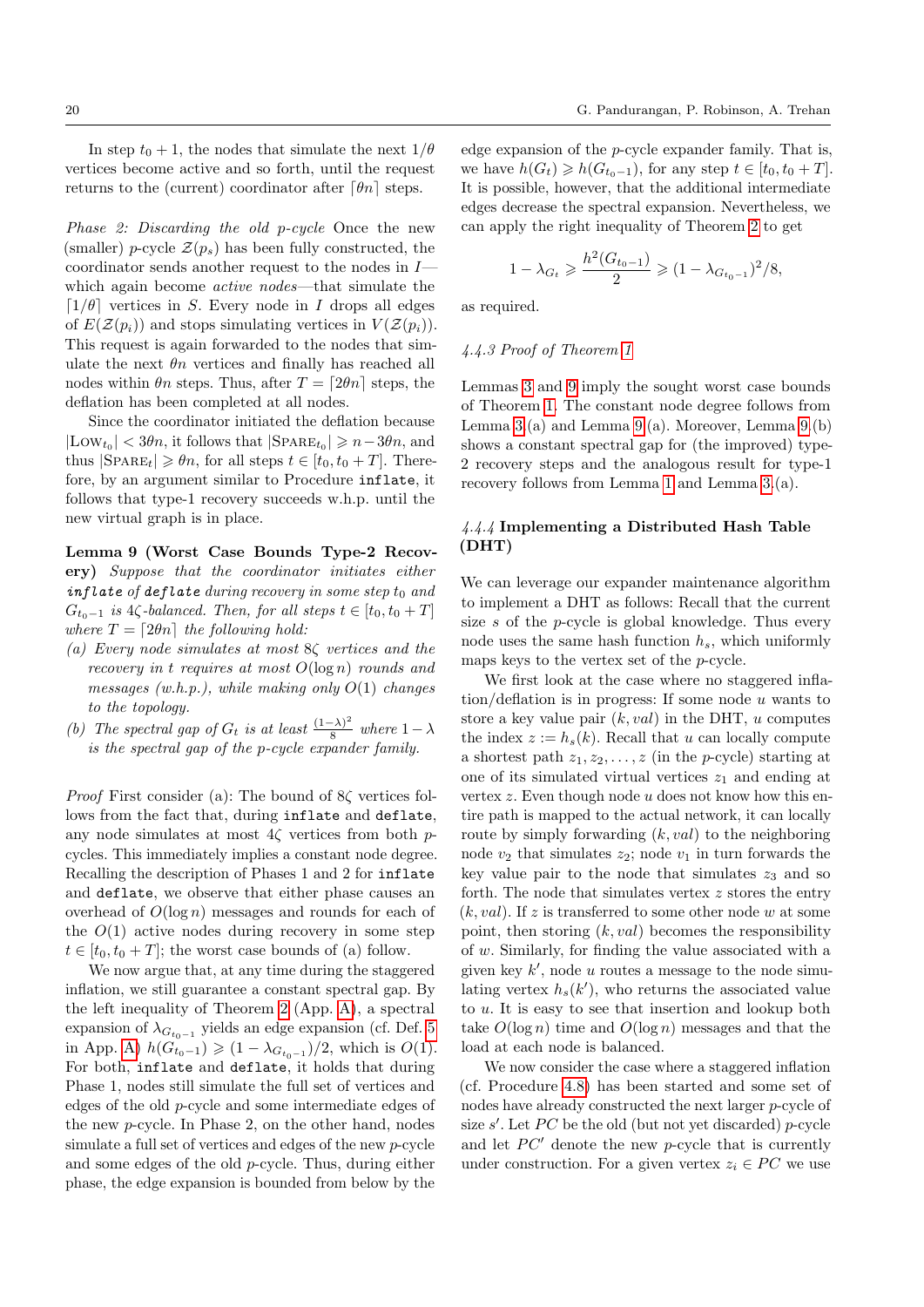1: **Assumption:** Let w be the *coordinator* node that maintains local counters of SPARE, LOW and the network size (cf. Algorithm [4.7\)](#page-17-0). Moreover, the coordinator has computed the prime number  $p_{i+1}$  of the larger p-cycle to which we inflate.

### Phase 1. Adding a larger p-cycle:

2: The coordinator sends an initiation request to the nodes I that simulate the vertices  $S = \{1, \ldots, 1/\theta\}$ . This set I are the active nodes in the recovery of the current step.

(Compute the new set of locally simulated virtual vertices.)

Every node  $u \in I$  does the following: Let  $\alpha = \frac{p_{i+1}}{p_i}$  $\frac{i+1}{p_i}$  and define the function  $c(x) = [\alpha(x + 1)] - [\alpha x] - 1.$ 

- 3: For every  $x \in \text{Sim}(u)$  (i.e.  $x \in \mathcal{Z}_{t-1}(p_i)$ ), node u adds a cloud of virtual vertices  $y_0, \ldots, y_{c(x)}$  where  $y_k =$  $(\lfloor \alpha x \rfloor + k) \mod p_{i+1}$ , for  $0 \leq k \leq c(x)$ . That is,  $\text{cLOW}(y_0) = \cdots = \text{cLOW}(y_{c(x)}) = \{y_0, \ldots, y_{c(x)}\}.$
- 
- 4: Node u adds all such generated vertices  $y_i$  to the set NEWLOAD(u).
- 5: for every  $x \in \text{SIM}(u)$  and every  $y_k$ ,  $(0 \leq k \leq c(x))$  do
	- (Compute the new set of edges.)
		- Cycle edges: Add an edge between u and the nodes v and v' that simulate  $y_k 1$  and  $y_k + 1$  by using the cycle edges of  $\mathcal{Z}_{t-1}(p_i)$  in  $G_t$ . In case that v (or v') have not yet been active in Phase 1, we place an intermediate edge from  $u$  to  $v$ , resp.  $v'$ .
		- Inverse edges: Add an edge between u and the node that is going to simulate  $y_k^{-1}$ . Node u can locally compute the vertex  $x'$  (simulated at some node  $v'$ ), for which the corresponding cloud (containing  $y_k^{-1}$ ) is going to be added, and hence can add an intermediate edge to the node  $v'$ . The communication from  $u$  to v' can be established along a shortest path (in  $\mathcal{Z}_{t-1}$ ). This shortest path can be computed locally, since every node knows the complete virtual graph.
- 6: After all additional vertices have been generated, the nodes in I, start initiating random walks of length  $O(\log n)$ to distribute any (new) vertices that exceed the treshold of NEWLOAD  $> 4\zeta$ . These walks are performed sequentially in some arbitrary order. (Note that  $|I| \in O(1)$ .)
- 7: Once these walks are complete, the coordinator is informed and contacts the nodes  $I'$  that simulate the next  $1/\theta$  vertices of the current virtual graph. When the adversary triggers the next step, these nodes in turn locally generate their portion of  $\mathcal{Z}(p_{i+1})$  and so forth. After  $\theta_n$  steps, Phase 1 is complete at all nodes.

## Phase 2. Discard the old p-cycle:

- 8: The coordinator sends another request to the set of nodes I that host the first  $(1/\theta)$  vertices in S.
- 9: This causes every node in I to drop all edges of  $\mathcal{Z}(p_i)$  and stop simulating the corresponding vertices.
- <span id="page-20-0"></span>10: In the recovery of the next step, the coordinator forwards this request to the next  $\lceil 1/\theta \rceil$  nodes and so forth. After  $\theta_n$  steps, Phase 2 is complete and all nodes now (exclusively) simulate the new virtual graph  $\mathcal{Z}(p_{i+1})$ .

# Algorithm 4.8: Procedure inflate

the notation  $z_i'$  to identify the unique vertex in  $PC'$  that has the same integer label as  $z_i$ .

Note that all nodes have knowledge of the hash function  $h_{s'}$ , which maps to the vertices of  $PC'$ . Suppose that a node  $u \in S$  becomes active during Phase 1 of the staggered inflation and starts simulating vertices  $z'_1, \ldots, z'_\ell \in PC'$ . (For clarity of presentation, we assume that  $\ell \leq 4\zeta$ , thus u does not need to redistribute these vertices. The case where  $\ell > 4\zeta$  can be handled by splitting the operations described below among the nodes that end up simulating  $z'_1, \ldots, z'_{\ell}$ . At this point, some set  $S$  of  $j$  nodes might still be simulating the corresponding vertices  $z_1, \ldots, z_\ell \in PC$ , where  $j \leq \ell \in O(1)$ . Thus node  $u$  contacts the nodes in  $S$  (by routing a message to vertices  $z_1, \ldots, z_\ell$  along the edges of  $PC$ ) and causes these nodes to transfer all data items associated with  $z_1, \ldots, z_\ell$  to u. From this point on until the staggered inflation is complete, the nodes in  $S$  forward all insertion and lookup requests regarding  $z_1, \ldots, z_\ell$  to node u. Note that the above operations require at most  $O(\log n)$  rounds and messages, and thus only increase the complexity of the staggered inflation by a constant factor.

The case where a staggered deflation is in progress is handled similarly, by transferring key value pairs of vertices that are contracted to a single vertex in the new (smaller)  $p$ -cycle, whenever the simulating node becomes active.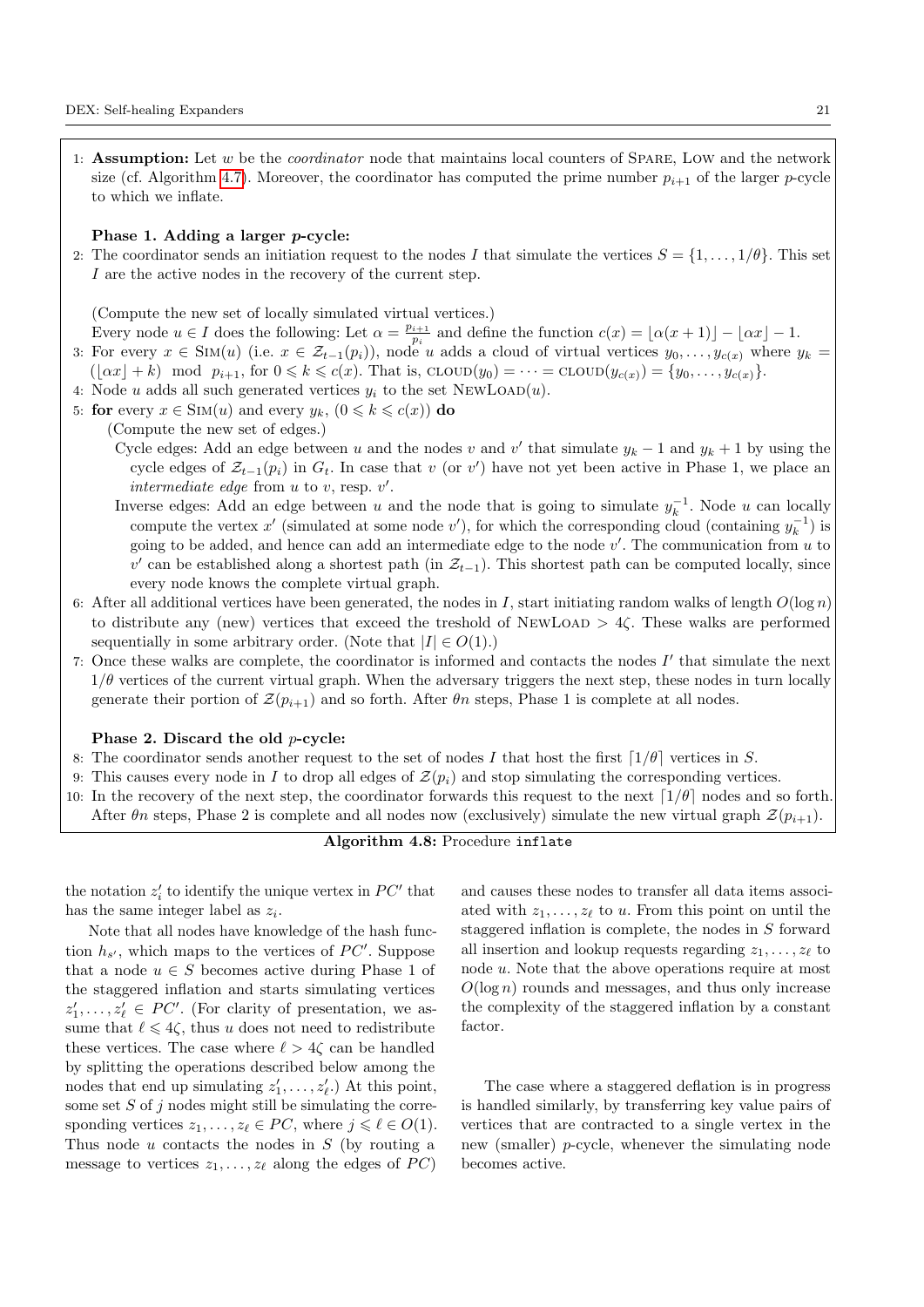1: Assumption: Let  $w$  be the *coordinator* node that maintains local counters of SPARE, LOW and the network size (cf. Algorithm [4.7\)](#page-17-0). Moreover, the coordinator has computed the prime number  $p_s$  of the smaller p-cycle to which we deflate.

## Phase 1. Compute smaller p-cycle:

Every node  $u \in I$  does the following:

2: (Compute the new set of locally simulated virtual vertices  $\text{NewSIM}(u) \subset \mathcal{Z}(p_s)$ .) Let  $\alpha = \frac{p_i}{p_s}$ . For every  $x \in \text{Sim}(u)$  (i.e.  $x \in \mathcal{Z}_{t-1}(p_i)$ ) we compute  $y_x = \lfloor \frac{x}{\alpha} \rfloor$ .

If there is no  $x' < x$  such that  $y_{x'} = y_x$ , we add  $y_x$  to NEWSIM(u). This yields the (possibly empty) set NEWSIM $(u) = \{y_{x_1}, \ldots, y_{x_k}\},\$ 

where  $x_1, \ldots, x_k \in \mathcal{Z}_{t-1}(p_i)$  are a subset of the previously simulated vertices at u. If NEWSIM $(u) = \emptyset$ , we mark u as *contending*. For every vertex  $y_{x_j}$ , we set

$$
\text{CLOUD}(y_{x_j}) = \{m \colon (m-1)\lfloor \alpha \rfloor \leqslant y_{x_j} < m\lfloor \alpha \rfloor\}.
$$

3: for every  $y_{x_i} \in \text{NEWSIM}(u), (1 \leq j \leq k),$  do

(Compute the new set of edges.)

Cycle edges: Add an (intermediate) edge between  $u$  and the nodes  $v$  and  $v'$  that are going to simulate  $y_{x_i}$  − 1 and  $y_{x_i}$  + 1 by using the cycle edges of  $\mathcal{Z}_{t-1}(p_i)$  in  $G_t$ .

- Inverse edges: Add an(intermediate) edge between u and the node v that is going to simulate  $y_k^{-1}$ ; node v is found by communicating along a shortest path in  $\mathcal{Z}(p_i)$ . This shortest path can be computed locally, since every node knows the complete virtual graph.
- 4: After all additional vertices have been generated, the contending nodes in I, start initiating random walks of length  $O(\log n)$  to find nodes that have NEWLOAD  $\lt 4\zeta$ . Note that, even though only nodes in I have generated their part of the new p-cycle, every node can locally compute its value of NewLoad upon being hit by such a random walk and hence can generate such vertices on the fly. These walks are performed sequentially in some arbitrary order. (Note that  $|I| \in O(1)$ .)
- 5: Once these walks are complete, the coordinator is informed and contacts the nodes  $I'$  that simulate the next  $1/\theta$  vertices of the current virtual graph. When the adversary triggers the next step, these nodes in turn will locally generate their portion of  $\mathcal{Z}(p_s)$  and so forth. After  $\theta n$  steps, Phase 1 is complete at all nodes.

#### Phase 2. Discard the old p-cycle:

- 6: The coordinator sends another request to the set of nodes I that host the first  $\lceil 1/\theta \rceil$  vertices in S.
- 7: This causes every node in I to drop all edges of  $\mathcal{Z}(p_i)$  and stop simulating the corresponding vertices.
- 8: In the recovery of the next step, the coordinator forwards this request to the next  $\lceil 1/\theta \rceil$  nodes and so forth. After  $\theta_n$  steps, Phase 2 is complete and all nodes now (exclusively) simulate the new virtual graph  $\mathcal{Z}(p_s)$ .

# Algorithm 4.9: Procedure deflate

## <span id="page-21-0"></span>5 Extension: Handling Multiple Insertions and Deletions

Our framework can be extended to a model where the adversary can insert or delete multiple nodes in each step, with certain assumptions:

**Insertions:** The adversary can insert or delete a set  $N$ of up to  $\varepsilon n$  many nodes in each step, for some small  $\varepsilon > 0$ . We restrict the adversary to attach only a constant number of nodes in  $N$  to any node—dropping this restriction will allow the adversary to place the whole set  $N$  at the same node  $u$ , causing significant congestion due to u's constant degree and our restriction of having messages of  $O(\log n)$  size. Note that this might cause type-1 recovery to fail more frequently, since the number of available spare vertices is depleted within

a constant number of insertion steps. Nevertheless we can still handle such large-scale insertions via type-2 recovery by using Procedure simplifiedInfl.

Deletions: For deletions, we only allow the adversary to delete nodes that leave the remainder graph connected, i.e., if the adversary removes nodes N at time  $t, G_{t-1} \setminus N$ is still connected. Moreover, for each deleted node there must remain at least one neighbor in the set  $G_{t-1} \setminus N$ . As in the case of insertions, such large-scale deletions might require Procedure simplifiedDefl to be invoked every constant number of steps.

Corollary 2 (Multiple Insertions/Deletions) Suppose that the adversary can insert or delete  $\leq \varepsilon n$ nodes, for some small  $\varepsilon > 0$  in every step adhering to the following conditions: In case of insertions, the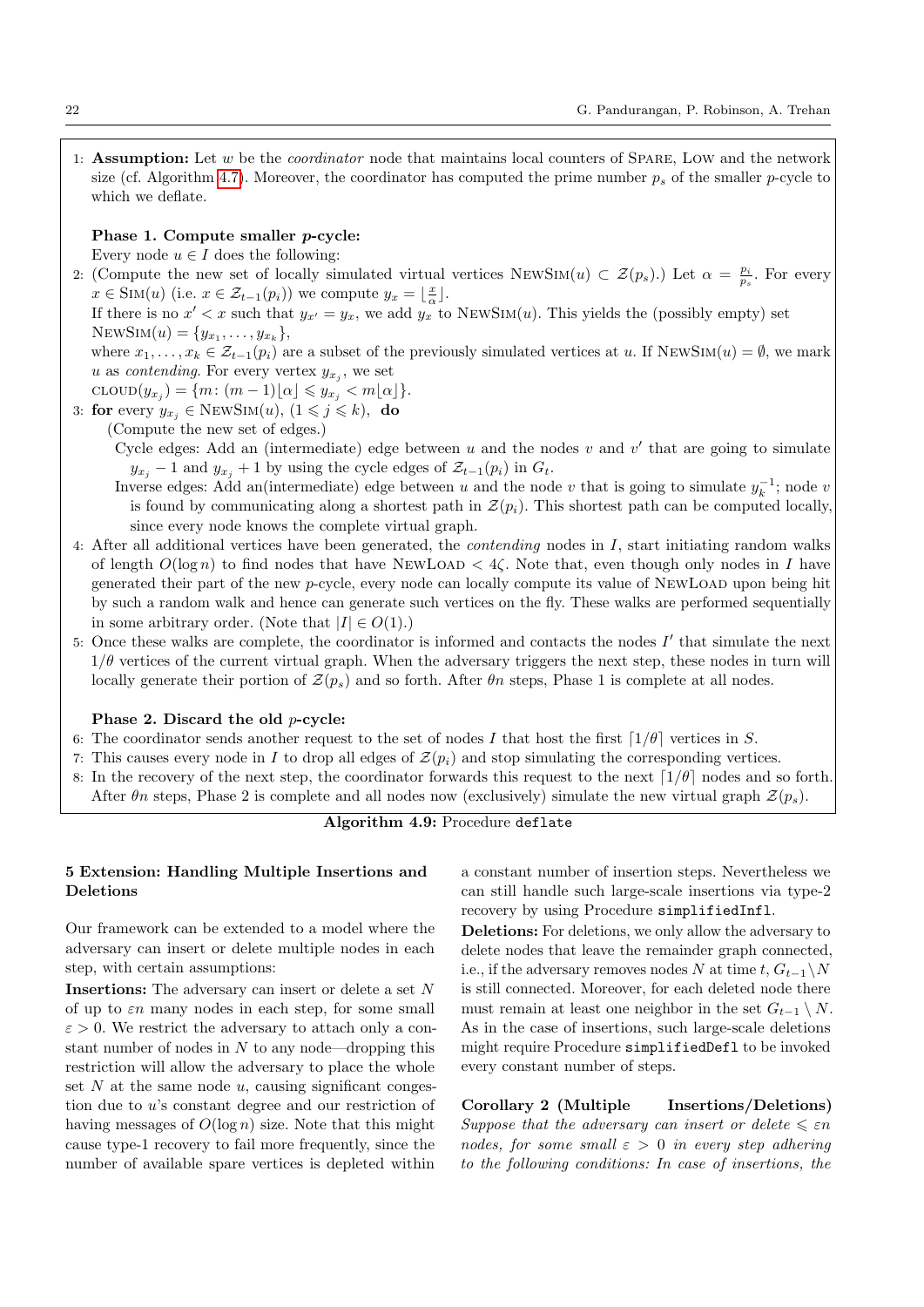adversary attaches  $O(1)$  nodes to any existing node in the network. In case of deletions, the remaining graph is connected and, for each deleted node u, some neighbor of u is not deleted. There exists a distributed algorithm that requires  $O(n \log^2 n)$  messages and  $O(\log^3 n)$  rounds  $(w.h.p.)$  for recovery in every step.

#### 6 Conclusion

We have presented a distributed algorithm for maintaining an expander efficiently using only  $O(\log n)$  messages and rounds in the worst case. Moreover, our algorithm DEX guarantees a constant spectral gap and node degrees deterministically at all times. There are several open questions: How can we deal with malicious nodes in this setting? Is there an  $\Omega(\log n)$  lower bound on the number of rounds and/or messages that are necessary per adversarial action on average? It will be interesting to explore if our approach can be extended to other problems such as maintaining routing tables in an adversarial setting.

#### References

- <span id="page-22-0"></span>1. Noga Alon and Joel Spencer. The Probabilistic Method. Wiley, 1992.
- <span id="page-22-7"></span>2. James Aspnes and Udi Wieder. The expansion and mixing time of skip graphs with applications. Distributed Computing, 21(6):385–393, 2009.
- <span id="page-22-14"></span>3. John Augustine, Gopal Pandurangan, Peter Robinson, and Eli Upfal. Towards robust and efficient computation in dynamic peer-to-peer networks. In Proceedings of the ACM-SIAM Symposium on Discrete Algorithms (SODA), 2012, 551-569.
- <span id="page-22-27"></span>4. J. Bertrand. Mémoire sur le nombre de valeurs que peut prendre une fonction quand on y permute les lettres qu'elle renferme.. J. l'Ecole Roy. Polytech. 17, pages 123–140, 1845.
- <span id="page-22-29"></span>5. Fan Chung. Spectral Graph Theory. AMS, 1997.
- <span id="page-22-16"></span>6. Colin Cooper, Martin Dyer, and Andrew J. Handley. The flip markov chain and a randomising p2p protocol. In Proceedings of the 28th ACM symposium on Principles of distributed computing (PODC), 2009 , 141–150.
- <span id="page-22-30"></span>7. Atish Das Sarma, Danupon Nanongkai, and Gopal Pandurangan. Fast distributed random walks. In PODC, pages 161–170, 2009.
- <span id="page-22-15"></span>8. Shlomi Dolev and Nir Tzachar. Spanders: distributed spanning expanders. In SAC, pages 1309-1314, 2010.
- <span id="page-22-9"></span>9. David Gillman. A Chernoff bound for random walks on expander graphs. SIAM J. Comput., 27(4):1203–1220, 1998.
- <span id="page-22-3"></span>10. C. Gkantsidis, M. Mihail, and A. Saberi. Random walks in peer-to-peer networks: Algorithms and evaluation. Performance Evaluation, 63(3):241–263, 2006.
- <span id="page-22-19"></span>11. Maxim Gurevich and Idit Keidar. Correctness of gossipbased membership under message loss. SIAM J. Comput., 39(8):3830–3859, 2010.
- <span id="page-22-4"></span>12. Thomas Hayes, Jared Saia, and Amitabh Trehan. The forgiving graph: a distributed data structure for low stretch under adversarial attack. Distributed Computing, pages 1–18. 10.1007/s00446-012-0160-1.
- <span id="page-22-23"></span>13. Tom Hayes, Navin Rustagi, Jared Saia, and Amitabh Trehan. The forgiving tree: a self-healing distributed

data structure. In PODC '08: Proceedings of the twentyseventh ACM symposium on Principles of distributed computing, pages 203–212, New York, NY, USA, 2008.

- <span id="page-22-12"></span>14. Shlomo Hoory, Nathan Linial, and Avi Wigderson. Expander graphs and their applications. Bulletin of the AMS, 43(04):439–562, 2006.
- <span id="page-22-8"></span>15. Riko Jacob, Andrea Richa, Christian Scheideler, Stefan Schmid, and Hanjo Täubig. SKIP+: A Self-Stabilizing Skip Graph. Journal of the ACM, 61(6): 36:1-36:26 (2014).
- <span id="page-22-13"></span>16. Valerie King, Jared Saia, Vishal Sanwalani, and Erik Vee. Towards secure and scalable computation in peer-to-peer networks. In FOCS, pages 87–98, 2006.
- <span id="page-22-20"></span>17. Fabian Kuhn, Stefan Schmid, and Roger Wattenhofer. A self-repairing peer-to-peer system resilient to dynamic adversarial churn. In 4th International Workshop on Peer-To-Peer Systems (IPTPS), Cornell University, Ithaca, New York, USA, Springer LNCS 3640, February 2005.
- <span id="page-22-2"></span>18. Ching Law and Kai-Yeung Siu. Distributed construction of random expander networks. In Twenty-Second Annual Joint Conference of the IEEE Computer and Communications (INFOCOM), 2003, pages 2133 – 2143.
- <span id="page-22-26"></span>19. Alexander Lubotzky. Discrete groups, expanding graphs and invariant measures, vol 125, Progress in Mathematics. Birkhäuser, 1994.
- <span id="page-22-18"></span>20. Roie Melamed and Idit Keidar. Araneola: A scalable reliable multicast system for dynamic environments. J. Parallel Distrib. Comput., 68(12):1539–1560, 2008.
- <span id="page-22-28"></span>21. Michael Mitzenmacher and Eli Upfal. Probability and Computing. Cambridge University Press, 2005.
- <span id="page-22-22"></span>22. Moni Naor and Udi Wieder. Novel architectures for p2p applications: The continuous-discrete approach. ACM Transactions on Algorithms, 3(3), 2007.
- <span id="page-22-1"></span>23. Gopal Pandurangan, Prabhakar Raghavan, and Eli Upfal. Building low-diameter P2P networks. In IEEE Symposium on Foundations of Computer Science (FOCS), pages 492– 499, 2001.
- <span id="page-22-6"></span>24. Gopal Pandurangan and Amitabh Trehan. Xheal: localized self-healing using expanders. In Proceedings of the 30th annual ACM SIGACT-SIGOPS symposium on Principles of distributed computing, PODC '11, pages 301–310, New York, NY, USA, 2011. ACM.
- <span id="page-22-21"></span>25. David Peleg. Distributed Computing: A Locality Sensitive Approach. SIAM, 2000.
- <span id="page-22-17"></span>26. Michael Reiter, Asad Samar, and Chenxi Wang. Distributed construction of a fault-tolerant network from a tree. In 24th IEEE Symposium on Reliable Distributed Systems (SRDS), 2005, pages 155 – 165.
- <span id="page-22-24"></span>27. Jared Saia and Amitabh Trehan. Picking up the pieces: Self-healing in reconfigurable networks. In IPDPS. 22nd IEEE International Symposium on Parallel and Distributed Processing., pages 1–12. IEEE, April 2008.
- <span id="page-22-10"></span>28. Christian Scheideler. Universal Routing Strategies for Interconnection Networks, volume 1390 of Lecture Notes in Computer Science. Springer, 1998.
- <span id="page-22-5"></span>29. Amitabh Trehan. Algorithms for self-healing networks. Dissertation, University of New Mexico, 2010.

#### Appendix

#### <span id="page-22-11"></span>A Previous Results and Definitions

For completeness, we restate some definitions and results from literature that we reference in the paper.

<span id="page-22-25"></span>We use the notation  $G = \langle n, d, \lambda_G \rangle$  to denote a dregular graph  $G$  of  $n$  nodes where the second largest eigenvalue of the adjacency matrix is  $\lambda_G$ .